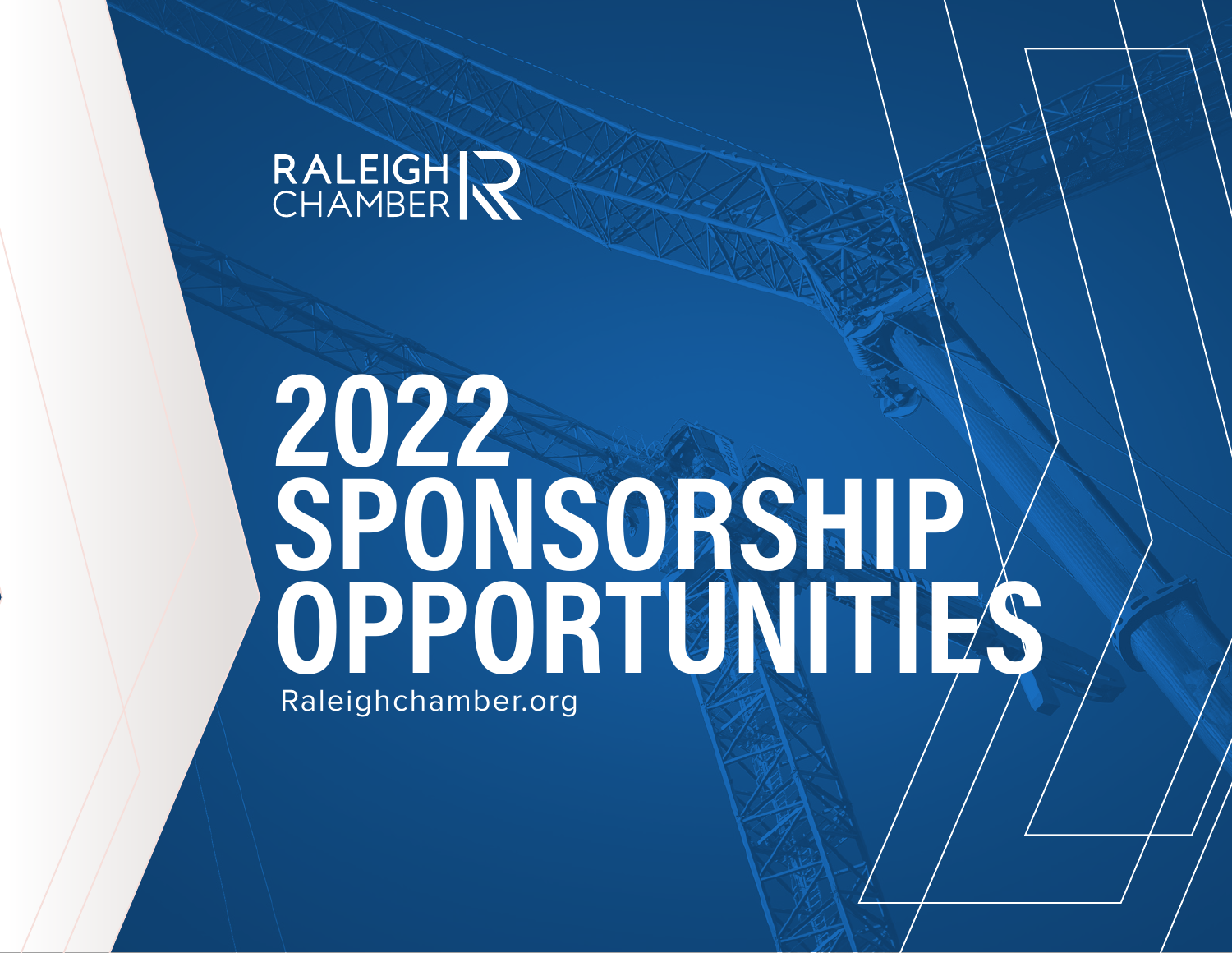#### **RALEIGH CHAMBER**

There's a reason Forbes has ranked Raleigh in the top three on the list of Best Place for Business and Careers for more than 15 years. It's the collaboration with our members and partners that makes the Triangle region one of the best places to live and work.

#### **WHO WE ARE**

We are the leading voice of business for our community.

#### **WHAT WE DO**

We build our economy.

#### **OUR PROMISE**

We will take on the biggest challenges so that you can focus on growing your business.

#### **OUR PRIORITIES**

Support our members' businesses Lead economic development in Wake County and the region Promote diversity, equity, and inclusion in business Advocate for pro-business legislation Recruit, retain, and grow our talent pipeline

### **TABLE OF CONTENTS**

- 3 Annual Leadership Conference
- 4 Annual Meeting Day
- 5 Board of Advisors/Board of Directors Meetings
- 5 Business After Hours
- 6 C-Suite Perspectives
- 7 Chair's Luncheon
- 7 Coffee with Leaders
- 8 Chamber Professional Women's Luncheon Series
- 9 Community Success Forum
- 10 Courageous Conversation
- 11 Digital Ads
- 12 Diversity, Equity & Inclusivity Conference
- 13 Economic Development Annual Meeting
- 14 Elected Officials Holiday Reception
- 15 Emerging Leaders Orientation
- 15 Executive Committee Planning Retreat
- 16 First Responders Appreciation Breakfast
- 17 Golf Tournament
- 18 Healthcare Forum
- 19 Innovate Raleigh Summit
- 20 Inter-City Visit & Leadership Conference
- 21 Joint Meeting of Board of Advisors and Edge 6 Investors
- 22 Launch 2023
- 23 Leadership Raleigh 43 and 44 Class Days
- 23 Leadership Raleigh 45 and 46 Opening Retreat Receptions
- 24 Leadership Raleigh 43 and 44 Graduation
- 24 Leadership Raleigh 43 and 44 Scholarships
- 25 Leadership Raleigh Alumni Socials and Scholarship Fundraising Events
- 25 Membership Plaque Insert
- 26 Networking 101
- 26 New Member Orientation
- 27 Partners Dinner
- 28 Past Chairs Luncheon
- 29 President's Circle Kickoff Luncheon
- 29 President's Circle Report and Reward Sessions
- 30 President's Circle Finale Luncheon
- 30 President's Circle Reward Trip Welcome/Farewell Dinner Sponsor
- 31 Regional Transportation Alliance 21th Annual Meeting: The State of Mobility
- 31 Regional Transportation Alliance Transportation Breakfast
- 32 The State of the City, County, and Schools
- 32 Triangle Small Business Week
- 33 We Connect
- 34 Women's Leadership Conference
- 35 Young Professionals Network Community Involvement Events
- 35 Young Professionals Network E-News
- 36 Young Professionals Network Orientation
- 36 Young Professionals Network Programs
- 37 Young Professionals Network Socials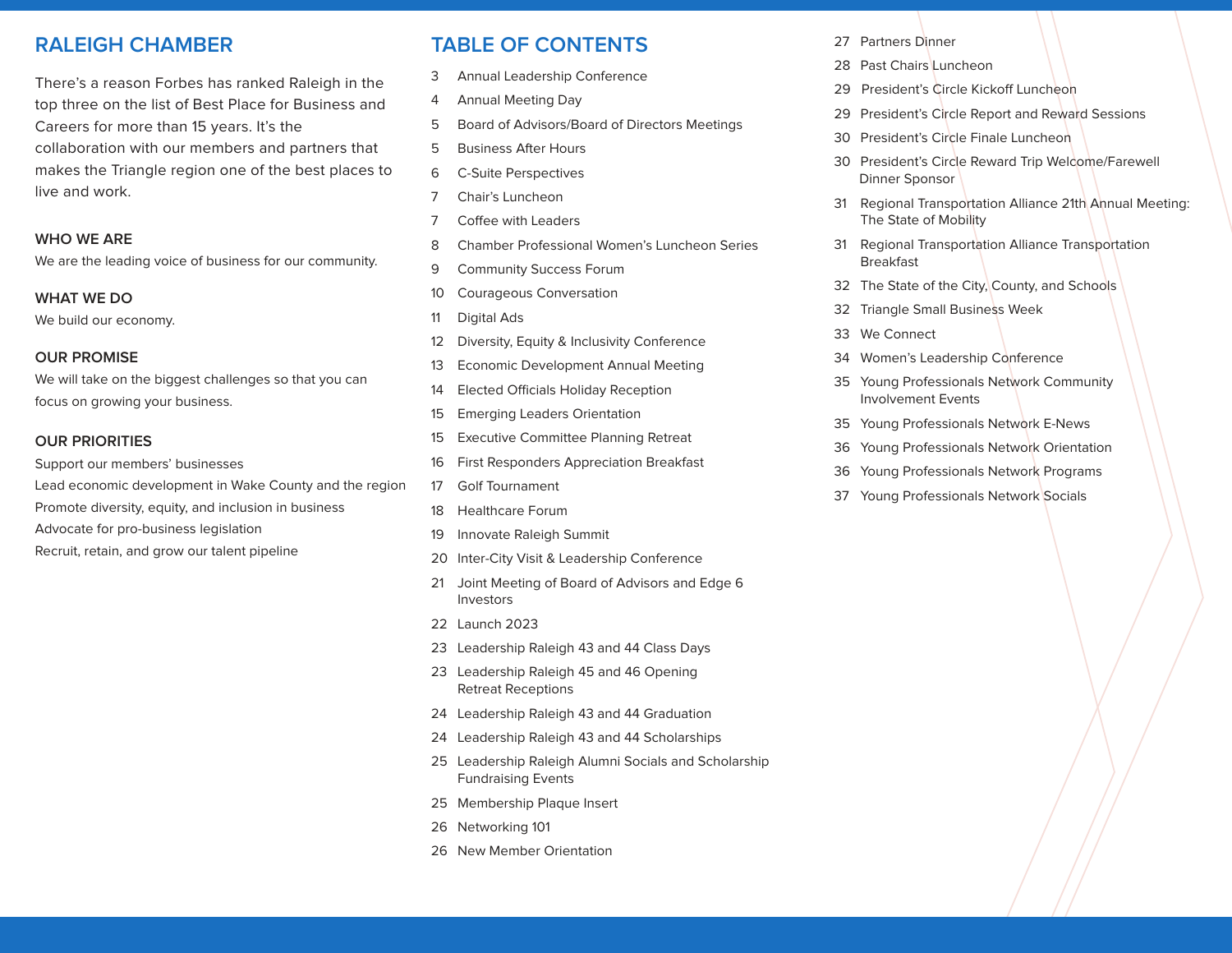# **ANNUAL LEADERSHIP CONFERENCE**

Expected Attendance: **200**  2021 Registration: **150 (pre-pandemic attendance 200)**  Date: **Aug. 23 - 24, 2022** Time: **Day 1: Noon - 6 p.m. Day 2: 8:30 - Noon** Location: **Pinehurst Resort**

The Annual Leadership Conference brings together the Triangle's business leaders, elected and appointed officials, and community leaders to help your company accelerate growth. Collaborate with peers to discuss and learn best practices. Examine business trends, policy issues, and strategies in employee development, company culture, and community leadership. Sponsorship does not include hotel accommodations.

| <b>BENEFITS</b>                                                  | <b>PRESENTING</b> | <b>EVENING</b><br><b>RECEPTION</b> | <b>GIFT</b> | <b>LUNCHEON</b> | <b>PROGRAM</b><br><b>BLOCK (LIMIT 5)</b> | <b>BREAK</b> |
|------------------------------------------------------------------|-------------------|------------------------------------|-------------|-----------------|------------------------------------------|--------------|
|                                                                  | \$10,000          | \$7,500                            | \$4,000     | \$2,500         | \$2,500                                  | \$2,000      |
| Conference registration, excluding hotel accommodations          | 2                 | 2                                  | 2           |                 |                                          |              |
| 10-minute on-stage promotional opportunity at conference         | X                 |                                    |             |                 |                                          |              |
| Run of site ad for one month on Chamber website                  | X                 |                                    |             |                 |                                          |              |
| Opportunity to display company banner and/or distribute premiums | X                 |                                    |             |                 |                                          |              |
| Display table at event (6-foot table)                            | X                 |                                    |             |                 |                                          |              |
| 3-minute on-stage promotional opportunity at reception           |                   | X                                  |             |                 |                                          |              |
| Recognition at sponsored location                                |                   | Logo                               | Logo        | Logo            |                                          |              |
| On-stage opportunity to introduce program block                  |                   |                                    |             |                 | X                                        |              |
| Recognition on digital and/or invitation                         | Logo              | Logo                               | Name        | Name            | Name                                     | Name         |
| Verbal recognition during event                                  | X                 | $\times$                           | X           | $\times$        | $\times$                                 | X            |
| Registration table sponsor recognition                           | Logo              | Logo                               | Name        | Name            | Name                                     | Name         |
| Recognition on event presentation                                | Logo              | Logo                               | Name        | Name            | Name                                     | Name         |
| Recognition on website calendar of events                        | Logo              | Logo                               | Name        | Name            | Name                                     | Name         |
| Recognition in promotion emails with website link                | Logo              | Logo                               | Name        | Name            | Name                                     | Name         |
| Mention in social media post                                     | $\times$          | $\times$                           | X           | $\times$        | $\times$                                 | $\times$     |
| Recognition on event app                                         | Logo              | Logo                               | Logo        | Name            | Name                                     | Name         |
|                                                                  |                   |                                    |             |                 |                                          |              |

**Restrictions: Non-competing industry categories at the presenting and evening reception sponsorship levels.** 

**Executive/VP Sales CEO**

**TOP 3 TITLES**



**Professional, Scientific, and Technical Services Other Services except Public Administration Finance and Insurance/Real Estate**



**Reach = 50K**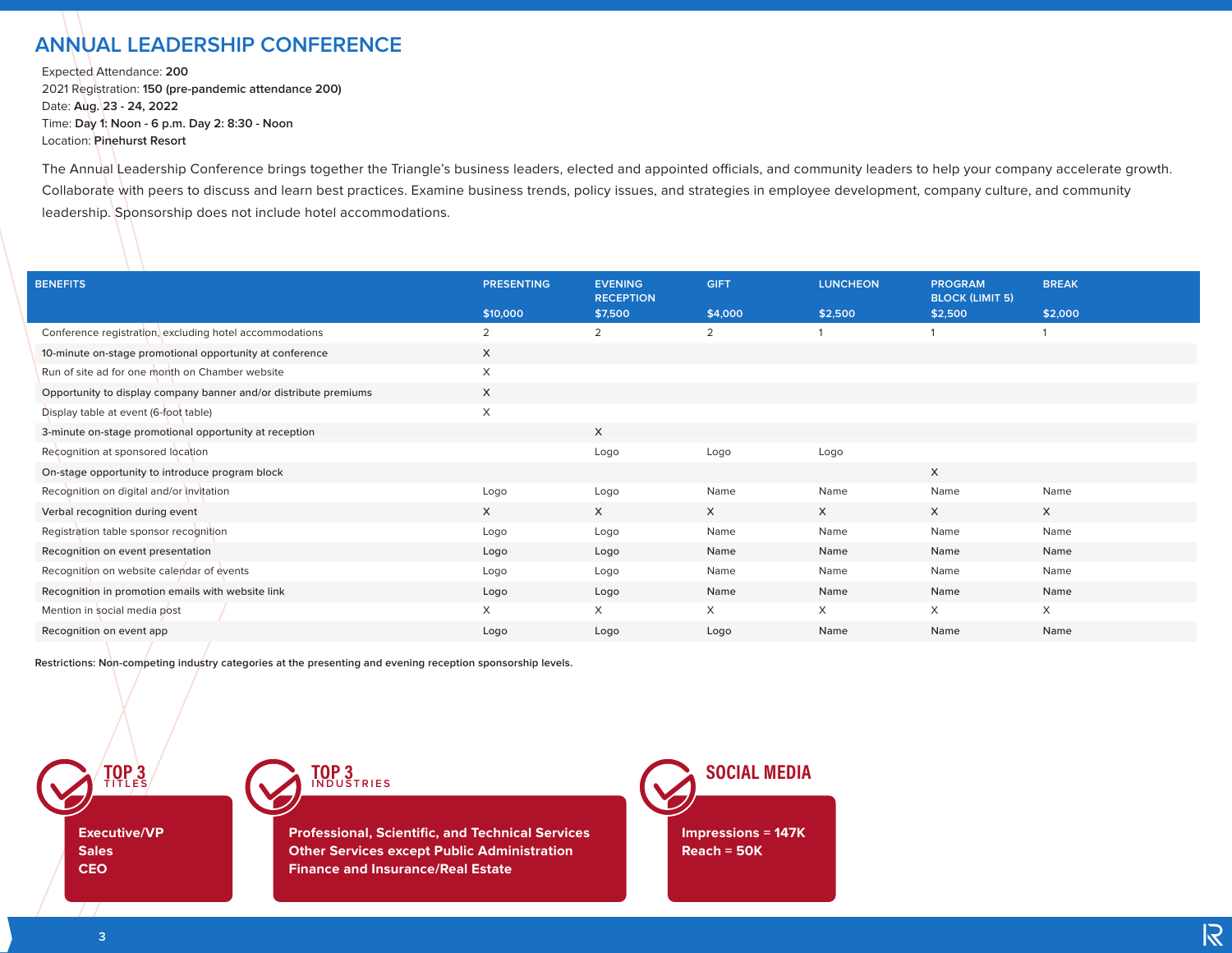#### **ANNUAL MEETING**

Expected Attendance: **600**  2021 Registration: **570 (pre-pandemic attendance 750)** Date: **Sept. 15, 2022** Time: **3 - 6 p.m.** Location: **Duke Energy Center for the Performing Arts**

The Chamber's Annual Meetings gathers hundreds of attendees from the business community for an overview of the Chamber's accomplishments for the year, installation of the new chair of the Board of Directors, and presentation of the A.E. Finley Distinguished Service Award. Following the presentations, join us for a reception in a celebration and network with business leaders.

| <b>BENEFITS</b>                                                  | <b>PRESENTING</b><br>\$20,000 | <b>PLATINUM</b><br>\$7,500 | <b>PRINT</b><br>\$5,000 | <b>GOLD</b><br>\$3,500 | <b>NETWORKING</b><br>\$3,000 | <b>SILVER</b><br>\$2,500 | <b>BRONZE</b><br>\$1,500 | <b>GIFT</b><br>\$1,500 |
|------------------------------------------------------------------|-------------------------------|----------------------------|-------------------------|------------------------|------------------------------|--------------------------|--------------------------|------------------------|
| Reserved program seats                                           | 24                            | 16                         | 8                       | 8                      | 8                            | 8                        |                          |                        |
| 3-minute on-stage promotional opportunity                        | X                             |                            |                         |                        |                              |                          |                          |                        |
| On-stage opportunity to introduce speaker                        | $\mathsf X$                   |                            |                         |                        |                              |                          |                          |                        |
| Run of site ad for one month on Chamber website                  | X                             |                            |                         |                        |                              |                          |                          |                        |
| Recognition in digital advertising                               | Logo                          |                            |                         |                        |                              |                          |                          |                        |
| Mention in social media post                                     | X                             | X                          |                         |                        |                              |                          |                          |                        |
| Verbal recognition during event                                  | $\times$                      | $\times$                   | $\times$                |                        |                              |                          |                          |                        |
| Recognition on event presentation                                | Logo                          | Logo                       | Name                    |                        |                              |                          |                          |                        |
| Recognition in print advertising                                 | Logo                          | Logo                       | Name                    | Name                   |                              |                          |                          |                        |
| Display table at event (6-foot table)                            | $\overline{2}$                | $\overline{2}$             |                         |                        |                              |                          |                          |                        |
| Opportunity to display company banner and/or distribute premiums | $\times$                      | $\times$                   |                         |                        |                              |                          |                          |                        |
| Recognition on digital invitation                                | Logo                          | Logo                       | Name                    | Name                   | Name                         |                          |                          |                        |
| Recognition in promotional emails with website link              | Logo                          | Logo                       | Name                    | Name                   | Name                         |                          |                          |                        |
| Ad in event program                                              | Back cover                    | Full-page                  | Half-page               | Half-page              | $1/4$ page                   | $1/4$ page               |                          |                        |
| Recognition on event program                                     | Logo                          | Logo                       | Name                    | Name                   | Name                         | Name                     | Name                     | Name                   |
| Recognition on website calendar of events                        | Logo                          | Logo                       | Name                    | Name                   | Name                         | Name                     | Name                     | Name                   |
| Registration table sponsor recognition                           | Logo                          | Logo                       | Name                    | Name                   | Name                         | Name                     | Name                     | Name                   |

Restrictions: Non-competing industry categories at the platinum sponsor level and above.



**Executive/VP Sales Administration**



**Professional, Scientific, and Technical Services Finance and Insurance Other**

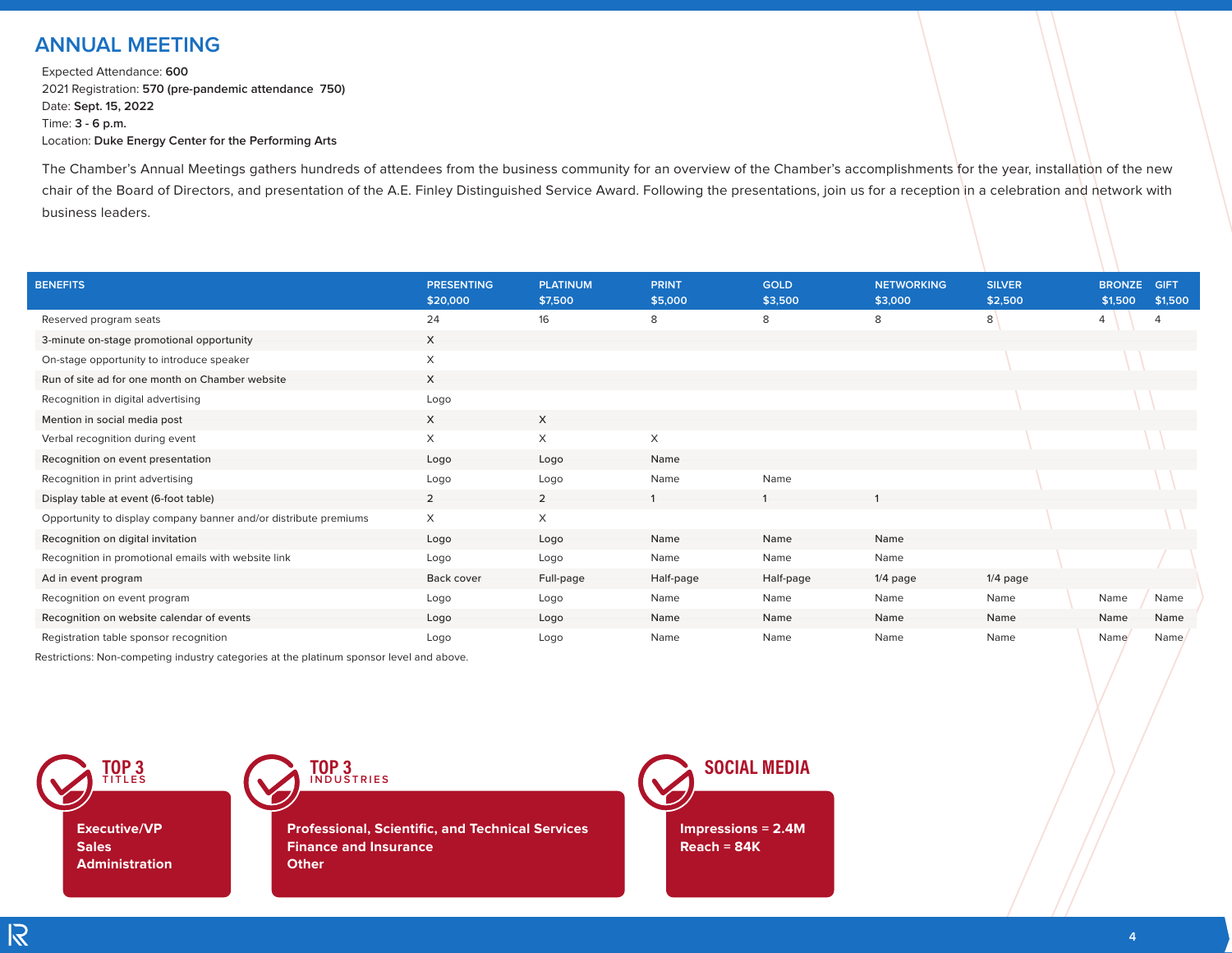#### **BOARD OF ADVISORS/ BOARDS OF DIRECTORS MEETINGS**

Expected Attendance: **150**  2020-21 Registration: **155 average**  Date: **March 23, May 25, Sept. 28, and Nov. 16, 2022** Time: **Registration 7:30 - 8 a.m.; Program 8 - 9:30 a.m.** Location: **City Club Raleigh in September; locations to be determined thereafter**

Board of Advisors members join the Board of Directors for its regular meetings four times annually. The agenda includes discussion of current business and community issues, presentations by special guests, roundtable discussions, along with updates on Chamber initiatives.

| <b>BENEFITS</b>                                     | <b>SPONSOR</b><br>\$1,000 |
|-----------------------------------------------------|---------------------------|
| Reserved program seats                              | 3                         |
| 3-minute on-stage promotional opportunity           | X                         |
| Recognition on event presentation                   | Logo                      |
| Recognition on event agenda                         | Name                      |
| Verbal recognition during event                     | $\times$                  |
| Recognition in promotional emails with website link | Name                      |

#### **BUSINESS AFTER HOURS**

Expected Attendance: **100**  2020-21 Registration: **80 average (pre-pandemic average 135)** Date: **March 21, April 18, May 16, June 13, July 11, Aug. 15, Sept. 12, Oct., Nov., and Dec. 2022; Jan. 2023, Feb. 2023** Time: **Registration 4:30 -5 p.m.; Event 5 - 6 p.m.** Location: **Host locations or Zoom/Virtual**

The premier networking event for local professionals, Business After Hours provides sponsors with the opportunity to meet potential customers and vendors. Those who attend make new connections, strengthen existing relationships, and find ways to grow their businesses.

| <b>BENEFITS</b>                                     | <b>SPONSOR</b><br>\$500 FOR A VIRTUAL EVENT:<br>\$1,500 + CATERING FOR AN IN-PERSON EVENT |
|-----------------------------------------------------|-------------------------------------------------------------------------------------------|
| 3-minute on-stage/on-screen promotional opportunity | X                                                                                         |
| Recognition in promotional emails with website link | Logo                                                                                      |
| Recognition on website calendar of events           | Logo                                                                                      |
| Opportunity to distribute premiums                  | X                                                                                         |
| Attendee names and companies roster                 | X                                                                                         |
| Mention in social media post                        | X                                                                                         |

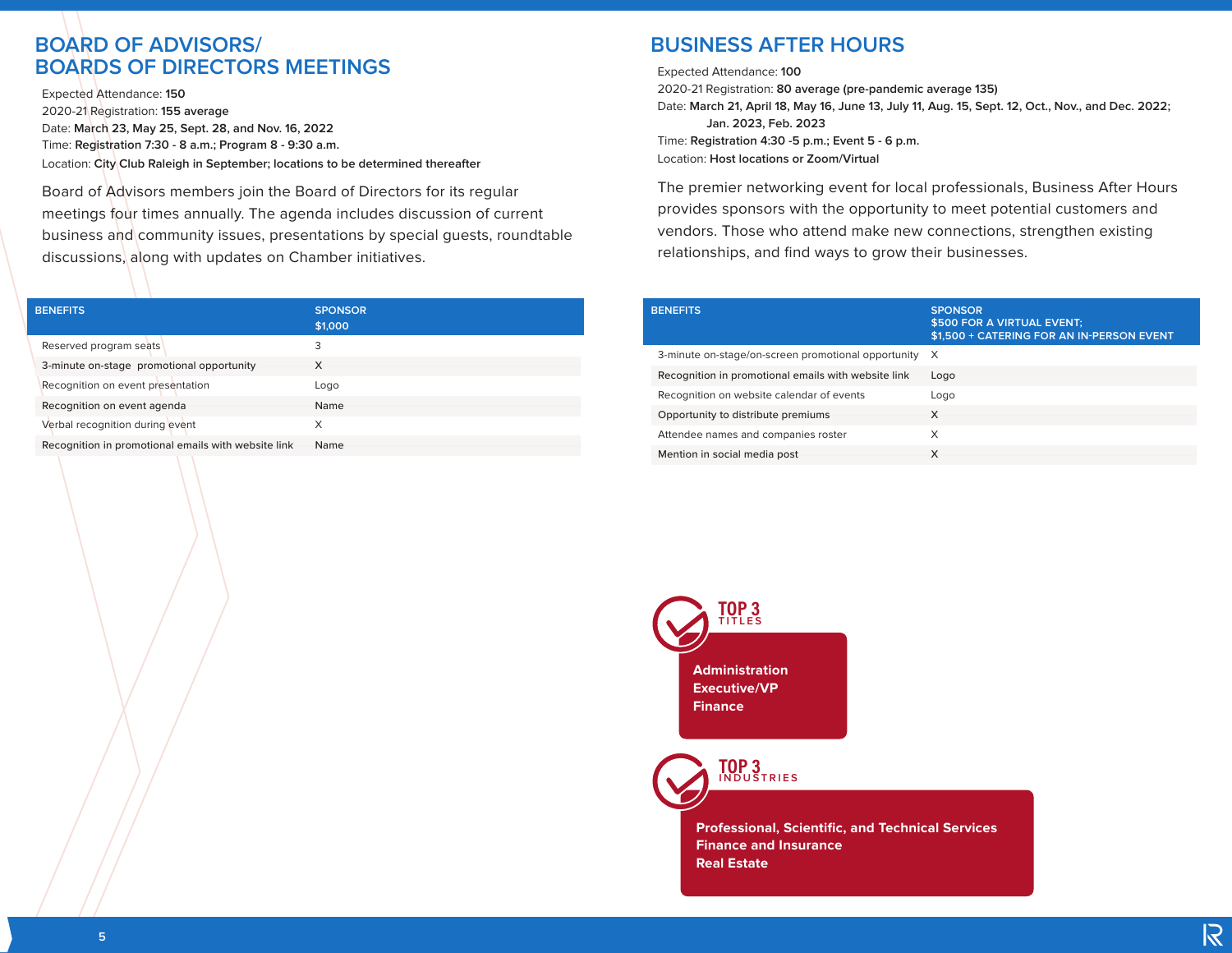#### **C-SUITE PERSPECTIVES**

Expected Attendance: **125** 2020-21 Registration: **126 average**  Date: **April 22, June 17, Aug. 5, Oct. and Dec. 2022; Feb. 2023** Time: **Registration 8:30 - 9 a.m.; Program 9 - 10 a.m.** Location: **The Umstead Hotel and Spa**

Gain leadership insight from top local executives who build corporations and strengthen communities. What lessons did these leaders discover early in their careers that still hold true today? What drives them to excel and push their goals further? You will be able to apply what they have learned to your own professional development. At each C-Suite Perspectives event, attendees will be inspired by their stories of success.

**Recent speakers have included:** Donald Thompson, CEO of Walk West; Donald Gintzig, president & CEO of WakeMed Health & Hospitals; Billie Redmond, founder and chair of TradeMark Properties; Dr. Tunde Sotunde, president & CEO of Blue Cross and Blue Shield of North Carolina; Gregg Lowe, CEO of Cree | Wolfspeed; Todd Olson, co-founder and CEO of Pendo; Bill Spruill, co-founder and CEO of Global Data Consortium (GDC); Dr. Jo Allen, Meredith College; and Paul Rea, BASF.

| <b>BENEFITS</b>                                                  | <b>PRESENTING</b><br>\$10,000 | <b>DIAMOND</b><br>\$7,500 | <b>HOST (SOLD)</b><br>\$4,500 | <b>SERIES</b><br>\$3,500 | <b>INDIVIDUAL EVENT</b><br>\$1,000 |  |
|------------------------------------------------------------------|-------------------------------|---------------------------|-------------------------------|--------------------------|------------------------------------|--|
| Reserved program seats                                           | 8                             | 6                         | 4                             | 4                        | 4                                  |  |
| On-stage opportunity to emcee                                    | X                             |                           |                               |                          |                                    |  |
| 3-minute on-stage promotional opportunity                        | $\times$                      | X                         |                               |                          |                                    |  |
| Opportunity to display company banner and/or distribute premiums | X                             | X                         |                               |                          |                                    |  |
| Attendee names and companies roster                              | $\times$                      | X                         |                               |                          |                                    |  |
| Mention in social media post                                     | X                             | X                         |                               |                          |                                    |  |
| Recognition in promotional emails with website link              | Logo                          | Logo                      | Name                          | Name                     |                                    |  |
| Display table at event (6-foot table)                            | $\times$                      | X                         | $\times$                      | $\times$                 |                                    |  |
| Recognition on event agenda                                      | Logo                          | Logo                      | Logo                          | Name                     | Name                               |  |
| Recognition on event presentation                                | Logo                          | Logo                      | Logo                          | Name                     | Name                               |  |
| Recognition on website calendar of events                        | Logo                          | Logo                      | Name                          | Name                     | Name                               |  |
| Registration table sponsor recognition                           | X                             | X                         | $\times$                      | X                        | X                                  |  |
| Verbal recognition during event                                  | X                             | X                         | $\times$                      | $\times$                 | $\times$                           |  |

Restrictions: Non-competing sponsors within industry categories at the diamond sponsor level and above

**TOP 3 TITLES Executive/VP**

**Sales Administration**



**Finance and Insurance Professional, Scientific, and Technical Services Other Services except Public Administration**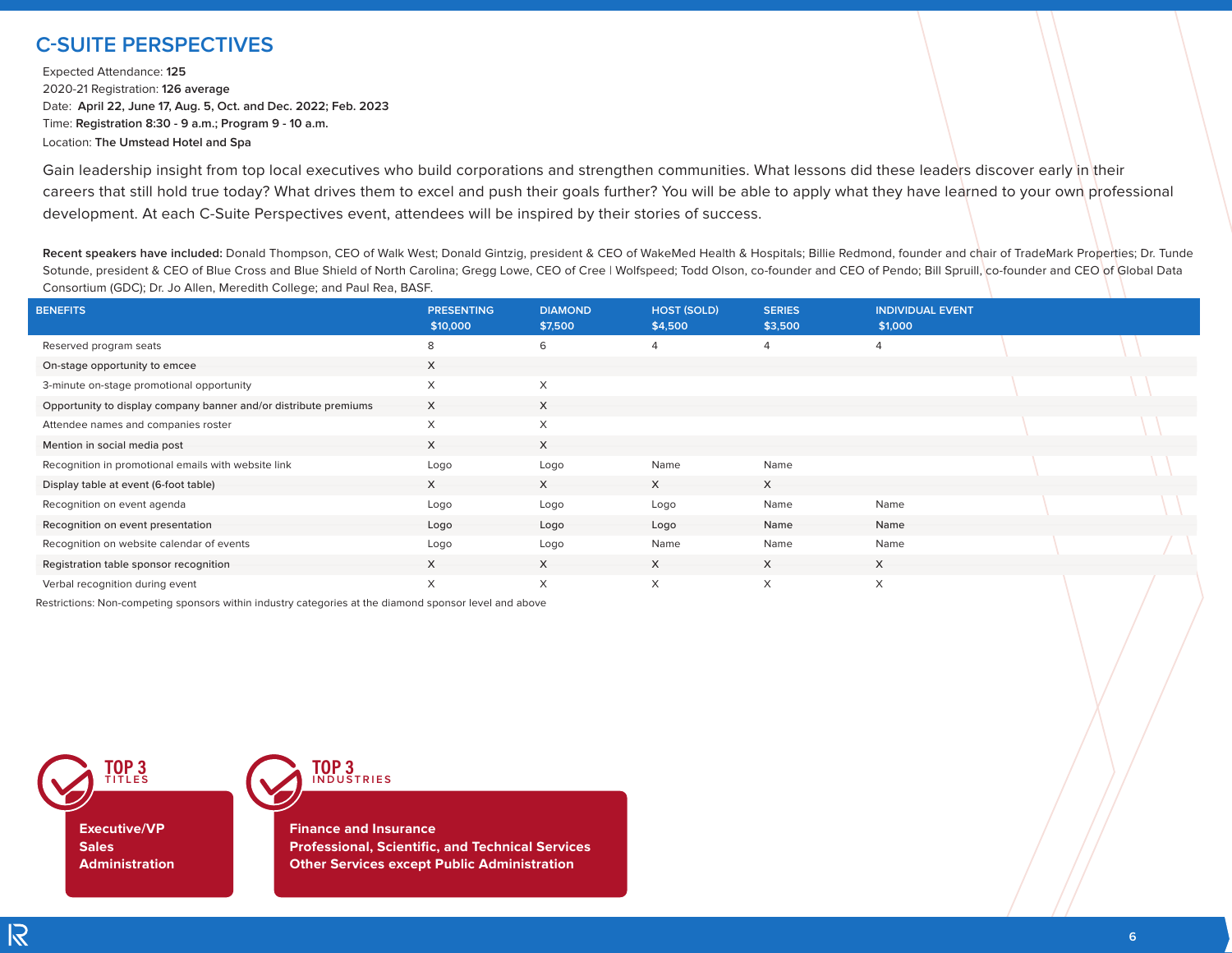# **CHAIR'S LUNCHEON**

Expected Attendance: **60**  2020-21 Registration: **47 average**  Date: **May 6, Aug. 2 and Nov. 2022; Feb. 2023** Time: **Registration 11:30 a.m. - Noon; Program Noon - 1 p.m.** Location: **Host locations**

Quarterly luncheons with Kevin Howell of NC State University (2021/2022) and Chamber President and CEO Adrienne Cole. Members from selected ZIP code areas and new members from the preceding quarter are invited for an update and roundtable discussion on Chamber activities and issues facing the business community.

| <b>BENEFITS</b>                                                 | HOST*<br><b>DONATED</b> | <b>SPONSOR</b> |
|-----------------------------------------------------------------|-------------------------|----------------|
|                                                                 | <b>SERVICES</b>         | \$500          |
| Reserved program seats                                          | $\overline{2}$          | 2              |
| Recognition on website calendar of events                       | Name                    |                |
| 3-minute on-stage/on-screen promotional opportunity             | X                       | X              |
| Recognition in promotional emails with website link             | Name                    | Name           |
| Recognition on event program except at virtual events           | Name                    | Name           |
| Registration table sponsor recognition except at virtual events | Name                    | Name           |
| Verbal recognition during event                                 | X                       | X              |
| Mention in social media post                                    | X                       | X              |
|                                                                 |                         |                |

\*Donated facility, A/V, meals, taxes, and gratuities

**Executive/VP CEO Sales**

**TOP 3 TITLES**

**TOP 3 INDUSTRIES**

**Professional, Scientific, and Technical Services Other Services except Public Administration Finance and Insurance**

#### **COFFEE WITH LEADERS**

#### Expected Attendance: **100**

2020-2021 Registration: **75 average (pre-pandemic attendance 90 average)** Date: **March 29, May 3, July 26, Sept. 27, Dec. and Feb. 2022** Time: **Registration 8:30 - 9 a.m.; Program 9 - 10 a.m.** Location: **Raleigh Chamber**

Small businesses owners and managers of enterprises with fewer than 50 employees hear from leaders in our community about their experiences leading businesses and their support of the small business community in this casual event series.

**Recent speakers have included:** Maggie Kane, A Place at the Table; Cydney Davis-English, The English Garden Florist; Lindsay Rice, Vita Vite; Sharat Nagaraj, celito.net; Sam Ratto, Videri Chocolate Factory; Patrick Rodriguez, US SBA, and Christine Peterson, Protus3.

| <b>BENEFITS</b>                                                  | <b>SERIES</b><br>\$3,500 | <b>INDIVIDUAL</b><br><b>EVENT</b><br>\$750 |
|------------------------------------------------------------------|--------------------------|--------------------------------------------|
| Reserved program seats                                           | $\overline{2}$           | $\overline{2}$                             |
| 3-minute on-stage promotional opportunity                        | X                        |                                            |
| Opportunity to display company banner and/or distribute premiums | X                        |                                            |
| Attendee names and companies roster                              | X                        |                                            |
| Opportunity to display company signage                           | X                        |                                            |
| Mention in social media post                                     | $\times$                 | X                                          |
| Recognition on website calendar of events                        | X                        | X                                          |
| Recognition in promotional emails with website link              | Logo                     | Name                                       |
| Recognition on event presentation                                | $\times$                 | X                                          |

Restrictions: Non-competing sponsors within industry categories



**TOP 3 INDUSTRIES**

**Professional, Scientific, and Technical Services Other Services except Public Administration Finance and Insurance**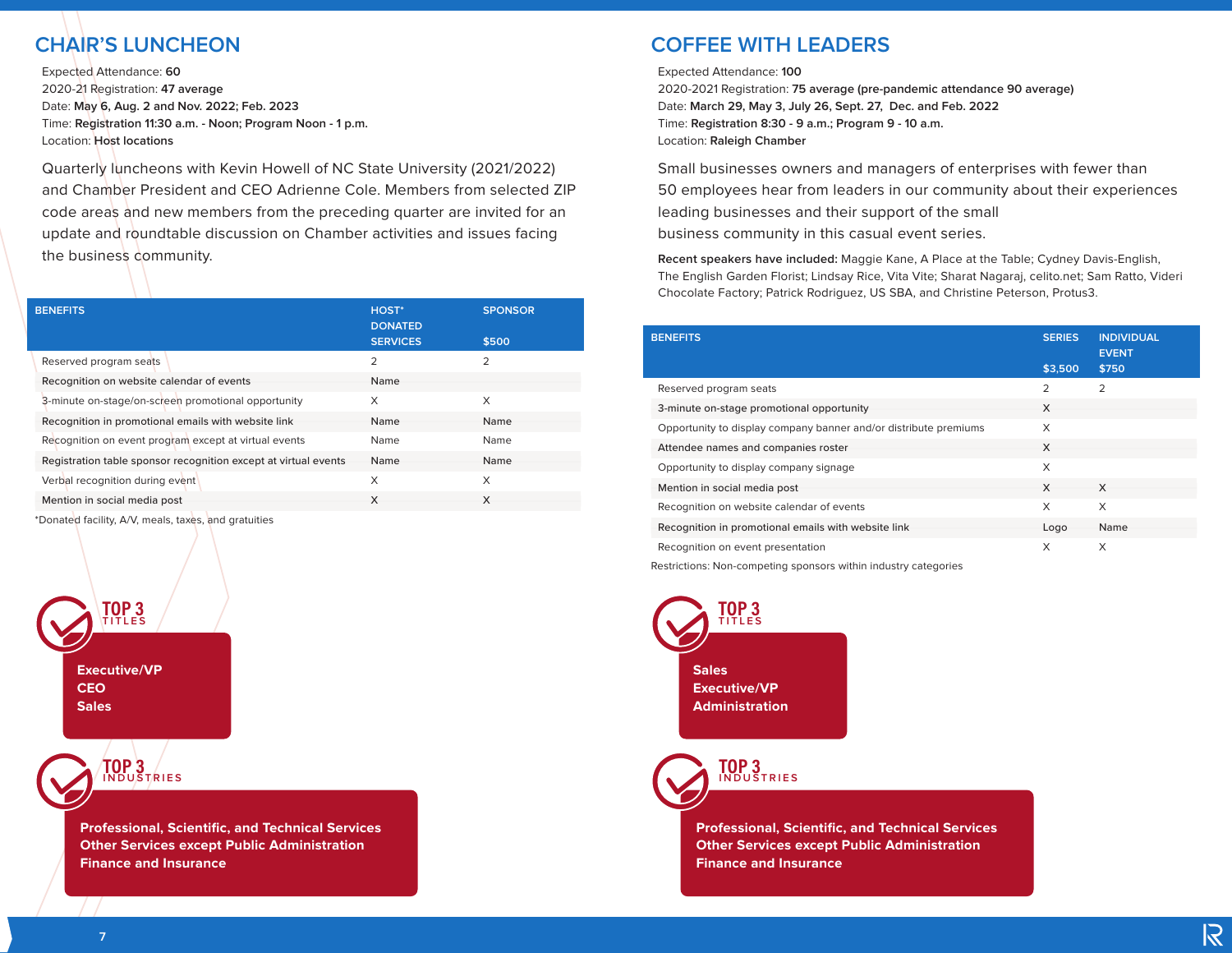#### **CHAMBER PROFESSIONAL WOMEN'S LUNCHEON SERIES**

Expected Attendance: **300** 

2020-21 Registration: **210 average (pre-pandemic registration 295 average)** Date: **March 4, Aug. 26, and Nov. 2022; Jan., March 2023** Time: **Registration 11:30 - Noon; Program Noon - 1:30 p.m.** Location: **Raleigh Marriott Crabtree Valley**

A quarterly luncheon series features dedicated networking time coupled with noted speakers for entry and mid-level managers and developing leaders. Program topics are based on Harvard Business Review's popular "Women at Work" podcast.

| <b>BENEFITS</b>                                                  | <b>DIAMOND</b><br><b>SERIES</b><br>\$10,000 | <b>SERIES</b><br>\$4,000 | <b>HOST (SOLD)</b><br>\$16,000 | <b>AUDIO-VISUAL</b><br>\$16,000 | <b>MEDIA</b><br><b>PARTNER</b><br>\$10,000 | <b>INDIVIDUAL</b><br><b>EVENT</b><br>\$2,000 |  |
|------------------------------------------------------------------|---------------------------------------------|--------------------------|--------------------------------|---------------------------------|--------------------------------------------|----------------------------------------------|--|
|                                                                  | 20                                          | 10                       | 10                             | 10                              | 10 <sup>°</sup>                            | 5                                            |  |
| Reserved program seats                                           |                                             |                          |                                |                                 |                                            |                                              |  |
| Promotional 3-minute video aired during program                  | X                                           |                          |                                |                                 |                                            |                                              |  |
| On-stage opportunity to introduce speaker                        | X                                           |                          |                                |                                 |                                            |                                              |  |
| Opportunity to distribute premiums                               | X                                           |                          |                                |                                 |                                            |                                              |  |
| Opportunity to display company banner and/or distribute premiums | X                                           |                          |                                |                                 |                                            |                                              |  |
| Recognition in digital advertising                               | Logo                                        |                          |                                |                                 |                                            |                                              |  |
| Opportunity to display company signage                           | X                                           |                          |                                |                                 |                                            |                                              |  |
| Mention in social media post                                     | X                                           | X                        |                                |                                 |                                            |                                              |  |
| Recognition on event agenda                                      | Logo                                        | Name                     | Logo                           | Logo                            | Logo                                       | Name                                         |  |
| Display table at event (6-foot table)                            | $\times$                                    | $\times$                 | $\times$                       | $\times$                        | X                                          | $\times$                                     |  |
| Recognition on event presentation                                | Logo                                        | Name                     | Logo                           | Logo                            | Logo                                       | Name                                         |  |
| Recognition on website calendar of events                        | Logo                                        | Name                     | Logo                           | Logo                            | Logo                                       | Name                                         |  |
| Recognition in promotional emails with website link              | Logo                                        | Name                     | Logo                           | Logo                            | Logo                                       | Name                                         |  |
| Registration table sponsor recognition                           | Logo                                        | Name                     | Logo                           | Logo                            | Logo                                       | Name                                         |  |
| Verbal recognition during event                                  | X                                           | X                        | X                              | X                               | X                                          | X                                            |  |

Restrictions: Non-competing sponsors within industry categories at presenting and series level.



**Administration Sales Executive/VP**



**Professional, Scientific, and Technical Services Finance and Insurance Other**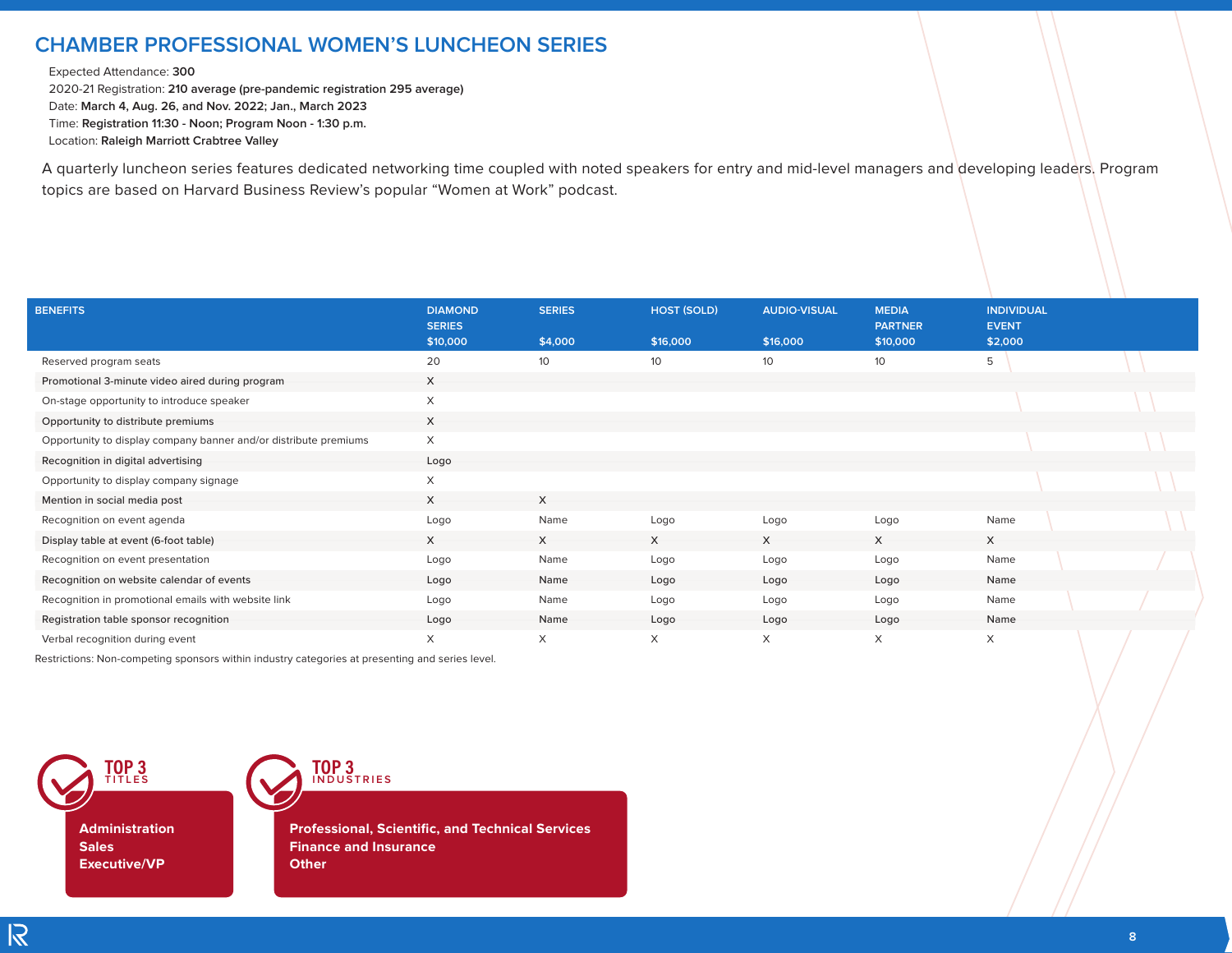## **COMMUNITY SUCCESS FORUM**

Expected Attendance: **400**  2021 Registration: **630** Date: **Feb. 2023** Time: **Registration 8:30 - 9 a.m.; Program 9 a.m. - Noon** Location: **Location to be determined**

Business and community leaders will take a deep dive into key issues that will drive economic prosperity for our region.

| <b>BENEFITS</b>                                                  | <b>PRESENTING</b><br>\$15,000 | <b>PLATINUM</b><br>\$7,500 | <b>GOLD</b><br>\$5,000 | <b>SILVER</b><br>\$2,500 | <b>BRONZE</b><br>\$1,000 |  |
|------------------------------------------------------------------|-------------------------------|----------------------------|------------------------|--------------------------|--------------------------|--|
| Reserved program seats                                           | 8                             | 8                          | 4                      | 4                        | 2                        |  |
| Recognition as "presented by" following event title              | X                             |                            |                        |                          |                          |  |
| 3-minute on-stage promotional opportunity                        | $\times$                      |                            |                        |                          |                          |  |
| On-stage opportunity to introduce speaker                        | $\times$                      |                            |                        |                          |                          |  |
| Run of site ad for one month on Chamber website                  | Logo                          |                            |                        |                          |                          |  |
| Opportunity to display company banner and/or distribute premiums | X                             |                            |                        |                          |                          |  |
| Display table at event (6-foot table)                            | $\times$                      | X                          |                        |                          |                          |  |
| Mention in social media post                                     | X                             | $\times$                   |                        |                          |                          |  |
| Opportunity to participate as a session facilitator              | $\times$                      |                            |                        |                          |                          |  |
| Recognition in promotion emails with website link                | Logo                          | Logo                       | Name                   |                          |                          |  |
| Recognition on event agenda                                      | Logo                          | Logo                       | Name                   | Name                     | Name                     |  |
| Recognition on event presentation                                | Logo                          | Logo                       | Name                   | Name                     | Name                     |  |
| Recognition on website calendar of events                        | Logo                          | Logo                       | Name                   | Name                     | Name                     |  |
| Registration table sponsor recognition                           | Logo                          | Logo                       | Name                   | Name                     | Name                     |  |
| Verbal recognition during event                                  | X                             | X                          | X                      | X                        | X                        |  |

Restrictions: Non-competing sponsors within industry categories at speaker sponsor level and above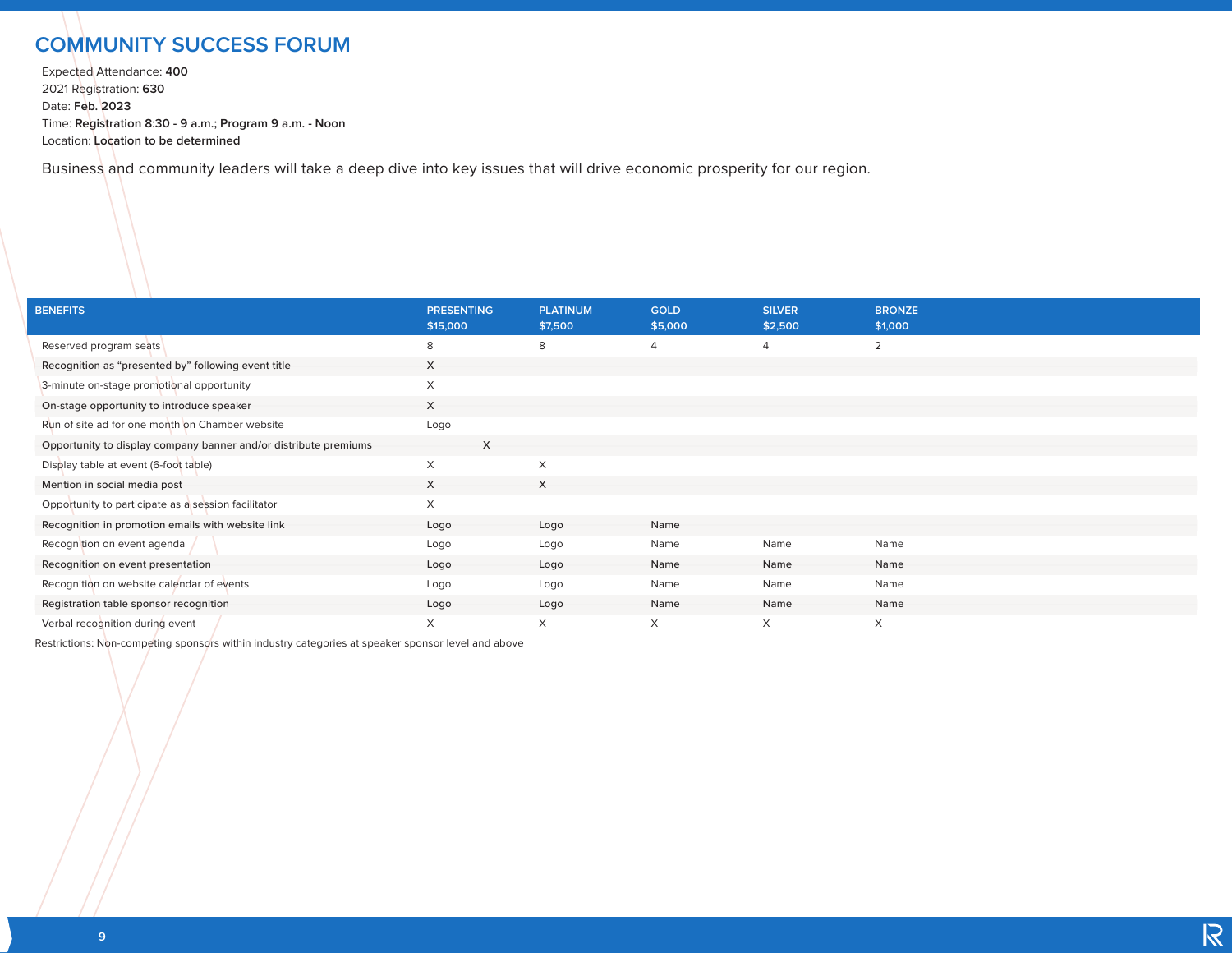#### **COURAGEOUS CONVERSATION**

Expected Attendance: **200**  2021 Registration: **275 average** Date: **Feb. 24, May 12, and Nov. 2022** Time: **9 - 10:30 a.m. in November; Registration 8:30 - 9 a.m., Program 9 - 10:30 a.m. in 2022** Location: **Various Locations** 

Presented by the Triangle DEI Alliance and the Raleigh Chamber, this series of facilitated seminars provides opportunities for attendees to learn history, share experiences, and develop pathways of understanding to support diversity, equity, and inclusivity. Recent topics have addressed anti-Asian racism and violence, recruiting and retaining exceptional young Black talent, and second chance hiring.

| <b>BENEFITS</b>                                                 | <b>PRESENTING</b><br>\$7,500 | <b>GOLD</b><br>\$5,000 | <b>SERIES</b><br>\$2,500 | <b>EVENT</b><br>\$1,500 |  |
|-----------------------------------------------------------------|------------------------------|------------------------|--------------------------|-------------------------|--|
| Reserved program seats if virtual                               | 12                           | 6                      | 3                        | 3                       |  |
| Recognition as "presented by" following event title             | $\times$                     |                        |                          |                         |  |
| On-stage/on-screen opportunity to introduce speaker             | $\times$                     |                        |                          |                         |  |
| Opportunity to distribute a drawing or prize(s)                 | X                            |                        |                          |                         |  |
| Opportunity to display company signage except at virtual events | $\times$                     | X                      |                          |                         |  |
| Recognition in digital advertising                              | Logo                         | Name                   |                          |                         |  |
| Recognition in promotional emails with website link             | Logo                         | Name                   | Name                     | Name                    |  |
| Recognition on event presentation                               | Logo                         | Logo                   | Name                     | Name                    |  |
| Recognition on website calendar of events                       | Logo                         | Name                   | Name                     | Name                    |  |
| Recognition on event program except at virtual events           | Logo                         | Name                   | Name                     | Name                    |  |
| Registration table sponsor recognition except at virtual events | Logo                         | Name                   | Name                     | Name                    |  |
| Mention in social media post                                    | $\times$                     | $\times$               | $\times$                 | X                       |  |
| Verbal recognition during event                                 | X                            | X                      | X                        | $\times$                |  |

**TOP 3 TITLES Administration**

**Executive/VP Marketing**



**Professional, Scientific, and Technical Services Other Services except Public Administration Other**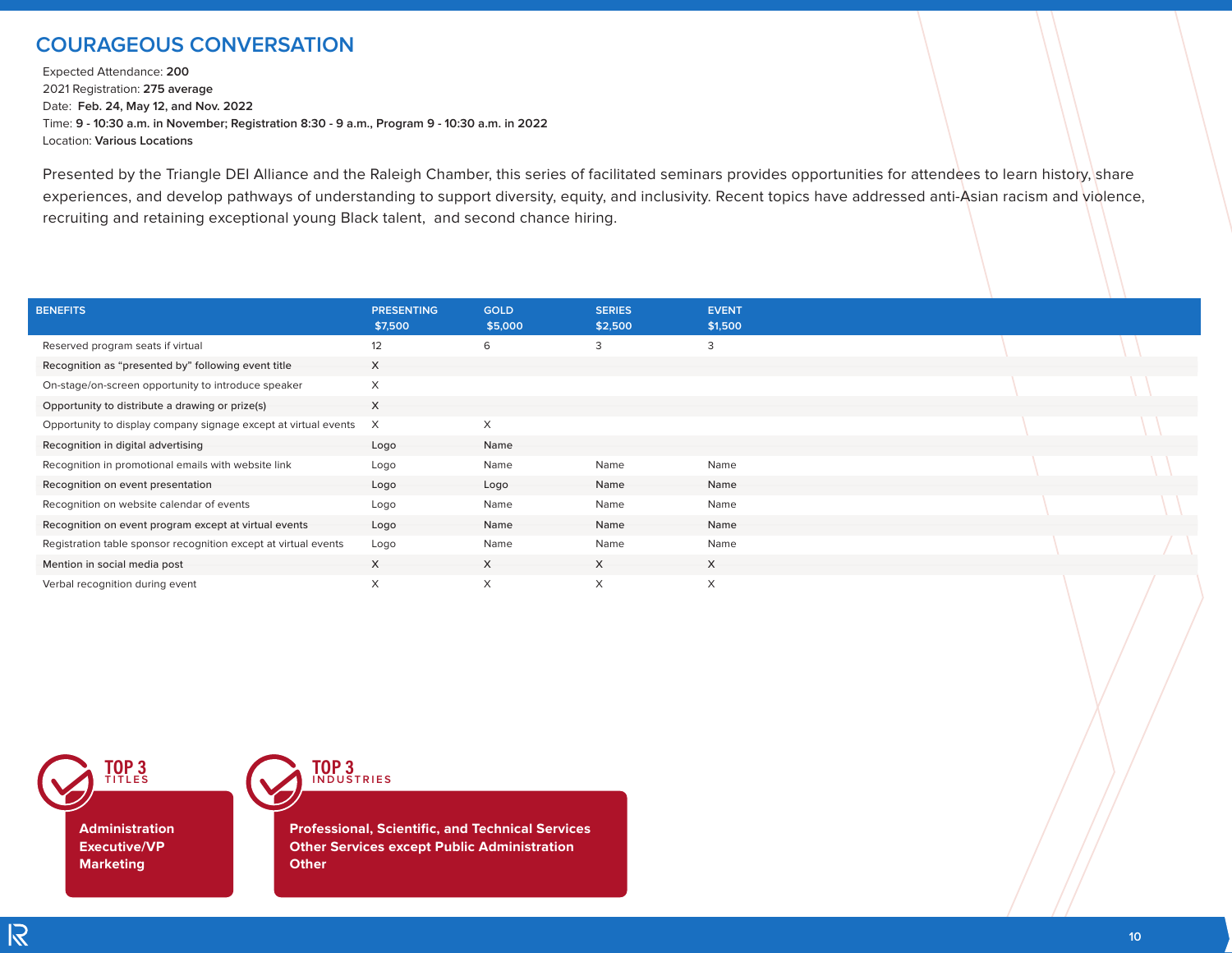## **DIGITAL ADS**

#### Date: **Monthly, Weekly**

Place your marketing message in front of targeted audience of business decision-makers. Emails sent to 12,000+ people have an approximate 20% open rate. Site ads are priced at approximately \$10 per 1,000 impressions.

| <b>BENEFITS</b>                                      | <b>WEBSITE</b><br><b>SPONSOR</b><br>\$6,000/YEAR | <b>RUN OF SITE</b><br><b>\$750/MONTH</b> | <b>WEB PAGE</b><br><b>/SECTION</b><br>\$2,000/YEAR | <b>E-NEWS</b><br><b>BANNER AD</b><br>\$1,000<br>/SERIES OF 4 | <b>E-NEW</b><br><b>STORY AD</b><br>\$1,000/<br>/SERIES OF 4 | <b>EVENT PREVIEW</b><br><b>\$500/MONTH</b> | <b>VOTERS' GUIDE</b><br>\$750/SEPT. - NOV. |
|------------------------------------------------------|--------------------------------------------------|------------------------------------------|----------------------------------------------------|--------------------------------------------------------------|-------------------------------------------------------------|--------------------------------------------|--------------------------------------------|
| 300 x 250 run of site ad linked to company site      | $\times$                                         | $\checkmark$<br>$\curvearrowright$       |                                                    |                                                              |                                                             |                                            |                                            |
| 728 x 90 ad on sponsored page linked to company site |                                                  |                                          | $\sqrt{}$                                          |                                                              |                                                             |                                            | X                                          |
| 600 x 180 ad linked to company site                  |                                                  |                                          |                                                    | $\times$                                                     |                                                             | X                                          |                                            |
| Logo or image with 25-word message                   |                                                  |                                          |                                                    |                                                              |                                                             |                                            |                                            |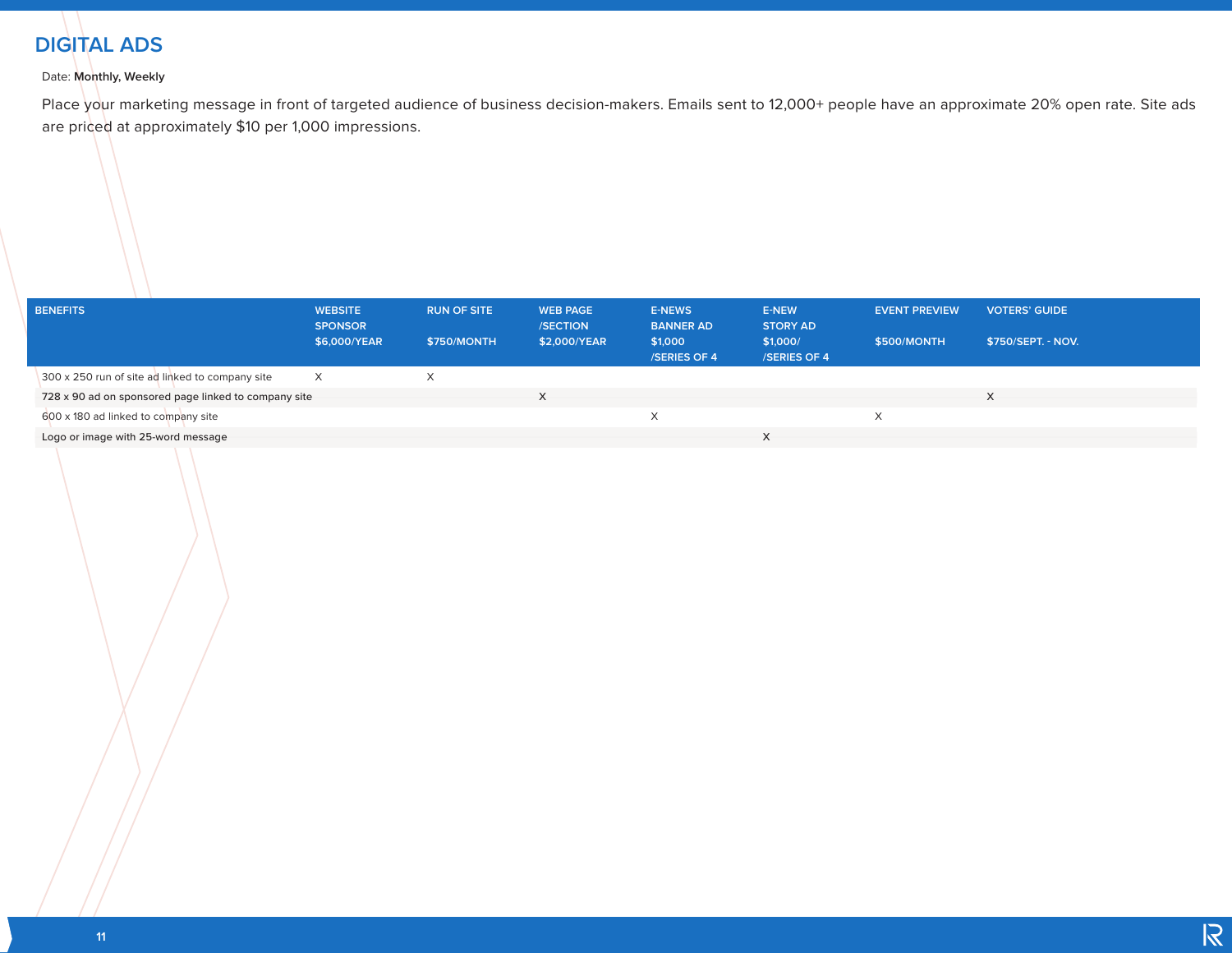#### **DIVERSITY, EQUITY & INCLUSIVITY CONFERENCE**

Expected Attendance: **1,000**  2021 Registration: **1,065**  Date: **July 26, 2022** Time: **Registration 8 - 9 a.m.; Program 9 a.m. - 4 p.m.** Location: **Raleigh Convention Center**

Having a strong record of diversity, equity, and inclusivity is critical for our region to attract top talent. This annual conference presented by the Triangle Diversity Equity & Inclusivity Alliance and the Raleigh Chamber provides tools to support DEI in your organization. The conference analyzes how to promote and sustain DEI in the workplace. It features a panel, breakout sessions with knowledge experts, and a keynote speaker.

| <b>BENEFITS</b>                                                               | <b>PARTNER</b> | <b>PRESENTING</b> | <b>PLATINUM</b> | <b>GOLD</b>     | <b>SILVER</b> | <b>BRONZE</b> | <b>BREAKOUT</b><br><b>SESSION</b> |
|-------------------------------------------------------------------------------|----------------|-------------------|-----------------|-----------------|---------------|---------------|-----------------------------------|
|                                                                               | \$20,000       | \$10,000          | \$7,500         | \$5,000         | \$2,500       | \$1,500       | \$2,000                           |
| Reserved seating during program                                               | 50             | 20                | 15              | 10 <sup>°</sup> | 5             | 5             | $2^{\circ}$                       |
| Recognition as "partner" following event title                                | Logo           |                   |                 |                 |               |               |                                   |
| Participation on conference committee                                         | X              |                   |                 |                 |               |               |                                   |
| Participation by employee of sponsor on the CEO panel presentation            | X              |                   |                 |                 |               |               |                                   |
| Opportunity to display company banner and/or distribute premiums              | $\times$       | X                 |                 |                 |               |               |                                   |
| On-stage opportunity to introduce keynote speaker                             | X              |                   |                 |                 |               |               |                                   |
| Run of site ad for one month on Chamber website                               | X              |                   |                 |                 |               |               |                                   |
| Mention in social media post                                                  | $\times$       | X                 |                 |                 |               |               |                                   |
| Recognition in digital advertising                                            | Logo           | Name              |                 |                 |               |               |                                   |
| Opportunity to participate as one of the event facilitators                   |                | X                 | $\times$        |                 |               |               |                                   |
| Opportunity to provide event attendees free demos, services, discount codes X |                | X                 | $\times$        | $\times$        |               |               |                                   |
| Display table at event (6-foot table)                                         | $\times$       | X                 | $\times$        | $\times$        |               |               |                                   |
| Verbal recognition during event                                               | X              | $\times$          | $\times$        | $\times$        | $\times$      | $\times$      | X                                 |
| Recognition in promotional emails with website link                           | Logo           | Logo              | Logo            | Name            | Name          |               |                                   |
| Recognition on website calendar of events                                     | Logo           | Logo              | Logo            | Name            | Name          | Name          | Name                              |
| Recognition on event presentation                                             | Logo           | Logo              | Logo            | Name            | Name          | Name          | Name                              |
| Recognition on event program                                                  | Logo           | Logo              | Logo            | Name            | Name          | Name          | Name                              |
| Recognition on event app                                                      | Logo           | Logo              | Logo            | Name            | Name          | Name          | Name                              |
| Registration table sponsor recognition                                        | Logo           | Logo              | Logo            | Name            | Name          | Name          | Name                              |
| On-stage opportunity to introduce breakout session                            |                |                   |                 |                 |               |               | X                                 |

Recognition on breakout signage Name

Restrictions: Non-competing industry category with sponsors at Partner, Presenting, and Platinum levels.

Restrictions: Non-competing sponsors within industry category with sponsors at presenting sponsor level and above

**TOP 3 TITLES**

**Administration Executive/VP HR/Talent**



**Professional, Scientific, and Technical Services Finance and Insurance Other Services except Public Administration**



 $\overline{\mathcal{R}}$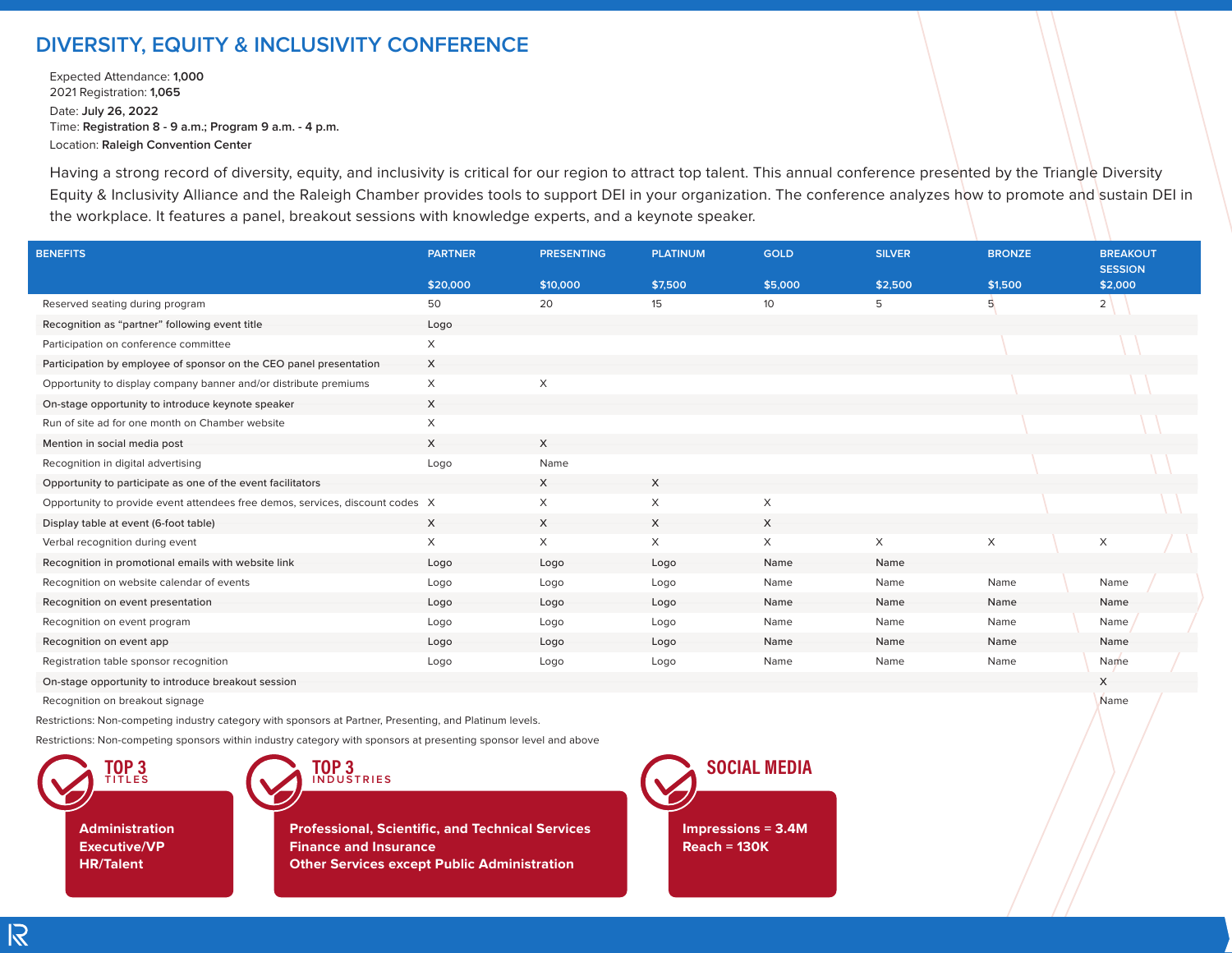#### **ECONOMIC DEVELOPMENT ANNUAL MEETING: BECOMING A HEADQUARTERS COMMUNITY**

Expected Attendance: **300**  2021 Registration: **275**  Date: **June 22, 2022** Time: **Registration 8:30 - 9 a.m.; Program 9 - 11 a.m.** Location: **Location to be Determined**

We consider Raleigh and Wake County to be a community of "what's next." From rapid growth, to attracting top talent, to cutting-edge innovations, to welcoming new companies, this community is making bold decisions to prepare for a brighter future. Join us for future-focused conversations with industry experts and thought leaders as we endeavor to answer the question, "what's next?" We'll also recognize our major investors and celebrate the successes of the past year in economic development news.

| <b>BENEFITS</b>                                                  | <b>PRESENTING</b><br>\$15,000 | <b>PLATINUM</b><br>\$7,500 | <b>GOLD</b><br>\$5,000 | <b>SILVER</b><br>\$2,500 | <b>BRONZE</b><br>\$1,000 |
|------------------------------------------------------------------|-------------------------------|----------------------------|------------------------|--------------------------|--------------------------|
| Reserved program seats                                           | 20                            | 10 <sup>°</sup>            | 5                      | $\overline{4}$           | 2                        |
| Recognition as "presented by" following event title              | Logo                          |                            |                        |                          |                          |
| 3-minute on-stage promotional opportunity                        | X                             |                            |                        |                          |                          |
| On-stage opportunity to introduce speaker                        | X                             |                            |                        |                          |                          |
| Run of site ad for one month on Chamber website                  | $\times$                      |                            |                        |                          |                          |
| Recognition in digital advertising Logo                          |                               |                            |                        |                          |                          |
| Opportunity to display company banner and/or distribute premiums | $\times$                      | $\times$                   |                        |                          |                          |
| Display table at event (6-foot table)                            | $\times$                      | $\times$                   |                        |                          |                          |
| Opportunity to participate as a session facilitator              | $\times$                      | $\times$                   |                        |                          |                          |
| Mention in social media post                                     | X                             | X                          | X                      |                          |                          |
| Recognition in promotion emails with website link                | Logo                          | Logo                       | Name                   |                          |                          |
| Recognition on event presentation                                | Logo                          | Logo                       | Name                   | Name                     | Name                     |
| Recognition on website calendar of events                        | Logo                          | Logo                       | Name                   | Name                     | Name                     |
| Registration table sponsor recognition                           | Logo                          | Logo                       | Name                   | Name                     | Name                     |
| Recognition on event agenda                                      | Logo                          | Logo                       | Name                   | Name                     | Name                     |
| Verbal recognition during event                                  | X                             | $\times$                   | $\times$               | $\times$                 | $\times$                 |

**TOP 3 TITLES Executive/VP**

**Administration Sales**



**Professional, Scientific, and Technical Services Other Services except Public Administration Finance and Insurance**

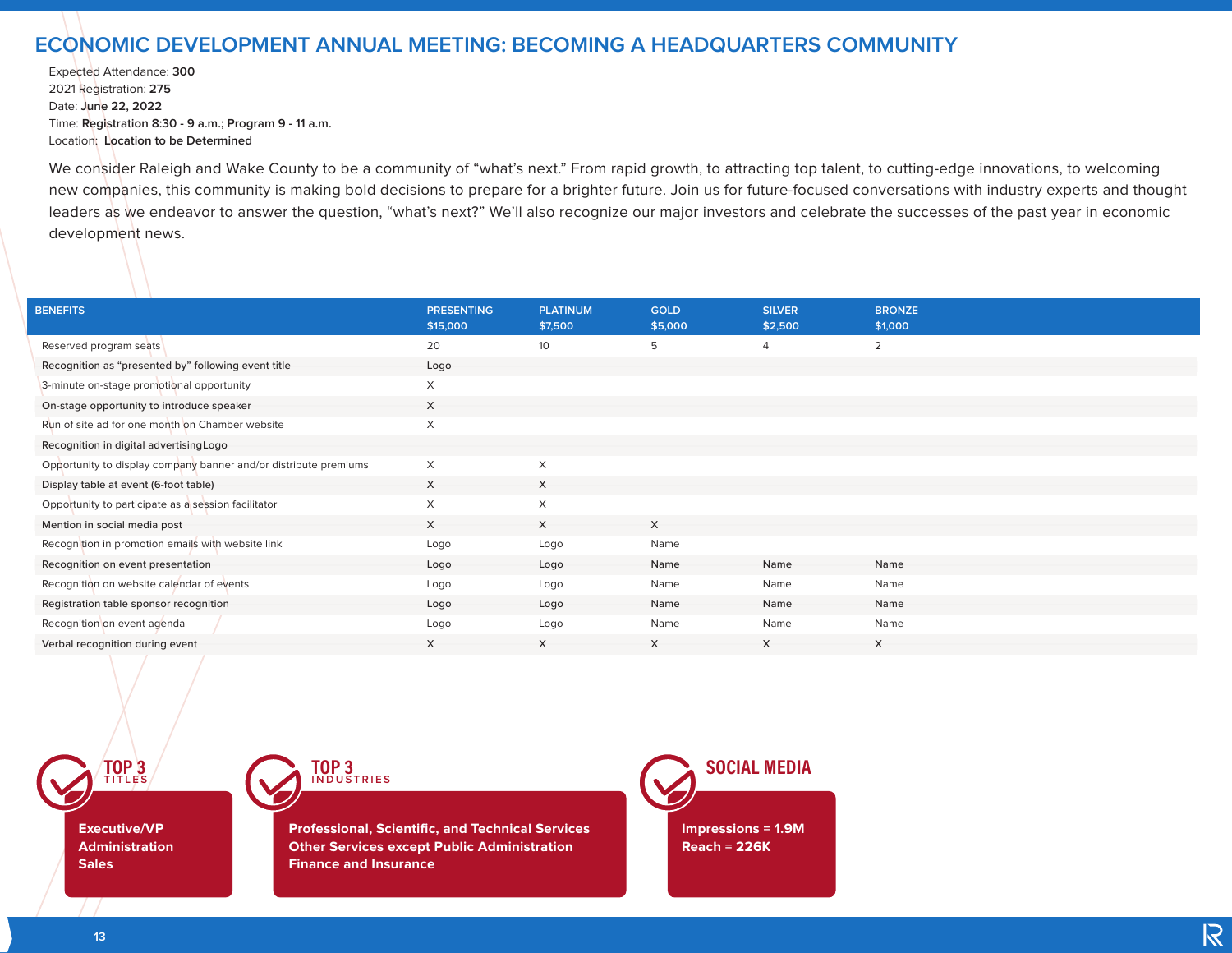#### **ELECTED OFFICIALS HOLIDAY RECEPTION**

Expected Attendance: **425**  2021 Registration: **225**  Date: **Dec. 2022** Time: **5 - 6:30 p.m.** Location: **Location to be Determined**

Annual holiday reception to thank and network with our elected local, state, and federal elected officials, including our U.S. Congressional delegation, North Carolina Council of State, N.C. General Assembly members from the 13-county Research Triangle Park region, Wake County legislative delegation, Wake County Board of Commissioners, Wake County Board of Education, Raleigh City Council, and mayors of Wake County municipalities.

| <b>BENEFITS</b>                                                         | <b>PLATINUM</b><br>\$7,500 | <b>GOLD</b><br>\$5,000 | <b>SILVER</b><br>\$2,500 | <b>BRONZE</b><br>\$1,000 | <b>PRINT</b><br>\$1,000 | <b>BEVERAGE</b><br>\$500 |  |
|-------------------------------------------------------------------------|----------------------------|------------------------|--------------------------|--------------------------|-------------------------|--------------------------|--|
| Reserved program seats                                                  | 8                          | 6                      | 4                        | 2                        | 2                       |                          |  |
| 3-minute on-stage promotional opportunity                               | $\times$                   |                        |                          |                          |                         |                          |  |
| Run of site ad for one month on Chamber website                         | X                          |                        |                          |                          |                         |                          |  |
| Recognition in digital advertising                                      | X                          |                        |                          |                          |                         |                          |  |
| Opportunity to display company signage                                  | X                          |                        |                          |                          |                         |                          |  |
| Recognition on reception cocktail napkins *print deadline Nov. 14, 2022 | Logo                       |                        |                          |                          |                         |                          |  |
| Display table at event (6-foot table)                                   | X                          | X                      |                          |                          |                         |                          |  |
| Mention in social media post                                            | $\times$                   | X                      |                          |                          |                         |                          |  |
| Recognition in promotional emails with website link                     | Logo                       | Logo                   | Name                     |                          |                         |                          |  |
| Recognition on invitation                                               | Logo                       | Logo                   | Name                     | Name                     |                         |                          |  |
| Recognition on website calendar of events                               | Logo                       | Logo                   | Name                     | Name                     | Name                    | Name                     |  |
| Recognition on event presentation                                       | Logo                       | Logo                   | Name                     | Name                     | Name                    | Name                     |  |
| Registration table sponsor recognition                                  | Logo                       | Logo                   | Name                     | Name                     | Name                    | Name                     |  |
| Verbal recognition during event                                         | X                          | X                      | X                        | X                        | $\times$                | $\times$                 |  |

**TOP 3 TITLES**

**Executive/VP Administration Sales**



**Professional, Scientific, and Technical Services Other Services except Public Administration Finance and Insurance**



**Impressions = 495k Reach = 41K**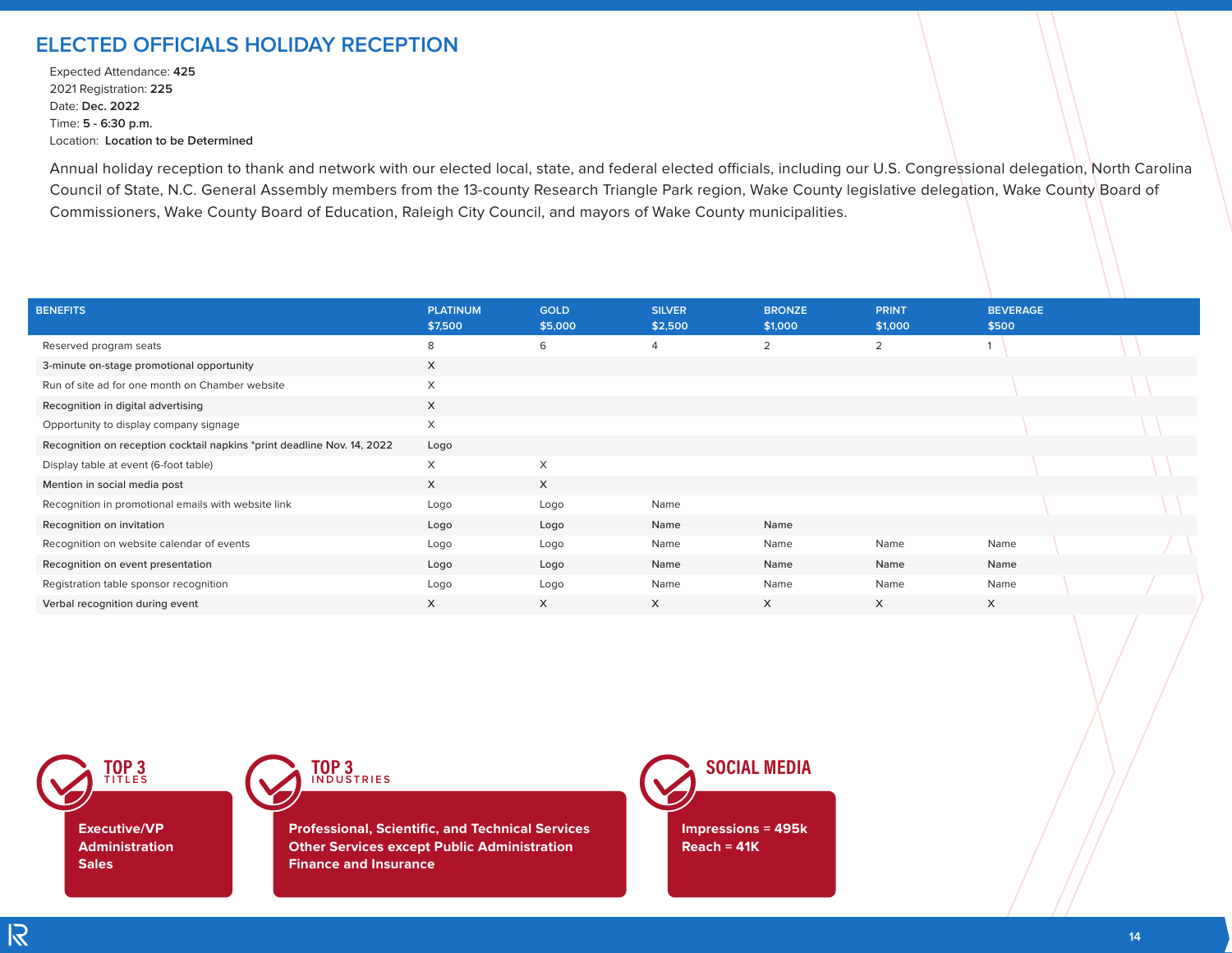## **EMERGING LEADERS ORIENTATION**

Maximum Participants: **25**  Date: **May 25, 2022; Jan. 2023** Time: **3 - 5 p.m.** Location: **Raleigh Chamber**

Emerging Leaders connects promising professionals with seven or more years of experience with the area's most successful executives for a unique and interactive mentoring program.

#### **EXECUTIVE COMMITTEE PLANNING RETREAT**

Expected Attendance: **30**  Date: **Sept. 2022** Time: **11:30 a.m. - 4 p.m.** Location: **Raleigh Chamber**

This is the first orientation meeting and planning session for members of the Chamber's 2022/23 Executive Committee. Our members will gather to develop strategic priorities for the Chamber in the upcoming year.

| <b>BENEFITS</b>                                             | <b>SPONSOR</b><br>\$500 |
|-------------------------------------------------------------|-------------------------|
| Recognition on event agenda                                 | Name                    |
| Opportunity to distribute premiums except for virtual event | X                       |
| Verbal recognition during event                             | X                       |

| <b>BENEFITS</b>                    | <b>SPONSOR</b><br>\$1,000 |
|------------------------------------|---------------------------|
| Recognition on invitation          | Name                      |
| Recognition on event agenda        | Name                      |
| Verbal recognition during event    | X                         |
| Opportunity to distribute premiums |                           |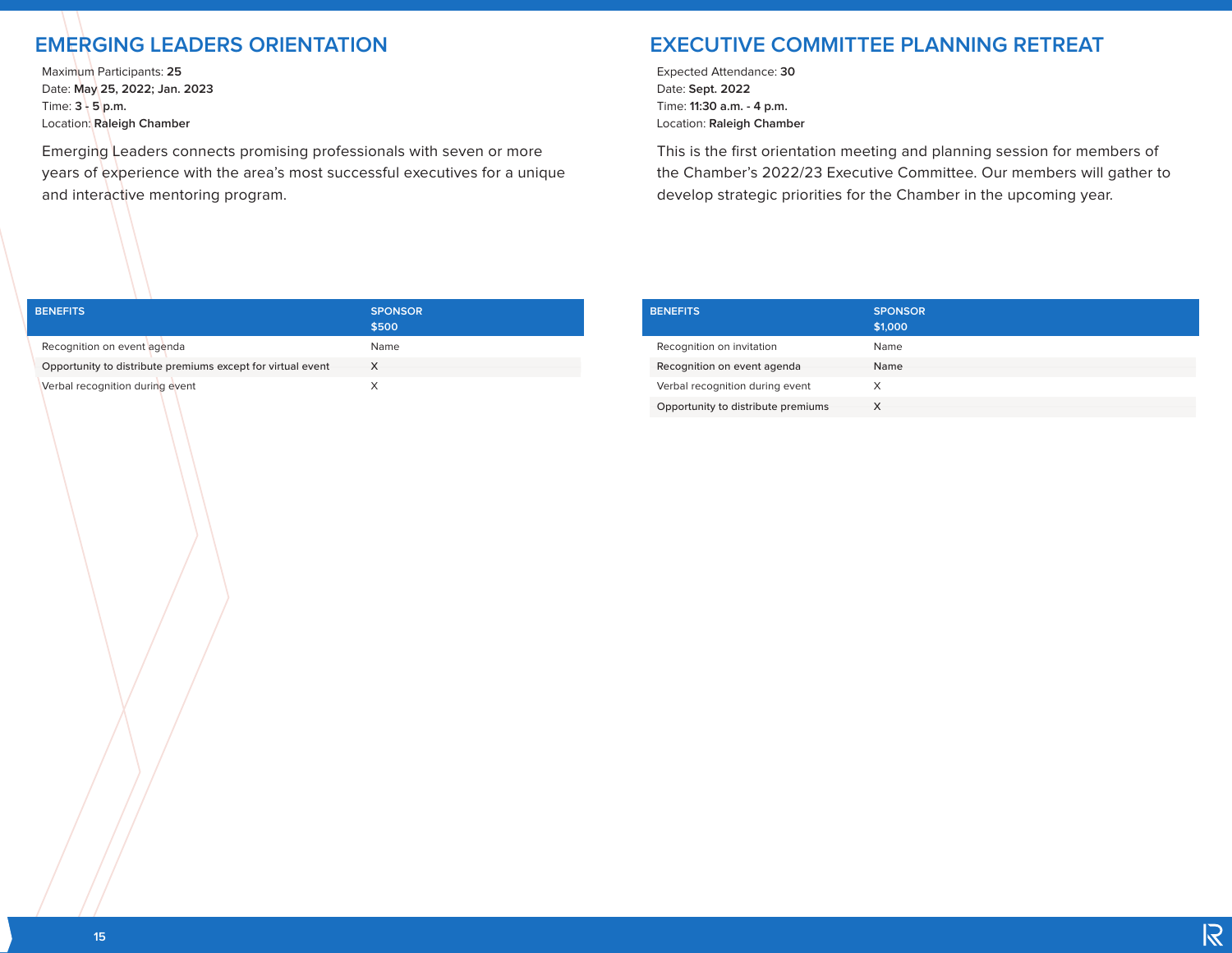#### **FIRST RESPONDERS APPRECIATION BREAKFAST**

Expected Attendance: **400 - 500**  2021 Attendance: **250 (pre-pandemic registration 350 average)** Date: **Sept. 9, 2022** Time: **Registration 7 - 7:30 a.m.; Program 7:30 - 9:30 a.m., Vehicle display afterward** Location: **Location to be Determined**

The business community shows our appreciation for those who risk their lives to save others. Invitations are extended to representatives from Wake County Emergency Medical Services, the Wake County Sheriff's Office, N.C. Highway Patrol, the Raleigh-Wake County Emergency Communications Center, the City of Raleigh Fire Department, and the City of Raleigh Police Department. Our program includes a keynote presentation and awards to heroes from each department for outstanding service in the previous year. A portion of the proceeds benefits The 200 Club of Wake County, a nonprofit that provides financial help for spouses and children of local first responders who lose their lives in the line of duty.

| <b>BENEFITS</b>                                                     | <b>TITLE</b> | <b>PLATINUM</b> | <b>GIFT</b> | <b>COMMUNITY</b><br><b>PARTNER</b> | <b>OUTSTANDING</b><br><b>SERVICE AWARD</b> | <b>GOLD</b> | <b>SILVER</b>  | <b>COFFEE</b><br><b>TO GO</b> | <b>VEHICLE</b><br><b>DISPLAY</b> | <b>200 CLUB</b><br><b>DONATION</b> |
|---------------------------------------------------------------------|--------------|-----------------|-------------|------------------------------------|--------------------------------------------|-------------|----------------|-------------------------------|----------------------------------|------------------------------------|
|                                                                     | \$15,000     | \$7,500         | \$5,000     | \$5,000                            | \$2,500                                    | \$1,500     | \$1,000        | \$1,000                       | \$750                            | <b>ANY AMOUNT</b>                  |
| Reserved program seats                                              | 20           | 10              | 10          | 10                                 | 5                                          | 5           | $\overline{4}$ | $\overline{4}$                | $\overline{2}$                   |                                    |
| Recognition as "presented by" following event title                 | Logo         |                 |             |                                    |                                            |             |                |                               |                                  |                                    |
| 3-minute on-stage promotional opportunity                           | X            |                 |             |                                    |                                            |             |                |                               |                                  |                                    |
| On-stage opportunity to distribute awards                           | X            |                 |             |                                    |                                            |             |                |                               |                                  |                                    |
| Recognition on awards                                               | Name         |                 |             |                                    |                                            |             |                |                               |                                  |                                    |
| Recognition in digital advertising                                  | Logo         |                 |             |                                    |                                            |             |                |                               |                                  |                                    |
| Run of site ad for one month on Chamber website                     | X            |                 |             |                                    |                                            |             |                |                               |                                  |                                    |
| Recognition on depending on location                                | Logo         | Logo            |             |                                    |                                            |             |                |                               |                                  |                                    |
| Recognition on gift tag                                             | Logo         |                 | Logo        |                                    |                                            |             |                |                               |                                  |                                    |
| Opportunity to display company banner<br>and/or distribute premiums | X            | $\times$        |             |                                    |                                            |             |                |                               |                                  |                                    |
| Display table at event (6-foot table)                               | X            | X               |             |                                    |                                            |             |                |                               |                                  |                                    |
| Recognition at sponsored location                                   |              |                 |             |                                    | Name                                       | Name        |                |                               |                                  |                                    |
| Recognition in promotional emails with website link                 | Logo         | Logo            | Logo        | Name                               | Name                                       |             |                |                               |                                  |                                    |
| Recognition on digital monitors, depending on location Logo         |              | Logo            | Logo        | Name                               | Name                                       |             |                |                               |                                  |                                    |
| Recognition on website calendar of events                           | Logo         | Logo            | Logo        | Name                               | Name                                       | Name        | Name           | Name                          | Name                             |                                    |
| Recognition on event presentation                                   | Logo         | Logo            | Logo        | Logo                               | Name                                       | Name        | Name           | Name                          | Name                             |                                    |
| Recognition on event program                                        | Logo         | Logo            | Logo        | Logo                               | Logo                                       | Name        | Name           | Name                          | Name                             |                                    |
| Registration table sponsor recognition                              | Logo         | Logo            | Logo        | Logo                               | Name                                       | Name        | Name           | Name                          | Name                             |                                    |
| Verbal recognition during event                                     | X            | X               | X           | X                                  | X                                          | X           | $\times$       | X                             | X                                |                                    |

**TOP 3 TITLES**

**Administration Executive/VP Sales**



**Healthcare/Social Assistance Finance/Insurance Other Services**

**SOCIAL MEDIA Impressions = 1.2M Reach = 199K**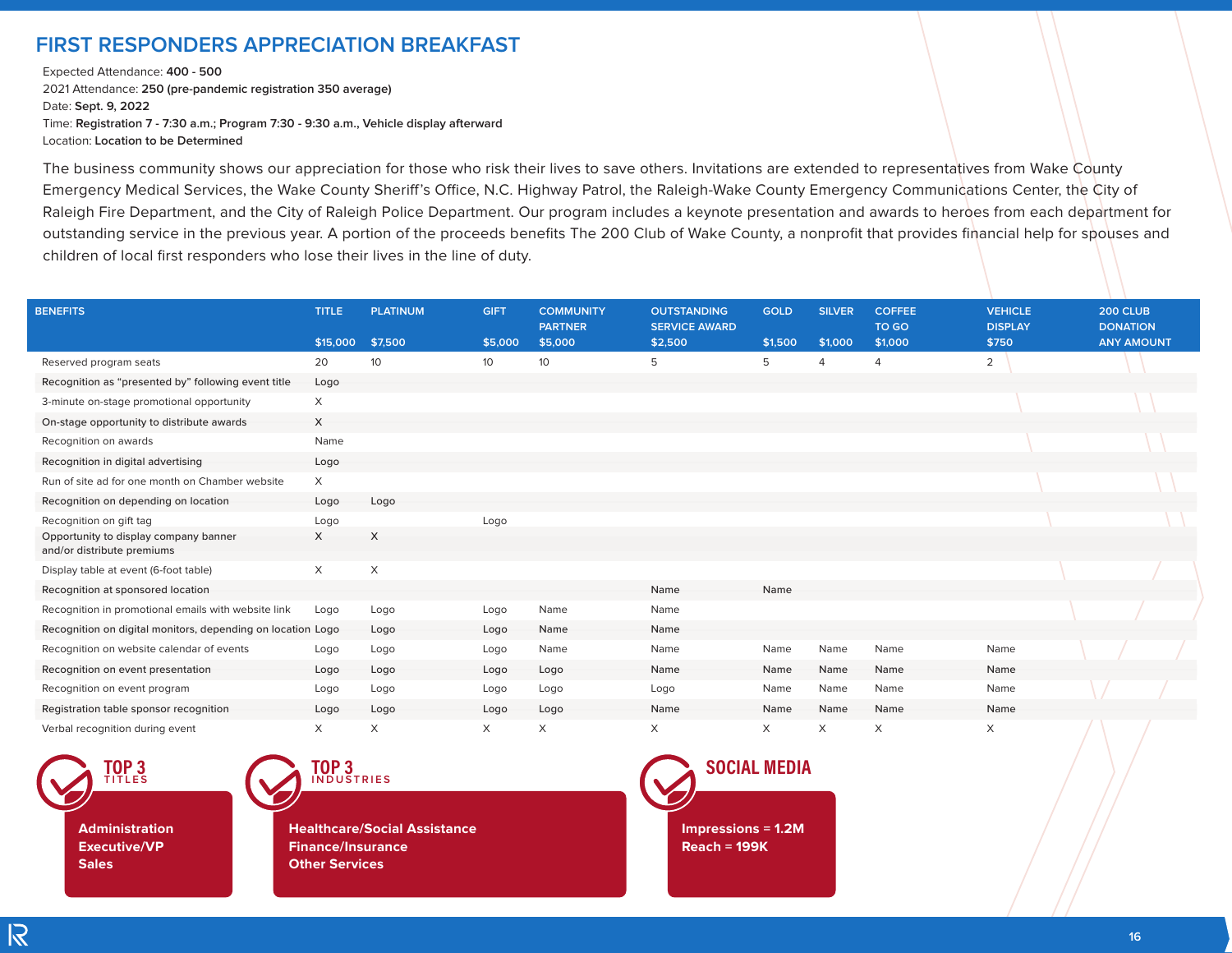# **GOLF TOURNAMENT**

Expected Registration: **350** 

2021 Registration: **320** 

Date: **Oct. 17, 2022**

Time: **Registration and continental breakfast, driving range & putting green open 8 - 10:30 a.m.; Shotgun start 10:30 a.m.; Reception 3:30 - 5 p.m.**

Location: **Prestonwood Country Club, Cary**

With more than 300 golfers playing simultaneously on three courses, this golf tournament is one of the best places to connect with the Triangle's top business decision-makers. The event includes a continental breakfast, cart, green fees, boxed lunch, complimentary beverages and snacks during play, and a cocktail and awards reception with raffle after tournament play.

| <b>BENEFITS</b>                                                            | PRESENTING GIFT |          | <b>RECEPTION</b><br><b>PRESENTING</b> | <b>BOXED LUNCH</b><br><b>OR SCORECARD</b> | <b>RECEPTION</b> | <b>RAFFLE</b>  | <b>BEVERAGE CART</b><br><b>BEVERAGE STATION</b><br>(LIMIT OF 6) | HOLE-IN-ONE<br>(LIMIT OF THREE) | <b>GREEN</b><br><b>OR TEE</b> | <b>DRIVING RANGE</b><br>OR PUTTING GREEN<br>(LIMIT OF THREE EACH) | <b>AWARD</b>   | <b>VOLUNTEER</b><br><b>T-SHIRT</b> |
|----------------------------------------------------------------------------|-----------------|----------|---------------------------------------|-------------------------------------------|------------------|----------------|-----------------------------------------------------------------|---------------------------------|-------------------------------|-------------------------------------------------------------------|----------------|------------------------------------|
|                                                                            | \$10,000        | \$8,000  | \$4,000                               | \$2,500                                   | \$2,000          | \$2,000        | \$2,000                                                         | \$2,000                         | \$1,500                       | \$1,500                                                           | \$1,500        | \$500                              |
| Number of golfers                                                          | 12              | 8        | $\overline{4}$                        | $\overline{4}$                            | $\overline{4}$   | $\overline{4}$ | $\overline{4}$                                                  | $\overline{4}$                  | $\overline{4}$                | $\overline{4}$                                                    | $\overline{4}$ | $\mathbf{1}$                       |
| Recognition as "presented by"<br>following event title                     | Logo            |          |                                       |                                           |                  |                |                                                                 |                                 |                               |                                                                   |                |                                    |
| Run of site ad for one month on                                            | $\times$        |          |                                       |                                           |                  |                |                                                                 |                                 |                               |                                                                   |                |                                    |
| Chamber website                                                            |                 |          |                                       |                                           |                  |                |                                                                 |                                 |                               |                                                                   |                |                                    |
| Display table on Hole 1 and<br>table to collect golfer<br>score cards      | X               |          |                                       |                                           |                  |                |                                                                 |                                 |                               |                                                                   |                |                                    |
| Display table, tee sign ith company<br>name, choice of activity at the     |                 |          |                                       |                                           |                  |                |                                                                 |                                 | $\boldsymbol{\mathsf{X}}$     |                                                                   |                |                                    |
| driving range/putting green                                                |                 |          |                                       |                                           |                  |                |                                                                 |                                 |                               |                                                                   |                |                                    |
| Prize with \$25,000 value offered<br>as prize for hole-in-one              |                 |          |                                       |                                           |                  |                |                                                                 | $\times$                        |                               |                                                                   |                |                                    |
| Company banner displayed<br>at tournament                                  | $\times$        | X        |                                       |                                           |                  |                |                                                                 |                                 |                               |                                                                   |                |                                    |
| Naming rights on gift to golfers                                           | Logo            | $\times$ |                                       |                                           |                  |                |                                                                 |                                 |                               |                                                                   |                |                                    |
| Opportunity to facilitate<br>the reception                                 | $\times$        | X        | $\times$                              |                                           |                  |                |                                                                 |                                 |                               |                                                                   |                |                                    |
| Naming rights to raffle prizes                                             | $\times$        |          |                                       |                                           |                  | $\mathsf X$    |                                                                 |                                 |                               |                                                                   |                |                                    |
| Opportunity to facilitate the<br>raffle                                    | $\times$        |          |                                       |                                           |                  | $\times$       |                                                                 |                                 |                               |                                                                   |                |                                    |
| Recognition and driver with<br>cart or display table at station            | Logo            |          |                                       |                                           |                  |                | Logo                                                            |                                 |                               |                                                                   |                |                                    |
| Display table, tee sign ith company<br>name and choice of activity at hole |                 |          |                                       |                                           |                  |                |                                                                 | $\mathsf X$                     |                               | X                                                                 |                |                                    |
| Recognition on scorecard or<br>boxed lunch label                           |                 | $\times$ |                                       | $\times$                                  |                  |                |                                                                 |                                 |                               |                                                                   |                |                                    |
| Recognition on volunteer Logo<br>t-shirts                                  |                 |          |                                       |                                           |                  |                |                                                                 |                                 |                               |                                                                   |                | Name                               |
| Display table at reception                                                 | $\times$        | $\times$ | $\times$                              |                                           | $\mathsf X$      |                |                                                                 |                                 |                               |                                                                   |                |                                    |
| Recognition on event program                                               | Logo            | Logo     | Logo                                  | Name                                      | Name             | Name           | Name                                                            | Name                            | Name                          | Name                                                              | Name           |                                    |
| Recognition on website<br>calendar of events                               | Logo            | Logo     | Logo                                  | Name                                      | Name             | Name           | Name                                                            | Name                            | Name                          | Name                                                              | Name           |                                    |
| Recognition on follow up<br>marketing announcing<br>tournament winners     | Logo            | Logo     | Logo                                  | Name                                      | Name             | Name           | Name                                                            | Name                            | Name                          | Name                                                              | Name           |                                    |
| Recognition on Golf<br>Tournament blog                                     | Logo            | Logo     | Logo                                  | Name                                      | Name             | Name           | Name                                                            | Name                            | Name                          | Name                                                              | Name           |                                    |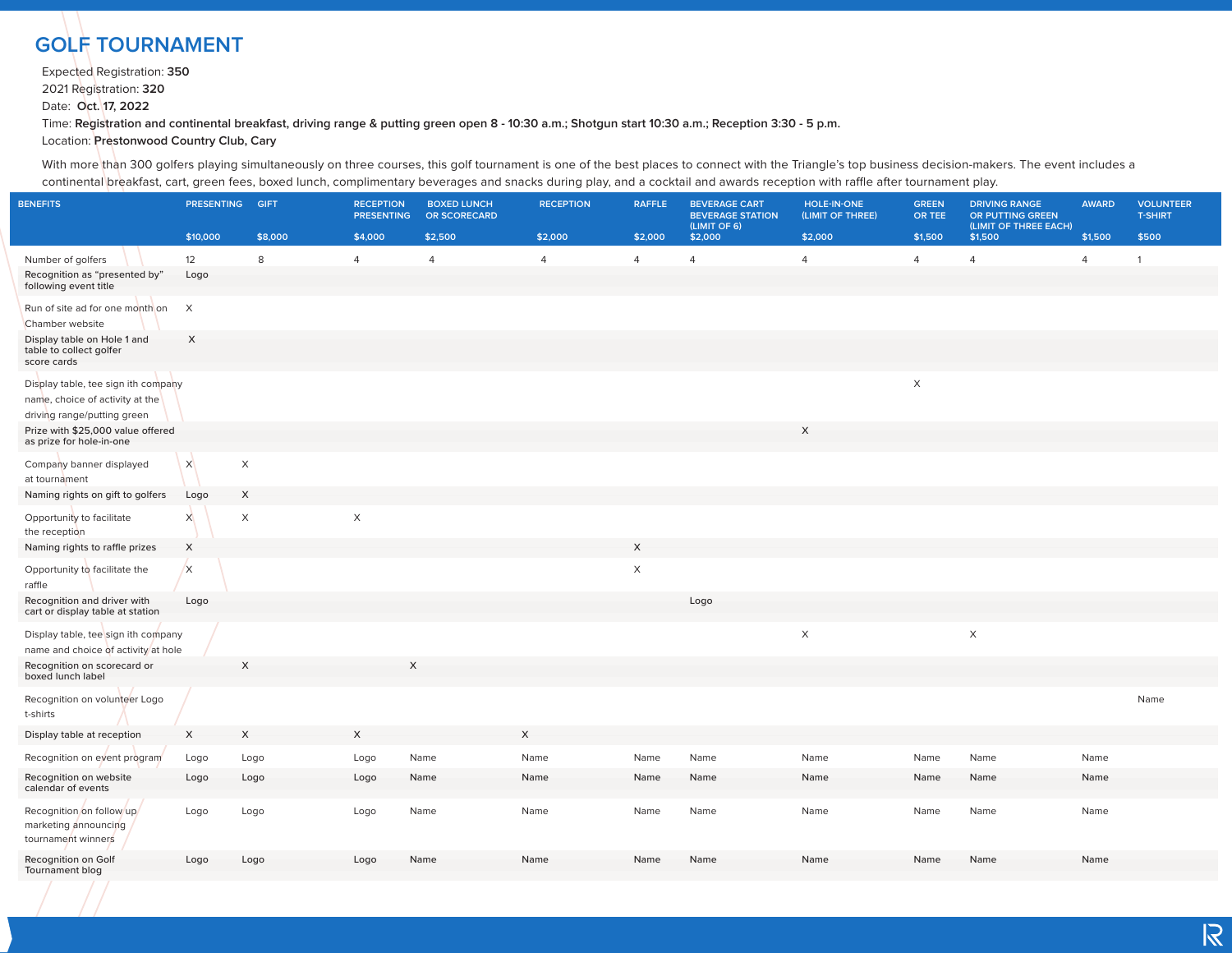#### **HEALTHCARE FORUM**

Expected Attendance: **200**  2021 Registration: **170 (pre-pandemic registration 200 average)**  Date: **Nov. 2022** Time: **Registration 8:30 - 9 a.m.; Program 9 - 11 a.m.** Location: **Location to be Determined**

The Raleigh-Durham healthcare industry is vibrant and rapidly changing. Recent disruptions to business as usual impact our systems at every level. This annual event focuses on the healthcare industry's impact on the local economy. Join the Raleigh Chambers as we explore the state of healthcare and hear from experts on economic impacts of this key industry sector, their vision for change, and opportunities that arise from recent challenges.

| <b>BENEFITS</b>                                                  | <b>PRESENTING</b><br>\$7,500 | <b>PLATINUM</b><br>\$5,000 | <b>GOLD</b><br>\$2,500 | <b>SILVER</b><br>\$1,000 | <b>BRONZE</b><br>\$500 |  |
|------------------------------------------------------------------|------------------------------|----------------------------|------------------------|--------------------------|------------------------|--|
| Reserved program seats                                           | 8                            | 8                          | 4                      |                          |                        |  |
| Recognition as "presented by" following event title              | Logo                         |                            |                        |                          |                        |  |
| 3-minute on-stage promotional opportunity                        | Logo                         |                            |                        |                          |                        |  |
| On-screen opportunity to introduce speaker                       | $\times$                     |                            |                        |                          |                        |  |
| Run of site ad for one month on Chamber website                  | Logo                         |                            |                        |                          |                        |  |
| Display table at event (6-foot table)                            | X                            | X                          |                        |                          |                        |  |
| Opportunity to display company banner and/or distribute premiums | X                            |                            |                        |                          |                        |  |
| Opportunity to distribute a drawing or prize(s) during event     | X                            |                            |                        |                          |                        |  |
| Mention in social media post                                     | X                            | X                          |                        |                          |                        |  |
| Recognition in promotional emails with website link              | Logo                         | Logo                       | Name                   |                          |                        |  |
| Recognition on event agenda                                      | Logo                         | Logo                       | Name                   | Name                     | Name                   |  |
| Recognition on event presentation                                | Logo                         | Logo                       | Name                   | Name                     | Name                   |  |
| Recognition on website calendar of events                        | Logo                         | Logo                       | Name                   | Name                     | Name                   |  |
| Verbal recognition during event                                  | $\times$                     | X                          | $\times$               | $\times$                 | X                      |  |

**TOP 3 TITLES**

**Executive/VP Sales Administraion**



**Professional, Scientific, and Technical Services Healthcare/Social Assistance Finance/Insurance**



**Impressions = 1.4M Reach = 301K**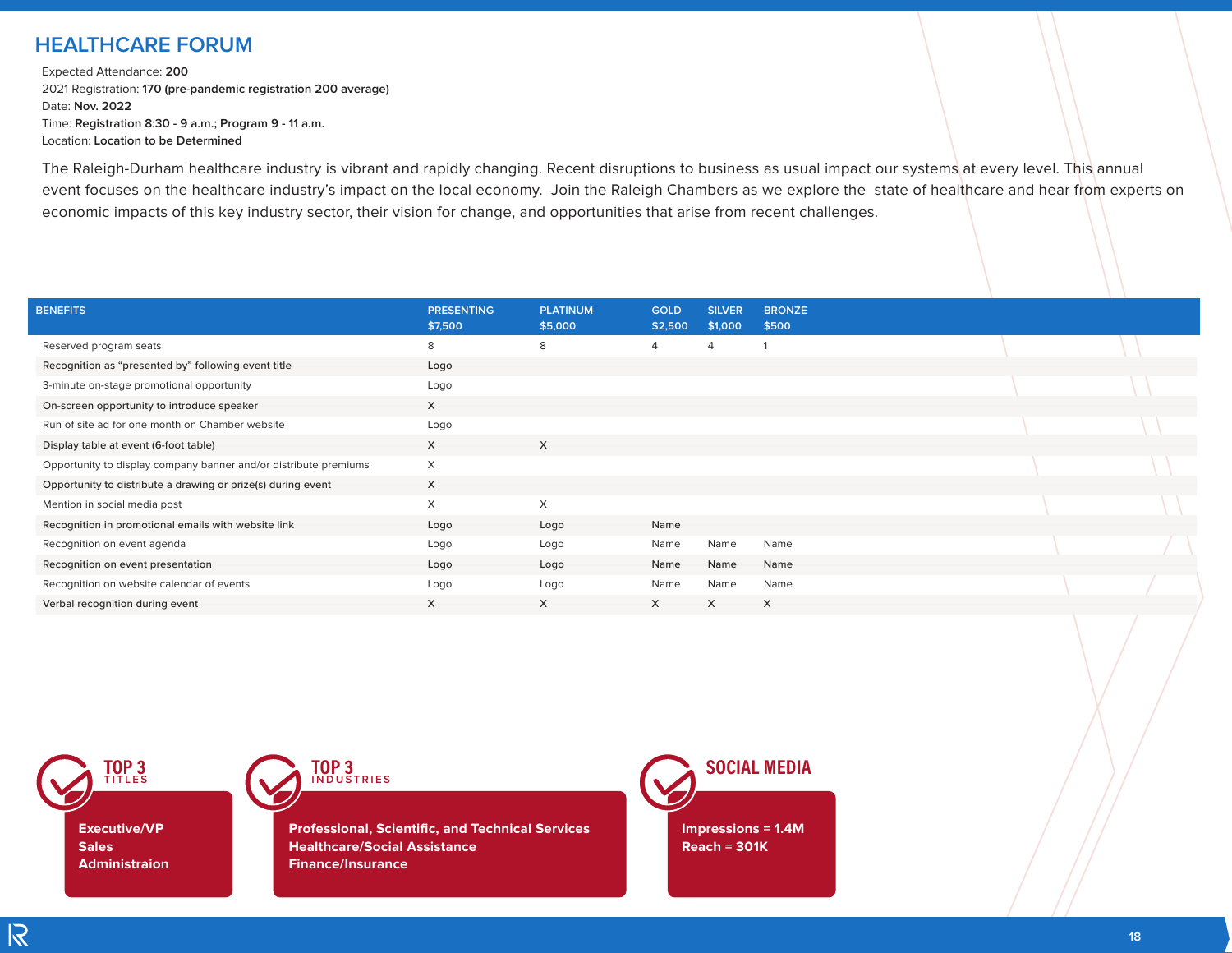# **INNOVATE RALEIGH SUMMIT**

Expected Attendance: **400**  2021 Registration: **300**  Date: **Oct. 2022** Time: **Registration 1 - 1:30 p.m.; Program 1:30 - 5 p.m.; Closing Party 5:30 - 7 p.m.** Location: **Raleigh Convention Center**

The 11th Innovate Raleigh Summit will convene a diverse group of entrepreneurs, innovators, and leaders from across our region and nationally to explore the future of work. Rapid technological innovation, globalization, demographic shifts, and climate change are having an unprecedented impact on the work and skills landscape. Through a series of panel discussions, keynote lectures, presentations, and workshops, Summit participants will explore opportunities and challenges in the years ahead.

| <b>BENEFITS</b>                                                     | <b>PLATINUM</b> | <b>GOLD</b> | <b>SILVER</b> | <b>BRONZE</b>  | <b>BREAKOUT</b> | <b>FOUNDERS</b><br><b>RECEPTION</b> | <b>CLOSING PARTY</b> | <b>DISPLAY TABLE</b> |
|---------------------------------------------------------------------|-----------------|-------------|---------------|----------------|-----------------|-------------------------------------|----------------------|----------------------|
|                                                                     | \$15,000        | \$10,000    | \$7,500       | \$2,500        | \$5,000         | \$10,000                            | \$10,000             | \$1,500              |
| <b>Tickets to Summit</b>                                            | 10              | 8           | 6             | $\overline{4}$ | 4               | 4                                   | $\overline{4}$       |                      |
| On-stage opportunity to introduce speaker                           | X               | X           |               |                |                 |                                     |                      |                      |
| Display table at the event (6-foot table)                           | X               | X           | X             |                |                 | X                                   | $\times$             | $\times$             |
| Opportunity to display company banner and/or<br>distribute premiums | $\times$        | X           | X             |                |                 | X                                   | $\times$             |                      |
| Recognition on event presentation slides                            | Logo            | Logo        | Logo          | Logo           |                 |                                     |                      |                      |
| Verbal recognition at event                                         | X               | X           | $\times$      | X              | X               |                                     |                      |                      |
| Recognition on event microsite                                      | Logo            | Logo        | Logo          | Logo           | Logo            | Logo                                | Logo                 |                      |
| Recognition on web site calendar of events                          | Logo            | Logo        | Logo          | Logo           | Logo            | Logo                                | Logo                 |                      |
| Recognition in digital advertising                                  | X               | X           | X             |                |                 |                                     |                      |                      |
| Mention in social media post                                        | X               | $\times$    | X             | X              | X               | X                                   | $\times$             |                      |
| Recognition on event program                                        | Logo            | Logo        | Logo          | Logo           | Logo            | Logo                                | Logo                 |                      |
| Recognition in promotional email                                    | Logo            | Logo        | Logo          | Logo           | Logo            | Logo                                | Logo                 |                      |
| Registration table sponsor recognition                              | Logo            | Logo        | Logo          | Logo           | Logo            | Logo                                | Logo                 |                      |
| Verbal recognition at event                                         | X               | X           | $\times$      | X              | X               | X                                   | $\times$             |                      |
| Recognition on Innovate Raleigh Summit blog                         | Logo            | Logo        | Logo          | Logo           | Logo            | Logo                                | Logo                 |                      |

**TOP 3 TITLES Administration** 

**Executive/VP Sales**



**Professional, Scientific, and Technical Services Other Services Finance/Insurance**

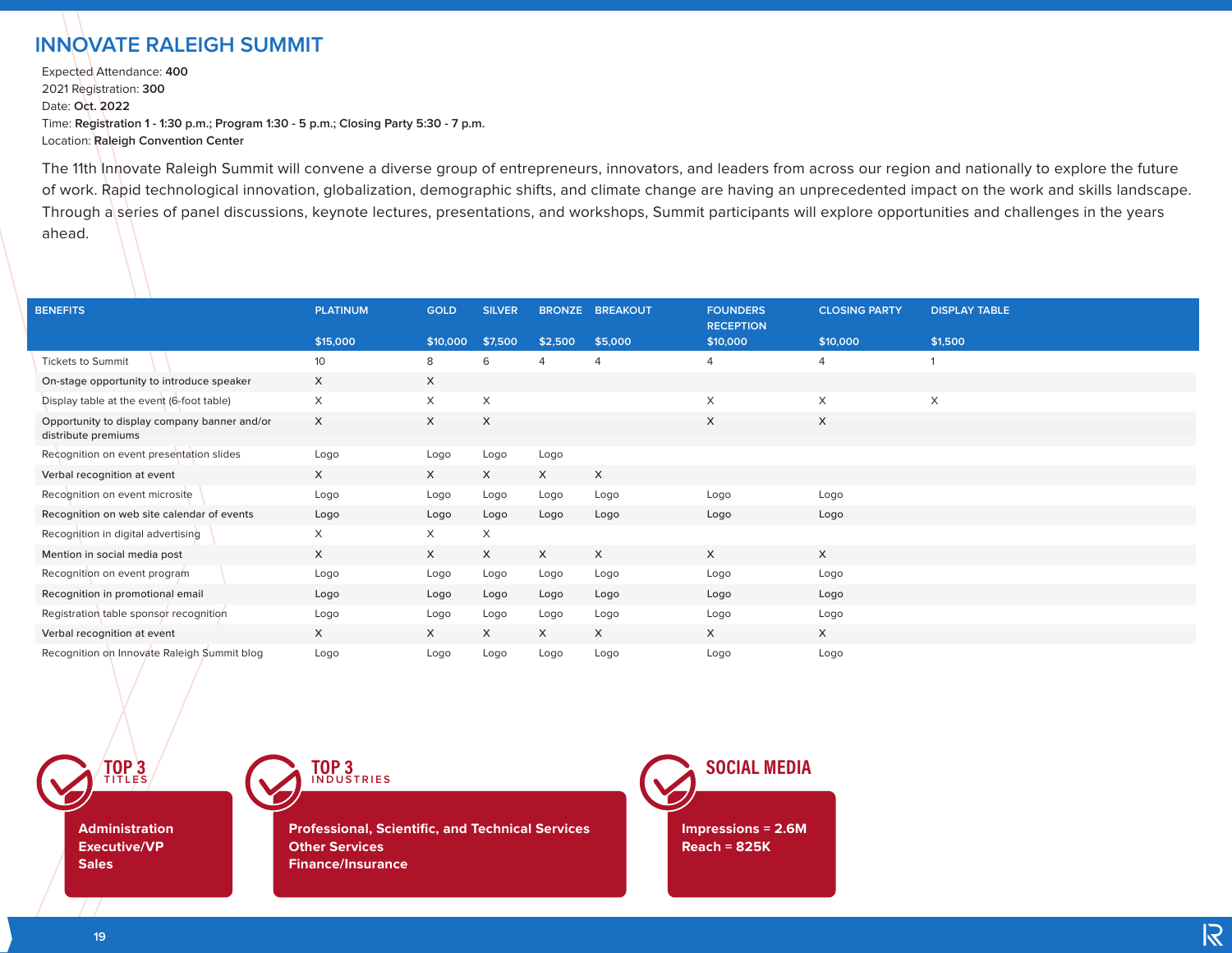#### **INTER-CITY VISIT & LEADERSHIP CONFERENCE**

Expected Attendance: **175** 2019 Registration: **180** Date: **April 24 - 27, 2022** Location: **Salt Lake City, Utah**

Our annual Inter-City Visit & Leadership Conference brings Raleigh and Wake County businesses, government, and civic leaders together with their counterparts to learn from another market and share ideas. Attendees will find out more about Wake County policy issues, benchmark a comparable community against ours, and enjoy high-level networking with other attendees.

| <b>BENEFITS</b>                                                     | <b>PRESENTING</b> | <b>RECEPTION</b> | <b>DINNER</b> | <b>LUNCHEON</b> | <b>BREAKFAST</b> | <b>ENTERTAINMENT</b> | <b>GIFT</b> | <b>CHARGING</b><br><b>STATION</b> | <b>PROGRAM</b><br><b>BLOCK</b> | <b>SNACK</b> |
|---------------------------------------------------------------------|-------------------|------------------|---------------|-----------------|------------------|----------------------|-------------|-----------------------------------|--------------------------------|--------------|
|                                                                     | \$10,000          | \$7,500          | \$5,000       | \$2,500         | \$1,500          | \$1,500              | \$1,250     | \$1,000                           | \$1,000                        | \$750        |
| Recognition as "presented by"<br>following event title              | Logo              |                  |               |                 |                  |                      |             |                                   |                                |              |
| 3-minute on-stage promotional<br>opportunity daily                  | X                 |                  |               |                 |                  |                      |             |                                   |                                |              |
| Run of site ad for one month<br>on Chamber website                  | X                 |                  |               |                 |                  |                      |             |                                   |                                |              |
| Recognition on event microsite                                      | Logo              | Logo             | Logo          | Name            | Name             | Name                 | Name        | Name                              | Name                           | Name         |
| Recognition in digital advertising                                  | X                 |                  |               |                 |                  |                      |             |                                   |                                |              |
| Opportunity to display company banner<br>and/or distribute premiums | $\mathsf{X}$      |                  |               |                 |                  |                      |             |                                   |                                |              |
| On-stage opportunity to introduce<br>speaker                        | X                 |                  |               |                 | X                |                      |             |                                   | X                              |              |
| 3-minute on-stage promotional<br>opportunity at sponsored location  |                   | X                | X             |                 |                  |                      |             |                                   |                                |              |
| Recognition in promotional emails<br>with website link              | Logo              | Logo             | Name          |                 |                  |                      |             |                                   |                                |              |
| Mention in social media post                                        | X                 | $\times$         | $\times$      | $\times$        | $\times$         | X                    |             |                                   |                                |              |
| Recognition at sponsored location                                   | Logo              | Logo             | Logo          | Name            | Name             | Name                 | Logo        |                                   |                                |              |
| Recognition on event presentation                                   | Logo              | Logo             | Logo          | Name            | Name             | Name                 | Name        |                                   | Name                           |              |
| Verbal recognition at event                                         | X                 | X                | X             | X               | X                | X                    | X           | $\times$                          | $\times$                       |              |
| Recognition on website calendar<br>of events                        | Logo              | Logo             | Logo          | Name            | Name             | Name                 | Name        | Name                              | Name                           | Name         |
| Recognition on event app                                            | Logo              | Logo             | Logo          | Logo            | Name             | Name                 | Name        | Name                              | Name                           | Name         |
| Recognition on Inter-City Visit &<br>Leadership Conference blog     | Logo              | Logo             | Logo          | Logo            | Name             | Name                 | Name        | Name                              | Name                           | Name         |

**TOP 3 TITLES**

**Executive/VP CEO Administration**



**Professional, Scientific, and Technical Services Other Services Construction**



 $\overline{\mathcal{R}}$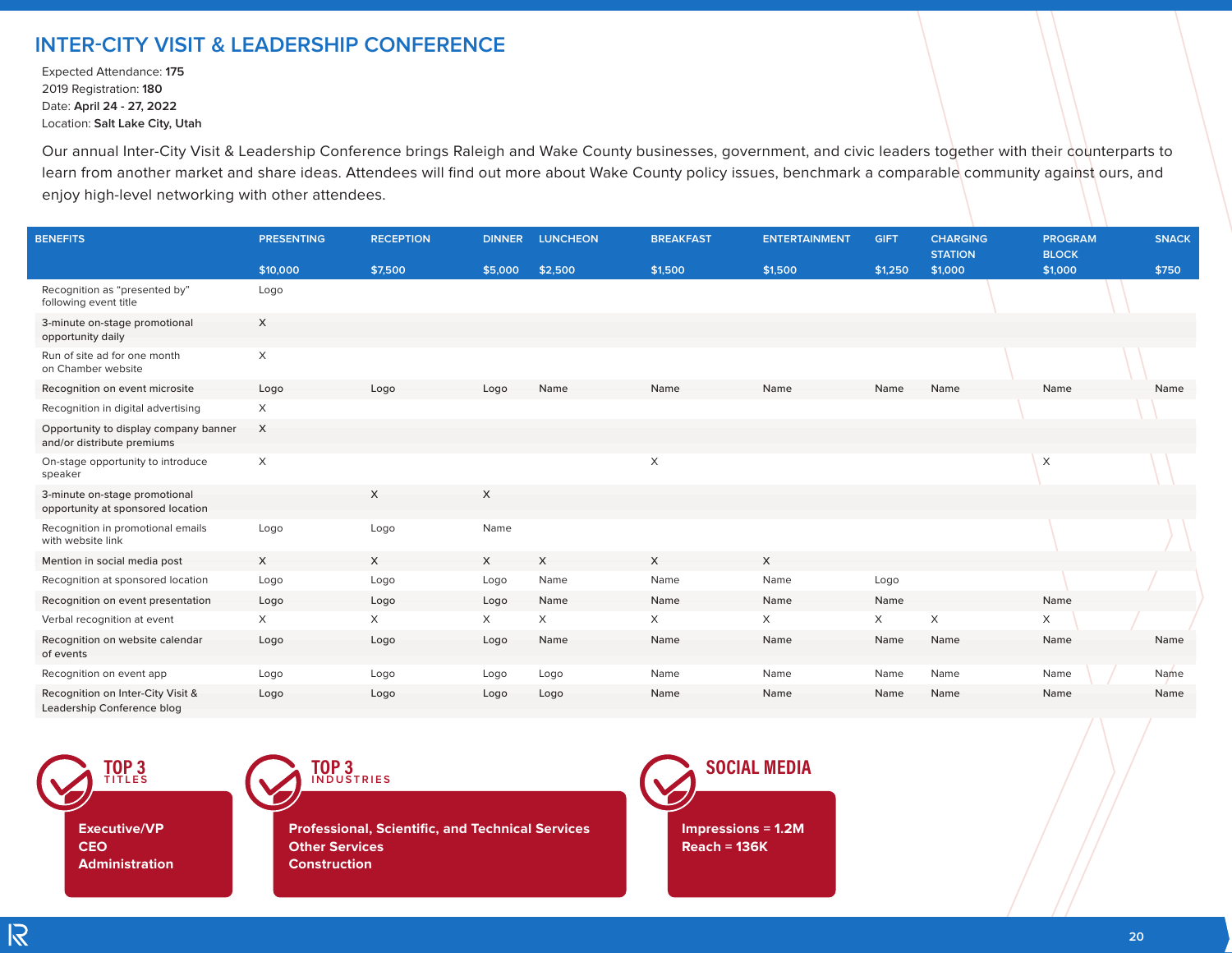#### **JOINT MEETING OF BOARD OF ADVISORS AND EDGE 6 INVESTORS**

Expected Attendance: **125**  Date: **Summer 2022** Time: **8:30 - 10 a.m.** Location: **Location to be Determined**

Members of the Chamber's Board of Advisors join EDGE 6 investors for this informative program featuring Ted Abernathy, managing partner of Economic Leadership LLC, a consultancy working in more than a dozen states to develop economic and workforce strategies. Abernathy will present market and economic data comparing our MSA to competitor markets.

| <b>BENEFITS</b>                                                  | <b>SPONSOR</b><br>\$1,000 |
|------------------------------------------------------------------|---------------------------|
| Reserved program seats                                           | 2                         |
| 3-minute on-stage promotional opportunity                        | X                         |
| Opportunity to display company banner and/or distribute premiums | X                         |
| Recognition in promotional emails with website link              | Name                      |
| Mention in social media post                                     | X                         |
| Recognition on event agenda                                      | Name                      |
| Verbal recognition during event                                  | X                         |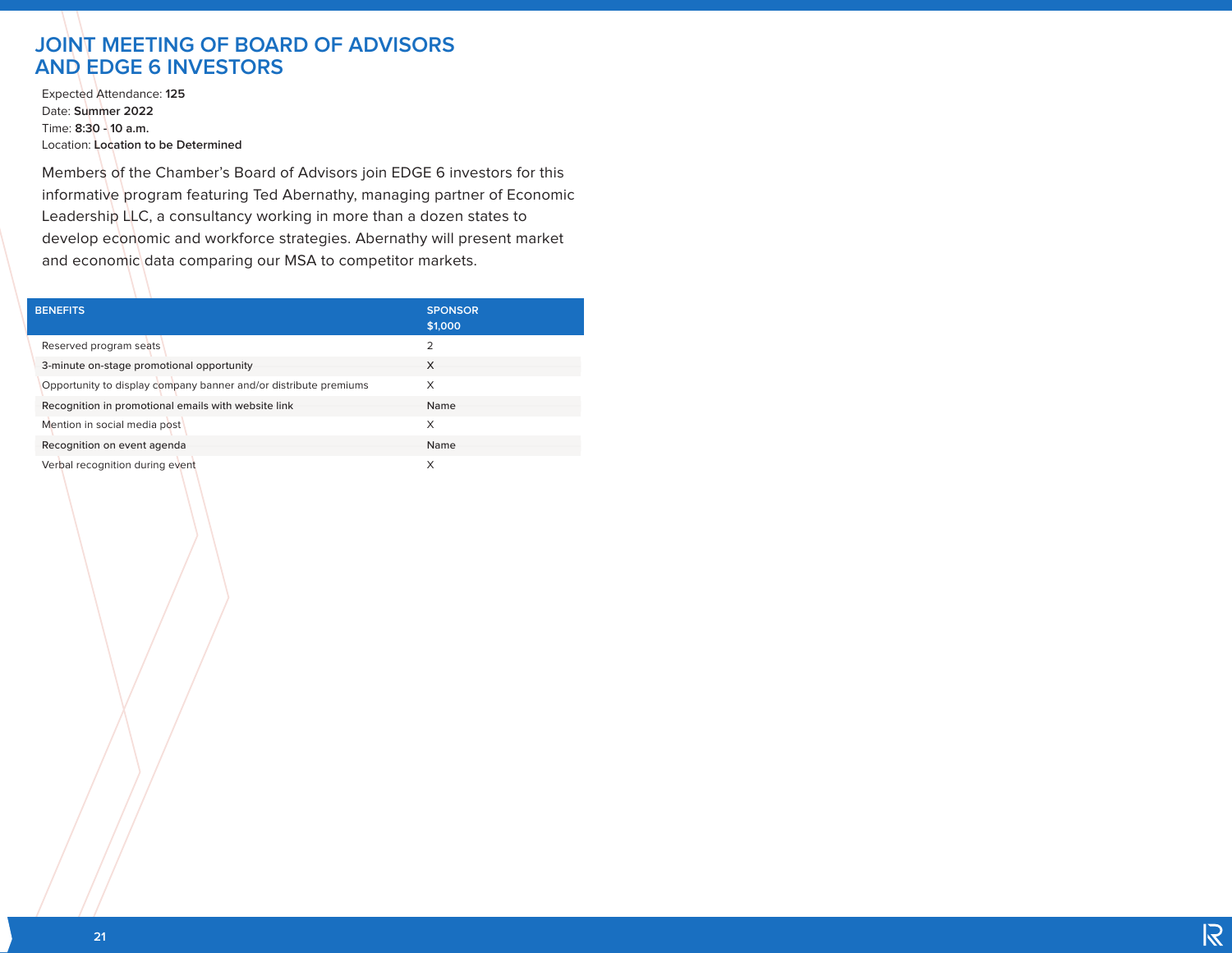### **LAUNCH 2023**

Expected Attendance: **500**  2022 Registration: **300 (pre-pandemic attendance 400)** Date: **Jan. 4, 2023** Time: **Registration 2:30 - 3 p.m.; Program 3 - 5 p.m.; Reception 5 - 6 p.m.** Location: **A.J. Fletcher Opera Theater, Duke Energy Center for the Performing Arts**

Launch 2023 will kick off our business year predicting trends in key topic areas including economy, commercial real estate, economic development, hiring, and talent. Get the momentum rolling reconnect with colleagues and make new connections.

| <b>BENEFITS</b>                                                     | <b>PRESENTING</b><br>\$7,500 | <b>GOLD</b><br>\$5,000 | <b>SILVER</b><br>\$2,500 | <b>BRONZE</b><br>\$1,000 |  |
|---------------------------------------------------------------------|------------------------------|------------------------|--------------------------|--------------------------|--|
| Reserved program seats                                              | 12                           | 8                      | $\overline{4}$           | 2                        |  |
| Recognition as "presented by" following event title                 | Logo                         |                        |                          |                          |  |
| 3-minute on-stage promotional opportunity                           | X                            |                        |                          |                          |  |
| On-stage opportunity to introduce speaker                           | X                            |                        |                          |                          |  |
| Run of site ad for one month on Chamber website                     | Logo                         |                        |                          |                          |  |
| Recognition in digital advertising                                  | X                            | X                      |                          |                          |  |
| Opportunity to display company banner and/or<br>distribute premiums | X                            | X                      |                          |                          |  |
| Display table at event (6-foot table)                               | $\times$                     | X                      |                          |                          |  |
| Recognition in promotional emails with website link                 | Logo                         | Name                   | Name                     |                          |  |
| Recognition on event agenda                                         | Logo                         | Name                   | Name                     | Name                     |  |
| Verbal recognition during event                                     | $\times$                     | $\times$               | $\times$                 | $\times$                 |  |
| Recognition on event presentation                                   | Logo                         | Name                   | Name                     | Name                     |  |
| Recognition on website calendar of events                           | Logo                         | Name                   | Name                     | Name                     |  |
| Mention in social media post                                        | $\times$                     | $\times$               | X                        | $\times$                 |  |
| Recognition on Launch 2023 blog                                     | Logo                         | Name                   | Name                     | Name                     |  |

Restrictions: Non-competing industry categories with presenting sponsors. Only one industry category sponsor at presenting and gold levels.



**Executive/VP Sales Administration**



**Professional, Scientific, and Technical Services Finance and Insurance Real Estate**



**Impressions = 4.5M Reach = 1M**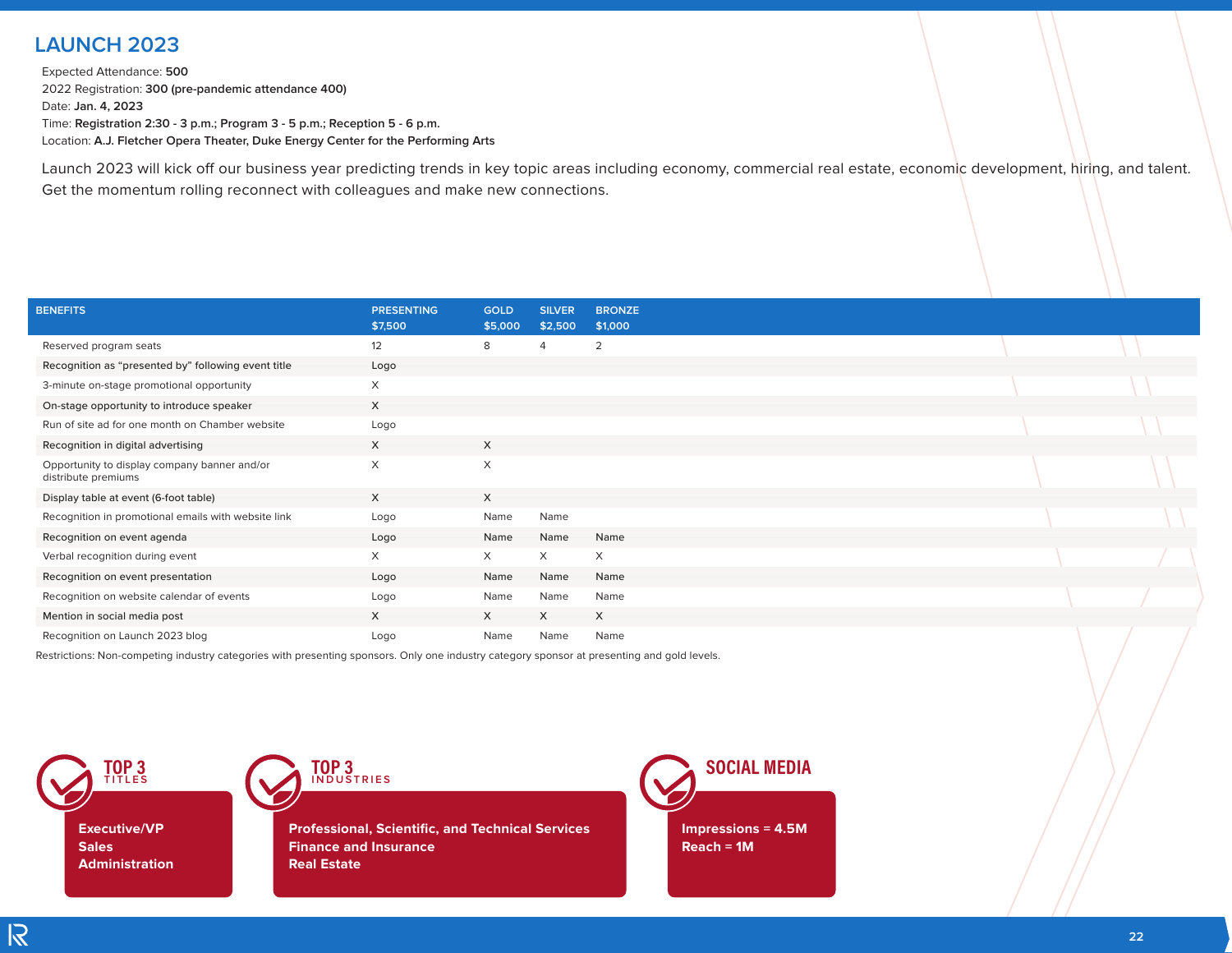#### **LEADERSHIP RALEIGH 43 AND 44 CLASS DAYS**

Expected Attendance: **50 per class**  Date: **LR 43: Feb. 3, March 3, April 7, May 5, and June 2, 2022 LR 44: Feb. 16, March 16, April 20, May 18, and June 15, 2022** Time: **9 a.m. - 5 p.m.** Location: **Locations vary**

Two Leadership Raleigh classes meet monthly to get an in-depth view of community issues and develop leadership skills necessary to assume leadership roles. Class days include: Local Economy, Local Government, Healthcare, Local Law Enforcement, Human Services, Quality of Life, Education, and Media. Each session offers hands-on experience and a unique opportunity to interact with community leaders.

| <b>BENEFITS</b>                                              | <b>SPONSOR</b><br><b>\$750 FOR TWO DAYS</b><br>(IN-PERSON)<br>\$400 FOR TWO CLASS<br><b>DAYS (VIRTUAL)</b> | \$500 FOR ONE DAY<br>(IN-PERSON)<br><b>\$250 FOR ONE</b><br><b>CLASS DAY (VIRTUAL)</b> |
|--------------------------------------------------------------|------------------------------------------------------------------------------------------------------------|----------------------------------------------------------------------------------------|
| Recognition on event agenda                                  | Logo                                                                                                       | Logo                                                                                   |
| Verbal recognition during event                              | X                                                                                                          | $\times$                                                                               |
| Opportunity to distribute premiums<br>(in-person event only) | X                                                                                                          | X                                                                                      |
| 3 minute on-stage/on-screen<br>speaking opportunity          | $\times$                                                                                                   | $\times$                                                                               |
| Opportunity to moderator or<br>introduce a session           | X                                                                                                          | X                                                                                      |
| Recognition on Leadership<br>Raleigh website                 | Logo                                                                                                       | Logo                                                                                   |
| Recognition on reminder email<br>to class                    | Name                                                                                                       | Name                                                                                   |

#### **LEADERSHIP RALEIGH 45 AND 46 OPENING RETREAT RECEPTIONS**

Expected Attendance: **55** Date: **LR 45: Oct. 13-14, 2022; LR 46: Oct. 20-21, 2022** Time: **9 a.m. - 5 p.m. each day** Location: **Location: To be determined**

Orientation and retreat for the new Leadership Raleigh participants. Each class has their own opening orientation and two-day retreat with the Alumni board, a professional development coach, and sessions that include team building and leadership development. Sponsored reception for participants in the evening.

| <b>BENEFITS</b>                        | <b>SPONSOR</b><br>\$500 |
|----------------------------------------|-------------------------|
| Recognition on event agenda            | Name                    |
| Verbal recognition during event        | x                       |
| Opportunity to distribute premiums     | x                       |
| Registration table sponsor recognition | Name                    |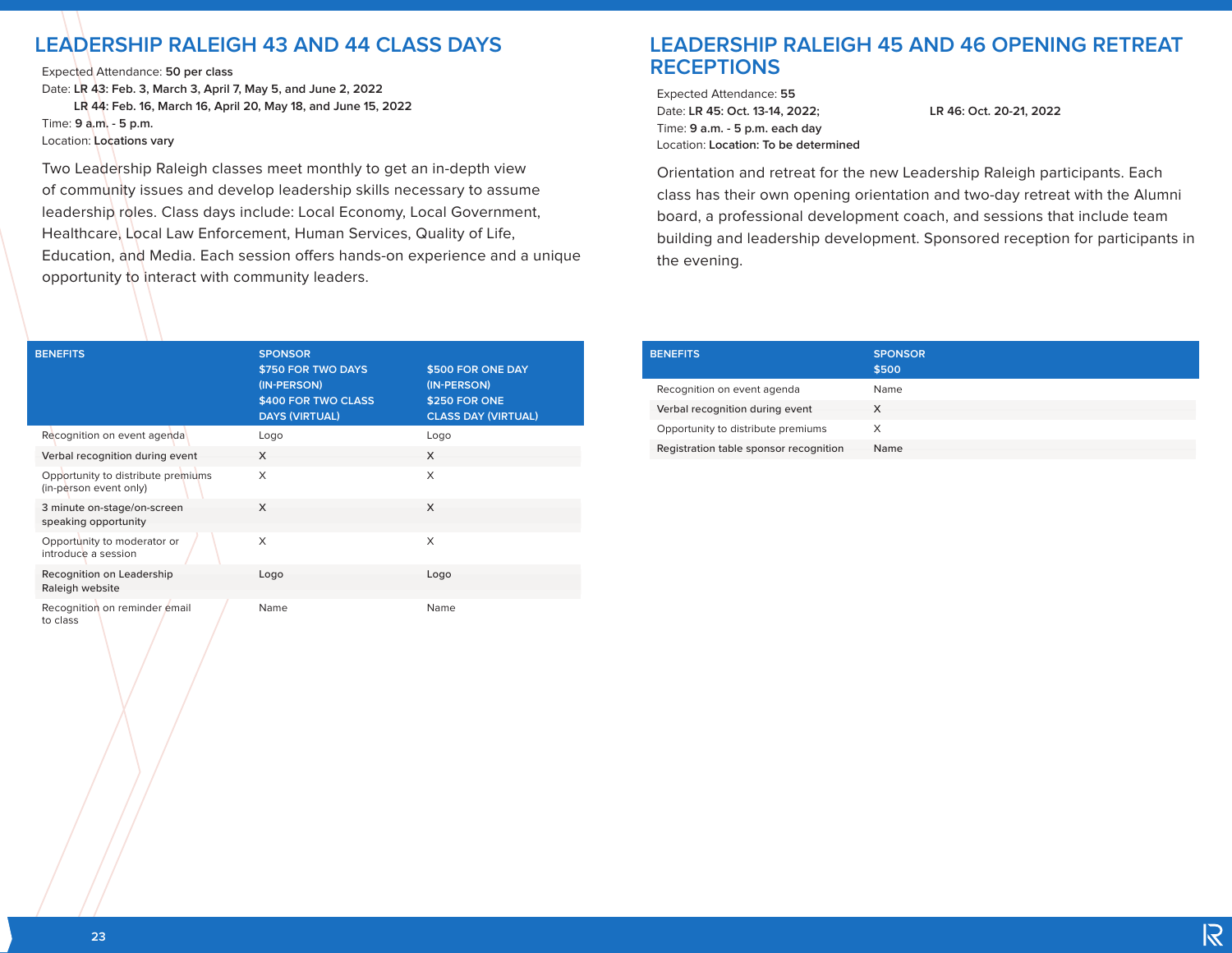#### **LEADERSHIP RALEIGH 43 AND 44 GRADUATION**

Expected Attendance: **100 per Graduation**  Date: **LR 43: July 8, 2022; LR 44: July 22, 2022** Time: **5:30 – 7:30 p.m.** Location: **To be determined**

Each Leadership Raleigh class has its own graduation ceremony to mark the conclusion of the completion of the program, followed by a reception to celebrate their accomplishments. Leadership Raleigh 43 graduates on July 8 and Leadership Raleigh 44 graduates on July 22. Guests are invited.

#### **LEADERSHIP RALEIGH 43 AND 44 SCHOLARSHIPS**

Expected Attendance: **N/A** 

Scholarships to identify emerging leaders and provide need-based tuition assistance to nonprofit organizations, minority, or small business owners to participate in the Leadership Raleigh program. Scholarships will help support the 2021/2022 Leadership Raleigh programs.

| <b>BENEFITS</b>                                   | <b>SPONSOR</b><br>\$750 |
|---------------------------------------------------|-------------------------|
| Recognition on event agenda                       | Logo                    |
| Verbal recognition during event                   | X                       |
| Opportunity to distribute premiums                | X                       |
| Opportunity to distribute graduation certificates | X                       |
| Recognition on Leadership Raleigh website         | X                       |
| Recognition on email invitation                   | X                       |
| Opportunity to display company banner             | X                       |

| <b>BENEFITS</b>                         | <b>SPONSOR</b><br>\$1,000 |
|-----------------------------------------|---------------------------|
| Verbal recognition at opening reception |                           |
| Verbal recognition at graduation        |                           |
| Recognition on program website          | Name                      |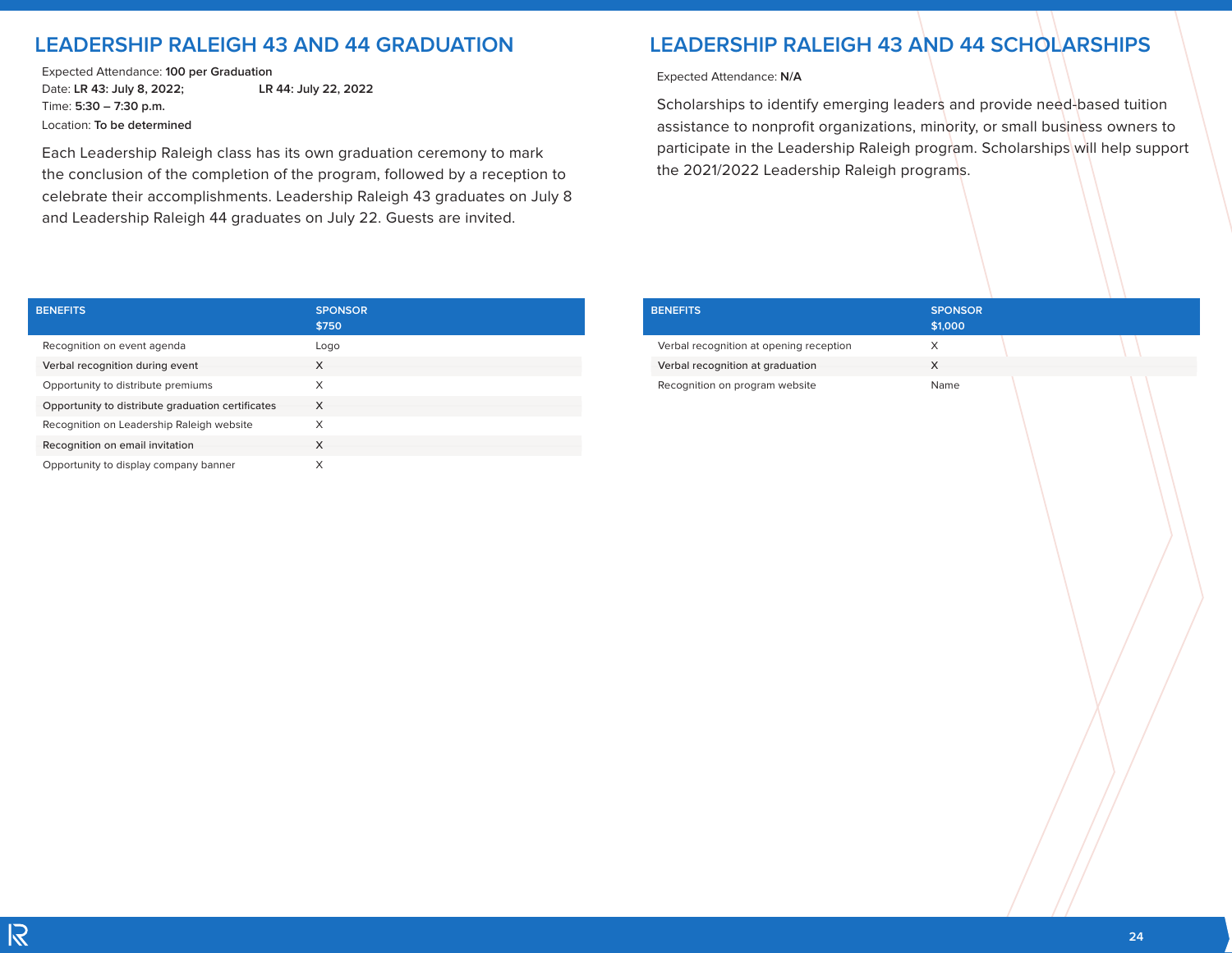#### **LEADERSHIP RALEIGH ALUMNI SOCIALS AND SCHOLARSHIP FUNDRAISING EVENTS**

Expected Attendance: **100** 2019 Registration: **100**  Date: **August 2022** Time: **5:30 – 7 p.m.** Location: **To be determined**

The Leadership Raleigh Alumni Social allows graduates to connect, network, and remain informed of community issues. A portion of the proceeds from the event will help us to achieve our goal of permanently endowing scholarship assistance for the Leadership Raleigh program. In 2007, the Leadership Raleigh Alumni Board created the John Freehafer Scholarship Fund. Contributions to this fund will continue to enhance Leadership Raleigh's commitment to capture the diversity of the community through the program's participants.

| <b>BENEFITS</b>                                     | HOST*<br>\$1,500 | <b>SPONSOR</b><br>\$500 |
|-----------------------------------------------------|------------------|-------------------------|
| Reserved seating                                    |                  |                         |
| 3-minute on-stage promotional opportunity           | X                |                         |
| Recognition in promotional emails with website link | Logo             | Name                    |
| Recognition on website calendar of events           | Logo             | Name                    |
| Registration table sponsor recognition              | Logo             | Name                    |

#### **MEMBERSHIP PLAQUE INSERT**

Expected Distribution: **2,500**  Date: **Jan. 2022**

Recognition on more than 2,500 membership plaques distributed to all Raleigh Chamber members for the 2021/2022 year.

| <b>BENEFITS</b>               | <b>PRINTING</b><br>\$1,000 |
|-------------------------------|----------------------------|
| Recognition on printed insert | Logo                       |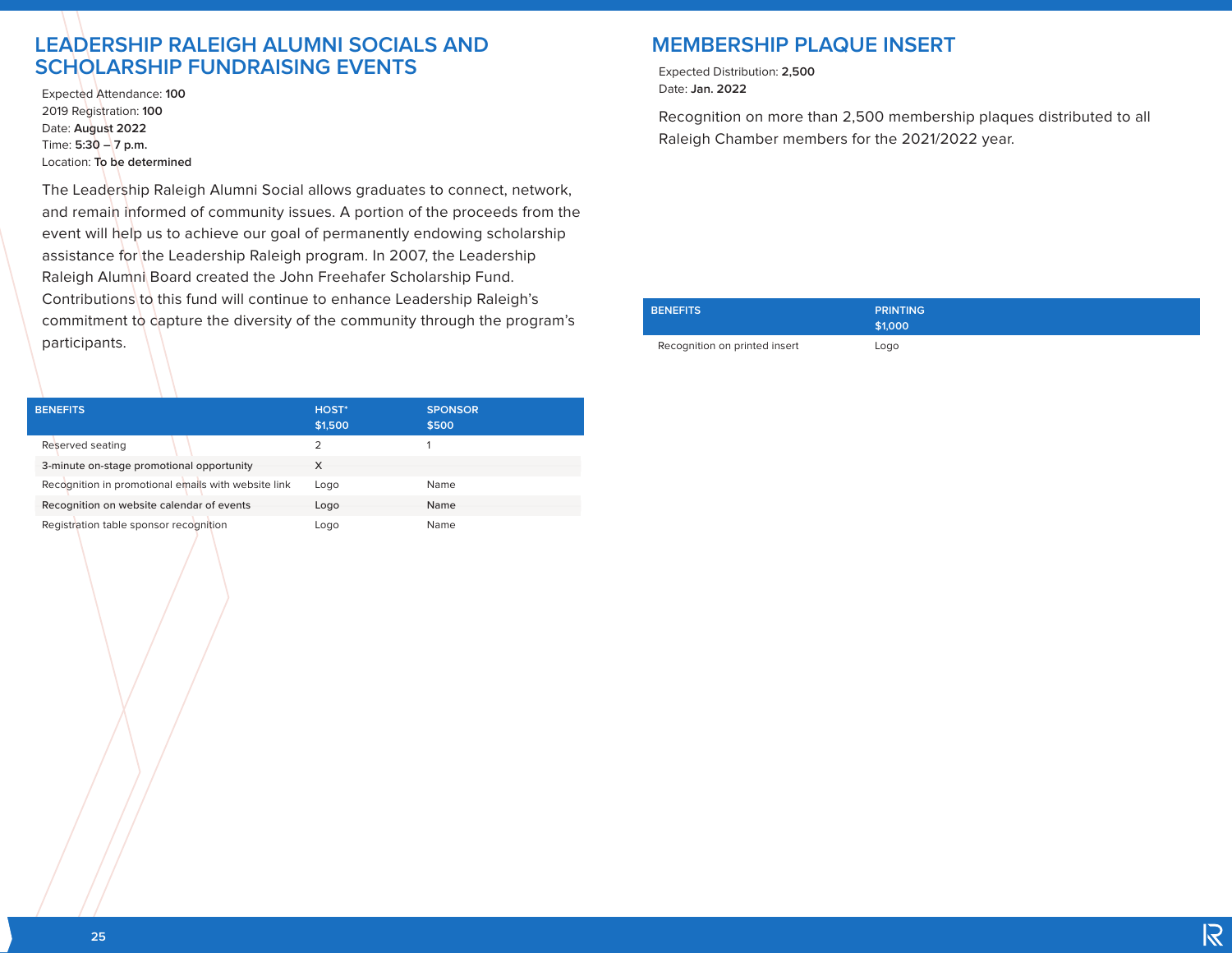#### **NETWORKING 101**

Expected Attendance: **125**  2020-2021 Attendance: **113 average**  Date: **Feb. 22, April 28, June 28, and Oct. 2022** Time: **Registation 8:30 - 9 a.m. for events at Raleigh Chamber only; Program 9 -10 a.m.** Location: **Raleigh Chamber in October; Zoom in February; Raleigh Chamber in April; Zoom in June**

Networking is an essential part of business development. These quarterly one-hour seminars, presented by local experts, deliver ideas and tips on developing business relationships. They also will share how to follow up after the initial meeting.

| <b>BENEFITS</b>                                        | <b>PRESENTING</b><br><b>SERIES</b><br>\$2,000 | <b>SERIES</b><br>\$1,000 | <b>INDIVIDUAL</b><br><b>EVENT</b><br>\$300 |
|--------------------------------------------------------|-----------------------------------------------|--------------------------|--------------------------------------------|
| Reserved program seats if virtual                      | 3                                             | $\overline{2}$           | $\overline{2}$                             |
| Reserved program seats if at<br>Raleigh Chamber        | $\overline{2}$                                | 1                        | 1                                          |
| 3-minute on-stage/on-screen<br>promotional opportunity | X                                             |                          |                                            |
| 1-minute on-stage/on-screen<br>promotional opportunity | X                                             | X                        |                                            |
| Verbal recognition during event                        | X                                             | X                        | X                                          |
| Recognition in promotional emails<br>with website link | Name                                          | Name                     | Name                                       |
| Recognition on website calendar<br>of events           | Logo                                          | Name                     | Name                                       |
| Recognition on event agenda                            | Logo                                          | Name                     | Name                                       |



**TOP 3 INDUSTRIES**

**Finance and Insurance Educational Services Arts, Entertainment, and Recreation**

## **NEW MEMBER ORIENTATION**

Expected Attendance: **50**  2021 Attendance: **30 average** Date: **First Wednesday monthly except January and July** Time: **Registration 8:30 - 9 a.m.; Program 9 - 10 a.m.** Location: **Raleigh Chamber**

New Chamber members and new employees of current members are invited to attend New Member Orientation to meet other new members and learn how to become involved in the Raleigh Chamber. Each first-time attendee from a member company presents a 30-second overview about their business to the group.

| <b>BENEFITS</b>                                                | <b>SPONSOR</b><br>\$400 |  |
|----------------------------------------------------------------|-------------------------|--|
| Reserved program seats                                         | $\overline{2}$          |  |
| 3-minute on-stage/on-screen promotional opportunity            | X                       |  |
| Display table at event (6-foot table) except at virtual events | X                       |  |
| Recognition in promotional emails with website link            | Name                    |  |
| Recognition on website calendar of events                      | Name                    |  |
| Recognition on event agenda                                    | Name                    |  |
| Verbal recognition during event                                | X                       |  |





**Professional, Scientific, and Technical Services Other Services except Public Administration Finance and Insurance**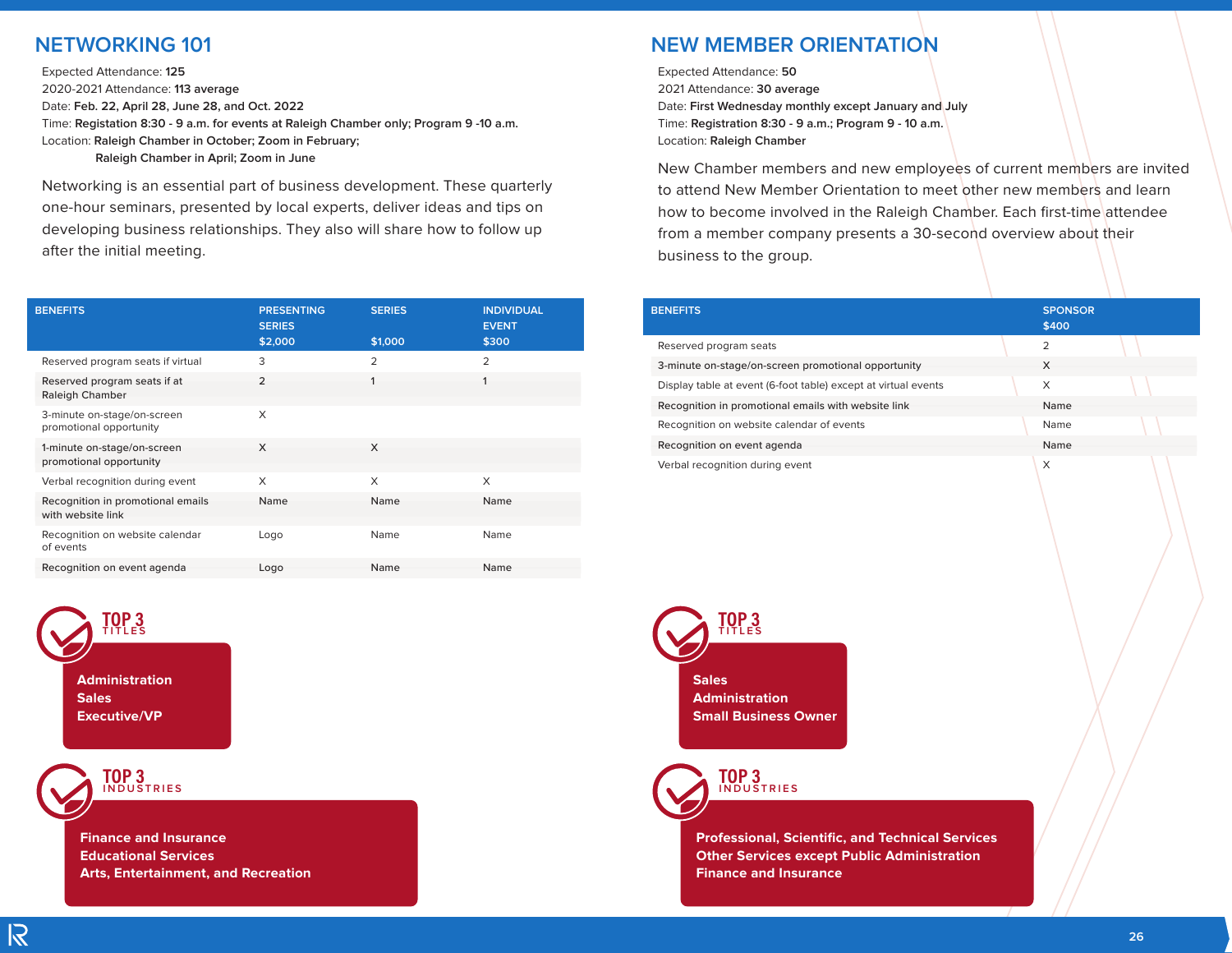# **PARTNERS DINNER**

Expected Attendance: **250**  2021 Attendance: **100 (pre-pandemic attendance 245)** Date: **June 2022**  Time: **Reception 5 - 6 p.m.; Program 6 - 8 p.m.** Location: **To be determined**

Celebrate the partnership of our elected officials and Wake County business and community leaders. The Partners Dinner provides an important opportunity to network with top elected officials, collaborate on priorities, and celebrate our successes from the previous year.

| <b>BENEFITS</b>                                                  | <b>PRESENTING</b><br>\$7,500 | <b>GOLD</b><br>\$5,000 | <b>HOST SPONSOR</b><br>\$2,500 | <b>SILVER</b><br>\$2,500 | <b>BRONZE</b><br>\$1,000 |
|------------------------------------------------------------------|------------------------------|------------------------|--------------------------------|--------------------------|--------------------------|
| Reserved program seats                                           | 8                            | 8                      | $\overline{4}$                 | 4                        | 2                        |
| Recognition as "presented by" following event title              | Logo                         |                        |                                |                          |                          |
| 3-minute on-stage promotional opportunity                        | X                            |                        |                                |                          |                          |
| Opportunity to display company banner and/or distribute premiums | X                            |                        |                                |                          |                          |
| Run of site ad for one month on Chamber website                  | Logo                         |                        |                                |                          |                          |
| Recognition on invitation                                        | Logo                         | Logo                   | Name                           | Name                     |                          |
| Recognition in promotion emails with website link                | Logo                         | Logo                   | Name                           | Name                     |                          |
| Recognition on event program                                     | Logo                         | Logo                   | Name                           | Name                     | Name                     |
| Recognition on website calendar of events                        | Logo                         | Logo                   | Name                           | Name                     | Name                     |
| Registration table sponsor recognition                           | Logo                         | Logo                   | Name                           | Name                     | Name                     |
| Mention in social media post                                     | X                            | $\times$               | $\times$                       | X                        | $\times$                 |
| Verbal recognition during event                                  | X                            | $\times$               | $\times$                       | X                        | $\times$                 |

Restrictions: Non-competing sponsors within industry at presenting sponsor level

**Executive/VP Administration CEO**

**TOP 3 TITLES**



**Professional, Scientific, and Technical Services Other Services except Public Administration Finance and Insurance**



**Impressions = 1.1M Reach = 237K**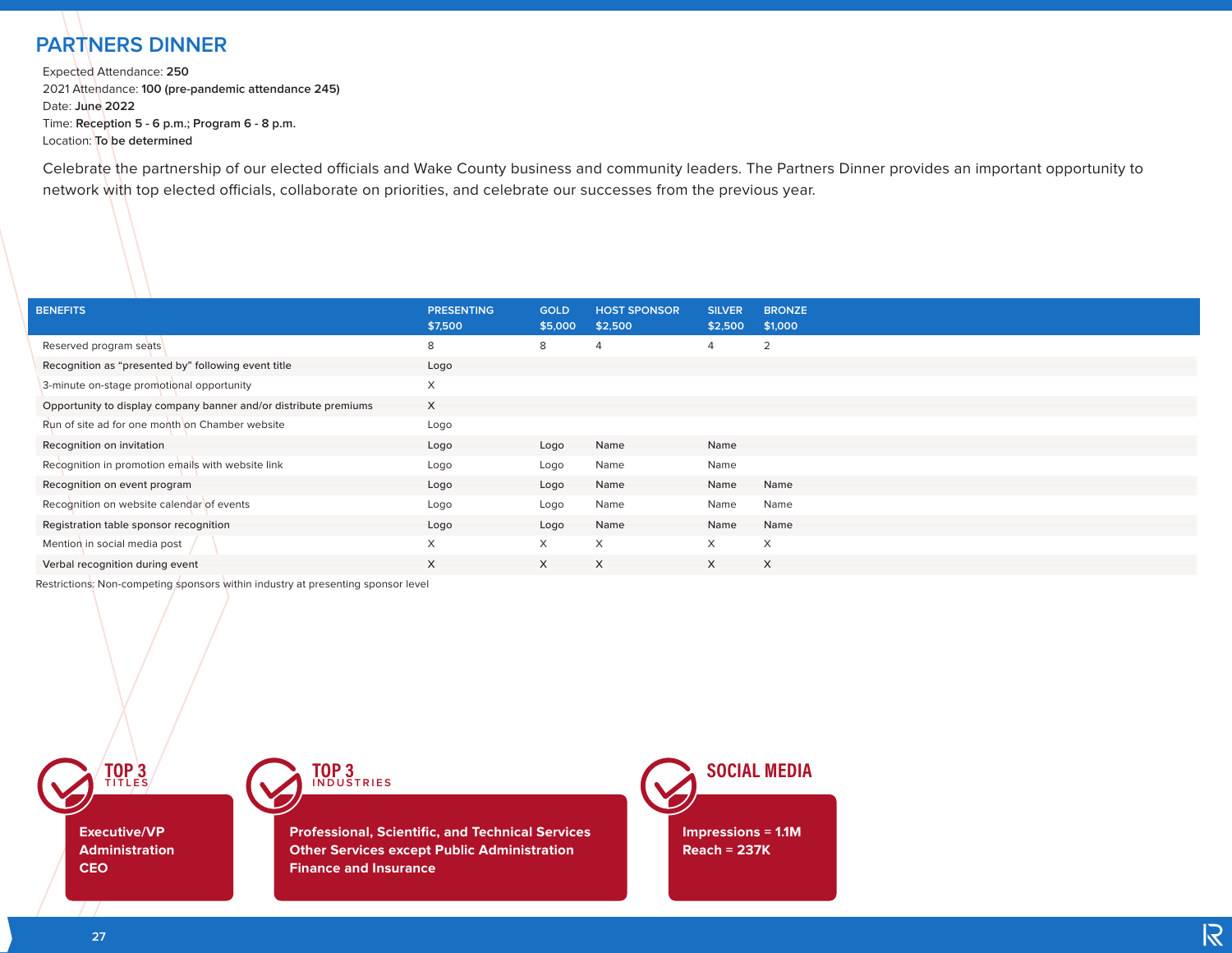### **PAST CHAIRS LUNCHEON**

Expected Attendance: **30**  2019 Attendance: **30 average** Date: **April 2022** Time: **Registration 11:30 - Noon; Program Noon - 1:30 p.m.** Location: **Sullivan's Steakhouse**

Annual reunion of the past chairs of the Board of Directors, including a briefing on current Raleigh Chamber priorities

| HOST*<br><b>DONATED SERVICES</b><br>\$500 | <b>SPONSOR</b> |
|-------------------------------------------|----------------|
| $\overline{2}$                            | $\overline{2}$ |
| Name                                      |                |
| X                                         | X              |
| Name                                      | Name           |
| Name                                      | Name           |
| Name                                      | Name           |
| X                                         | X              |
| X                                         | X              |
|                                           |                |

\*Donated facility, A/V, meals, taxes, and gratuities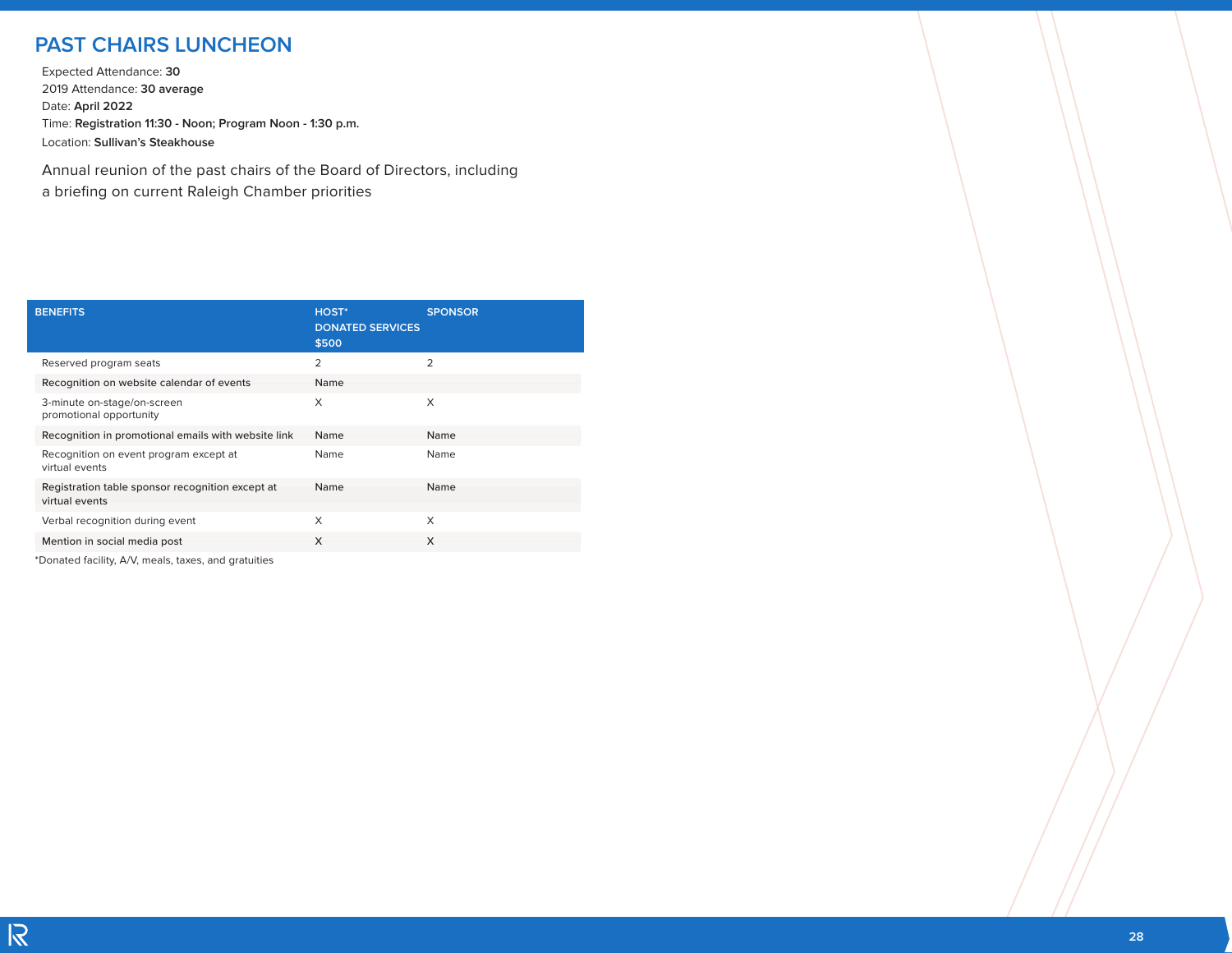## **PRESIDENT'S CIRCLE KICKOFF LUNCHEON**

Expected Attendance: **100** 2021 Registration: **80** Date: **March 10, 2022** Time: **Noon – 1:30 p.m.** Location: **Location to be determined**

Our annual total resource development fundraiser, The President's Circle, will support the execution of the Chamber's 2021/2022 Action Plan with more than 100 volunteers representing 50 leading companies. The Circle events includes the Kickoff Luncheon in November, monthly report and reward sessions, and the Victory Celebration.

| <b>BENEFITS</b>                                        | <b>PRESENTING</b><br><b>SERIES</b><br>\$2,000 | <b>SERIES</b><br>\$1,000 | <b>INDIVIDUAL</b><br><b>EVENT</b><br>\$300 |
|--------------------------------------------------------|-----------------------------------------------|--------------------------|--------------------------------------------|
| Reserved program seats if virtual                      | 3                                             | $\overline{2}$           | $\overline{2}$                             |
| Reserved program seats if at<br>Raleigh Chamber        | $\overline{2}$                                | 1                        | 1                                          |
| 3-minute on-stage/on-screen<br>promotional opportunity | X                                             |                          |                                            |
| 1-minute on-stage/on-screen                            | $\times$                                      | X                        |                                            |
| promotional opportunity                                |                                               |                          |                                            |
| Verbal recognition during event                        | X                                             | X                        | X                                          |
| Recognition in promotional emails<br>with website link | Name                                          | Name                     | Name                                       |
| Recognition on website calendar<br>of events           | Logo                                          | Name                     | Name                                       |
| Recognition on event agenda                            | Logo                                          | Name                     | Name                                       |

#### **PRESIDENT'S CIRCLE REPORT AND REWARD SESSIONS**

Expected Attendance: **50**  Date: **Monthly** Time: **Varies** Location: **Locations to be determined**

Our annual total resource development campaign, the President's Circle, supports the execution of the Chamber's 2021/2022 Action Plan with more than 100 volunteers representing 50 leading companies. Enjoy an opportunity to catch up with the other volunteers, celebrate the success of our top sales producers, learn more about Chamber products and services, and see how close we are to our goal.

| <b>BENEFITS</b>                                     | <b>SPONSOR</b><br>\$750 |
|-----------------------------------------------------|-------------------------|
| Reserved program seats                              | $\overline{2}$          |
| Recognition on event presentation                   | Logo                    |
| Recognition on sponsor board                        | Name                    |
| Recognition on Campaign website                     | Name                    |
| Recognition in promotional emails with website link | X                       |
| Opportunity to participate in event program         | X                       |
| Verbal recognition during event                     | X                       |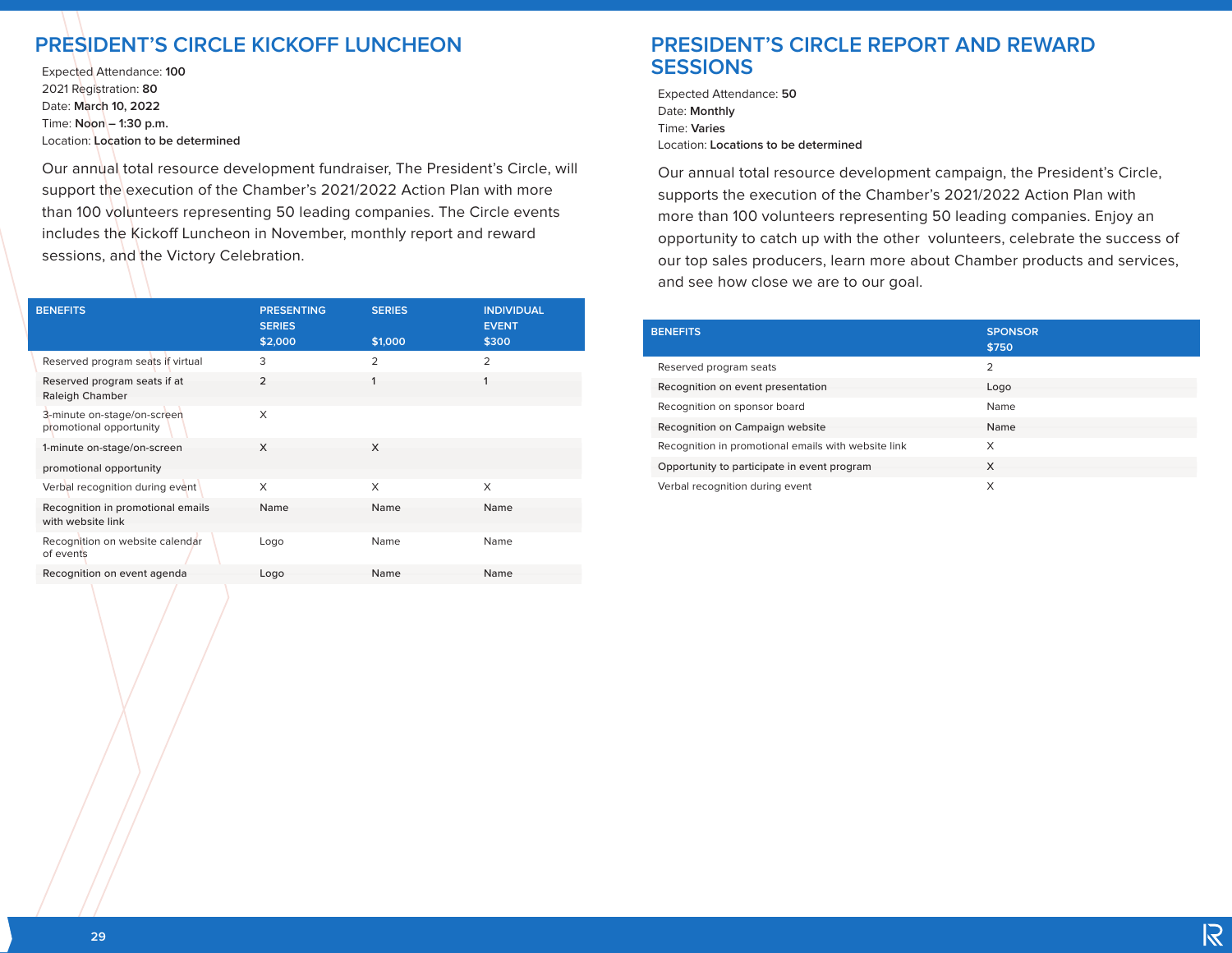#### **PRESIDENT'S CIRCLE FINALE LUNCHEON**

Expected Attendance: **100** 2020 Registration: **80**  Date: **Aug. 11, 2022** Time: **Noon - 1:30 p.m.** Location: **Location to be determined**

Our annual total resource development campaign supports the execution of the Chamber's 2021/2022 Action Plan with more than 100 volunteers representing 50 leading companies. Celebrate the successful conclusion of the campaign at our finale luncheon.

#### **PRESIDENT'S CIRCLE REWARD TRIP WELCOME/ FAREWELL DINNER SPONSOR**

Expected Attendance: **60**  Date: **Oct. 2022** Time: **7 - 9 p.m.** Location: **Location to be Determined**

Celebrate with other campaign volunteers on the first or final night of our campaign incentive trip.

| <b>BENEFITS</b>                                            | <b>GOLD</b><br>\$1,500 | <b>SILVER</b><br>\$500 |
|------------------------------------------------------------|------------------------|------------------------|
| Reserved program seats                                     | 4                      | $\overline{2}$         |
| 3-minute on stage promotional opportunity                  | X                      |                        |
| Recognition on sponsor board                               | Logo                   | Name                   |
| Recognition on event presentation                          | Logo                   | Name                   |
| Recognition in promotional emails<br>to Board/participants | Logo                   | Name                   |
| Recognition on Campaign website                            | Name                   | Name                   |
| Verbal recognition during event                            | X                      | X                      |
| Mention in social media post                               | X                      | X                      |

| <b>BENEFITS</b>                           | <b>SPONSOR</b><br>\$2,500 |
|-------------------------------------------|---------------------------|
| Recognition on Campaign Trip table sign   | Name                      |
| Recognition on sponsor board              | Name                      |
| Recognition on Campaign website           | Name                      |
| Recognition on Campaign Trip program      | Name                      |
| Verbal recognition during event           | X                         |
| 3-minute on-stage promotional opportunity | X                         |
|                                           |                           |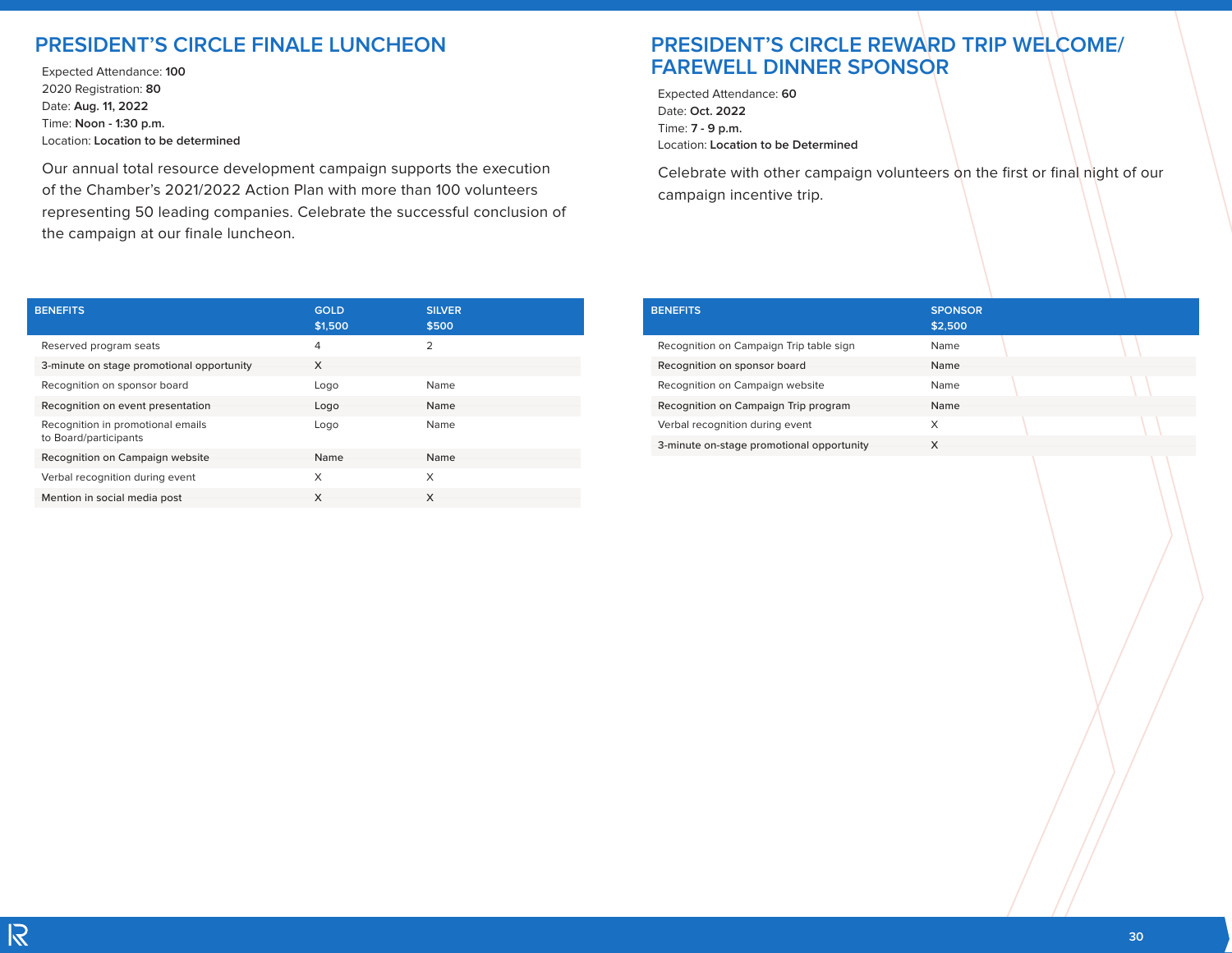#### **REGIONAL TRANSPORTATION ALLIANCE 21ST ANNUAL MEETING: THE STATE OF MOBILITY**

Expected Attendance: **400**  2021 Attendance: **185 (pre-pandemic attendance 350)**  Date: **November 2022** Time: **Registration 11:30 - Noon; Program Noon - 1:30 p.m.**  Location: **To be Determined**

Join more than 400 regional leaders for insights on current and emerging trends on transportation at our 21st annual event while hearing from guest speakers on cutting edge transportation innovation and regional transportation accomplishments. It's a can't miss regional business leadership event.

| <b>BENEFITS</b>                                     | <b>SPONSOR</b><br>\$999 |
|-----------------------------------------------------|-------------------------|
| Reserved program seats                              | 6                       |
| Recognition in promotional emails with website link | Name                    |
| Recognition on website calendar of events           | Name                    |
| Recognition on event program                        | Name                    |
| Recognition on event presentation                   | Name                    |
| Registration table sponsor recognition              | Name                    |
| Verbal recognition during event                     | X                       |
| Mention in social media post                        | X                       |

**Note:** RTA sponsorships are open to both RTA and non-RTA members. RTA Gold, Silver, and Bronze memberships also include recognition and visibility benefits at all RTA events. Visit letsgetmoving.org/benefits for details.

#### **REGIONAL TRANSPORTATION ALLIANCE TRANSPORTATION BREAKFAST**

Expected Attendance: **250**  2021 Attendance: **210**  Date: **July 22, 2022** Time: **7:30 - 9:30 a.m.** Location: **The Umstead Hotel and Spa**

Join more than 300 regional leaders for an insightful conversation on a vital mobility trends impacting our economy at our annual breakfast. This is a midsummer mainstay event for the regional business community at the Umstead Hotel and Spa that you won't want to miss.

| <b>BENEFITS</b>                                     | <b>EVENT SPONSOR</b><br>\$999 |
|-----------------------------------------------------|-------------------------------|
| Reserved program seats                              | 6                             |
| Recognition in promotional emails with website link | Name                          |
| Recognition on website calendar of events           | Name                          |
| Recognition on event program                        | Name                          |
| Recognition on event presentation                   | Name                          |
| Verbal recognition during event                     | X                             |
| Mention in social media post                        | X                             |

**Note:** RTA sponsorships are open to both RTA and non-RTA members. RTA Gold, Silver, and Bronze memberships also include recognition and visibility benefits at all RTA events. Visit letsgetmoving.org/benefits for details.



**Administration Executive/VP Sales**



**Professional, Scientific, and Technical Services Other Services except Public Administration Other**

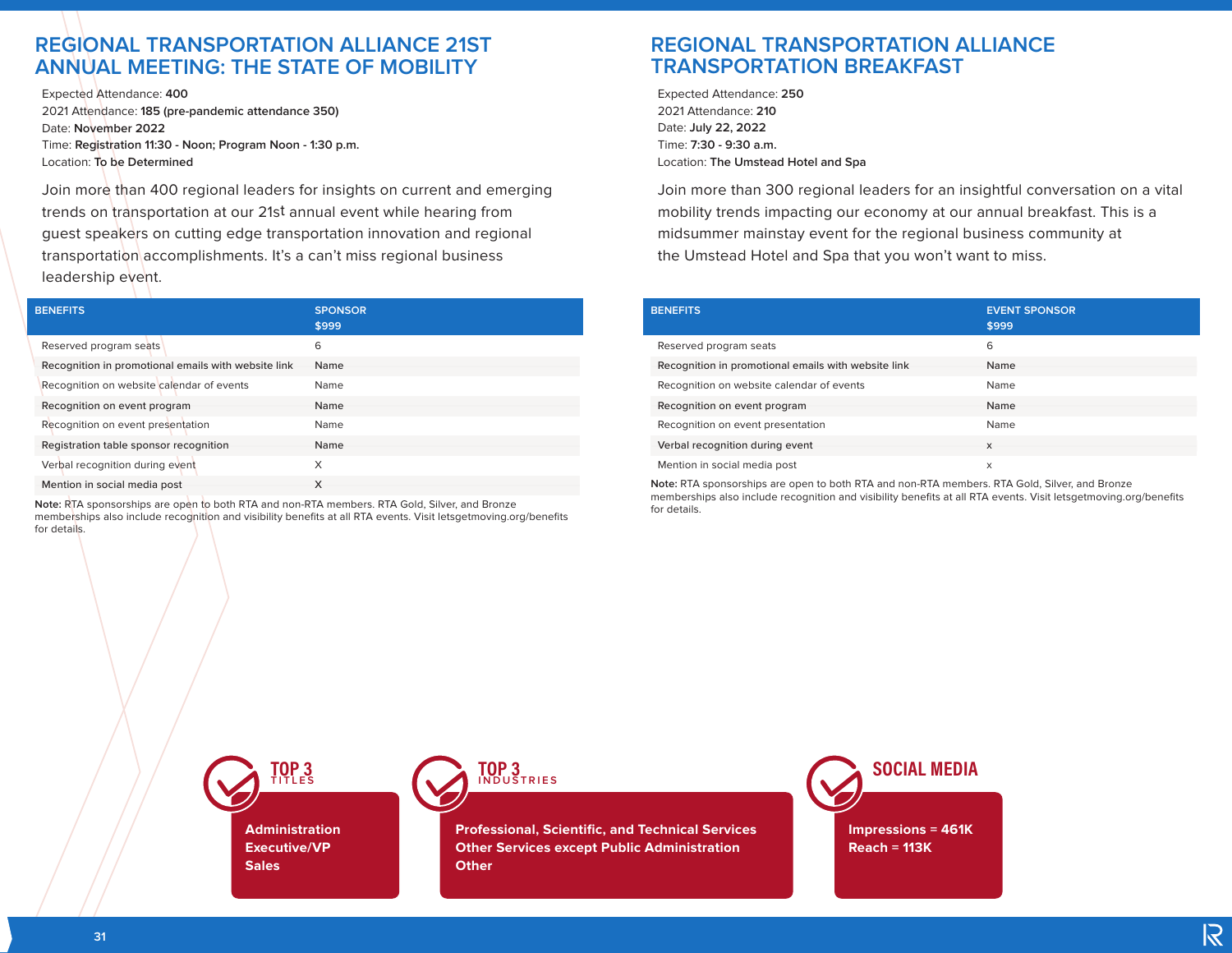#### **THE STATE OF THE CITY, COUNTY, AND SCHOOLS**

Expected Attendance: **200**  2021 Attendance: **180**  Date: **July 14, 2022** Time: **Registration 11 - 11:30 a.m.; Program 11:30 a.m. - 1:30 p.m.** Location: **Sheraton Raleigh Hotel**

Join us for an in-depth look at the current state of affairs for Raleigh, Wake County, and the Wake County Public School System. At this annual luncheon, you will hear updates on priorities and policies from the following representatives: Chair of the Wake County Board of Commissioners, Mayor of the City of Raleigh, and Chair of the Wake County Board of Education. This is a rare opportunity to have these three elected leaders on stage together at the same time interacting with the business community. The total budgets of all three government bodies combined are more than \$2 billion. Following the address, all three will participate in a moderated question-and-answer session.

| <b>DIAMOND</b><br>\$7,500 | <b>GOLD</b><br>\$5,000 | <b>SILVER</b><br>\$2,500 | <b>BRONZE</b><br>\$1,000 | <b>COPPER</b><br>\$500 |  |
|---------------------------|------------------------|--------------------------|--------------------------|------------------------|--|
| 10                        | 10                     | 5                        | $\overline{2}$           | 2                      |  |
| Logo                      |                        |                          |                          |                        |  |
| X                         |                        |                          |                          |                        |  |
| $\times$                  |                        |                          |                          |                        |  |
| Logo                      |                        |                          |                          |                        |  |
| Logo                      | Name                   |                          |                          |                        |  |
| $\mathsf{x}$              | X                      |                          |                          |                        |  |
| Logo                      | Name                   |                          |                          |                        |  |
| Logo                      | Name                   | Name                     | Name                     | Name                   |  |
| Logo                      | Name                   | Name                     | Name                     | Name                   |  |
| X                         | X                      | $\times$                 | $\times$                 | $\times$               |  |
| Logo                      | Name                   | Name                     | Name                     |                        |  |
|                           |                        |                          |                          |                        |  |

**TOP 3 TITLES**

**Executive/VP Sales Public Policy and CEO**



**Professional, Scientific, and Technical Services Other Services except Public Administration Construction**



**Impressions = 1.2M Reach = 153K**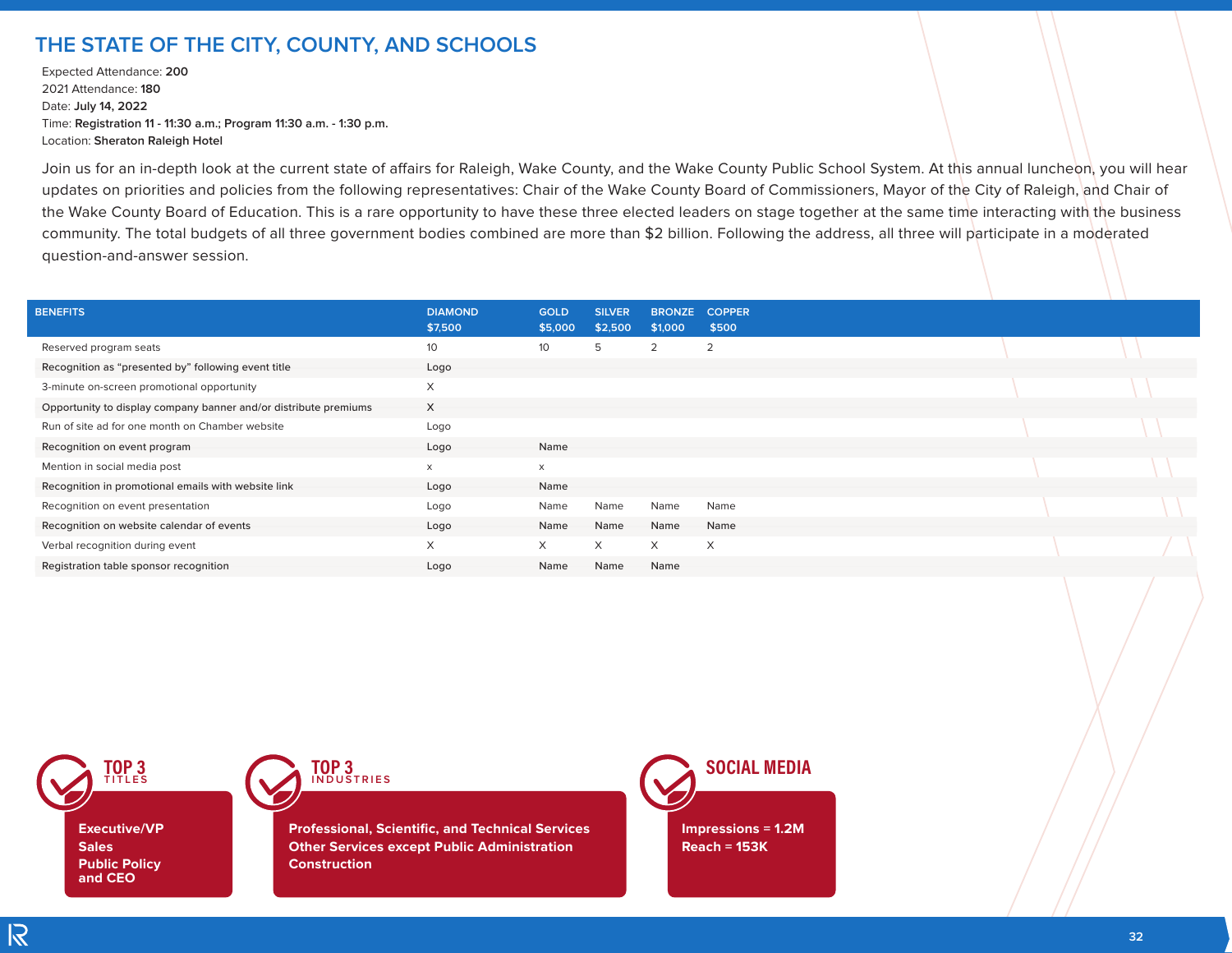#### **TRIANGLE SMALL BUSINESS WEEK/ TRIANGLESMALLBUSINESSWEEK.COM**

#### Date: **May 1 - 7, 2022**

This promoted website celebrates the economic impact of small businesses during National Small Business Week, a program of the U.S. Small Business Administration. It is active in the month preceding and during the week of National Small Business Week. The Triangle celebration of Small Business Week features multiple events presented by chambers of commerce and other nonprofits across the region. The website includes a listing of Small Business Week events, resources for business owners and entrepreneurs, and economic impact information. The website will be promoted by participating nonprofits, on social media, through email campaigns, on our website, and in local media outreach.

| <b>BENEFITS</b>                                    | <b>WEBSITE SPONSOR</b><br>\$3,500 |
|----------------------------------------------------|-----------------------------------|
| Prominent logo placement on home page              | х                                 |
| Opportunity to use site in company's own promotion | X                                 |
| Opportunity to add resource links                  | x                                 |
| Mention in social media post                       | x                                 |

## **WE CONNECT**

Expected Attendance: **100**  2021 Attendance: **85 average**  Date: **March 30, June 23, Sept. 1, and Dec. 2022** Time: **4:30 - 6 p.m.** Location: **Virtual/Zoom through December; locations vary thereafter**

Enjoy the opportunity to convene at an inclusive business networking meetup to support and celebrate our diverse workforce (e.g. people of color, LGBTQIA+, women, veterans, people with disabilities), presented by the Triangle DEI Alliance, the Raleigh Chamber and other partners.

| <b>BENEFITS</b>                                                     | HOST*<br>\$1,000 | <b>SPONSOR</b><br>\$1,000 |
|---------------------------------------------------------------------|------------------|---------------------------|
| Reserved program seats                                              | $\overline{2}$   | っ                         |
| 1-minute on-stage/on-screen promotional opportunity                 | X                | $\times$                  |
| Recognition in promotional emails with website link                 | Logo             | Logo                      |
| Recognition on website calendar of events                           | Logo             | Logo                      |
| Opportunity to display company banner<br>and/or distribute premiums | X                | X                         |
| Attendee names and companies roster                                 | X                | X                         |
| Mention in social media post                                        | X                | X                         |

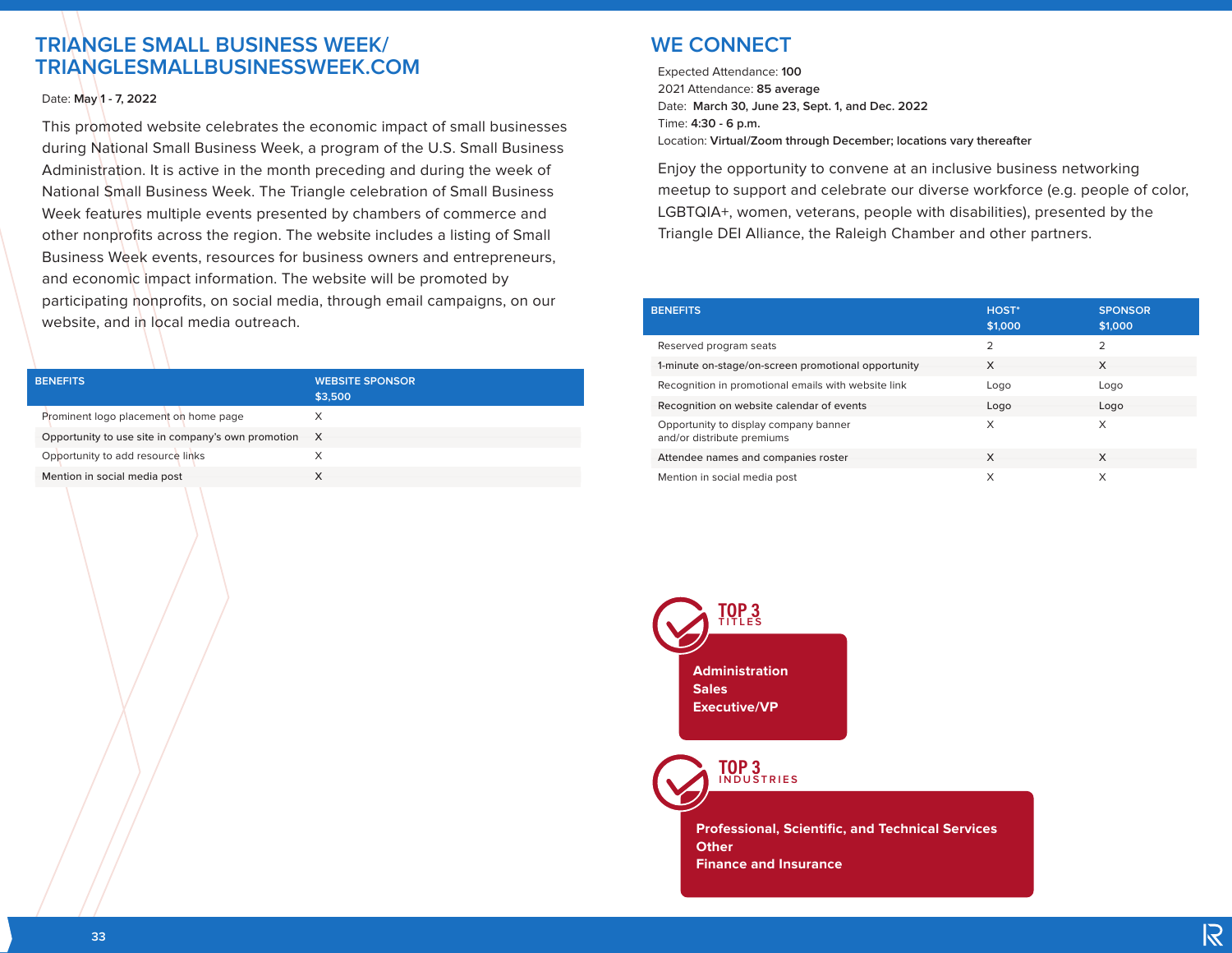#### **WOMEN'S LEADERSHIP CONFERENCE**

Expected Attendance: **1,000**  2021 Attendance: **525 (pre-pandemic attendance 900)**  Date: **May 24, 2022**  Time: **Registration 8:30 - 9 a.m.; Program 9 a.m. - 3 p.m.** Location: **Raleigh Convention Center**

Women account for a significant amount of the workforce. Gender diversity in the workplace in important and creates a positive effect across your organization. The Women's Leadership Conference is an annual leadership conference for advancing women in business. This conference will equip attendees with strategies to accelerate their career, learn from established business leaders, and build/expand their professional network. The conference features eight sessions with leaders from around the Triangle. During the conference, attendees will:

• Gain tactical and strategic advice and resources from the area's top executives.

• Participate in discussion groups focused on helping women succeed in the workplace.

• Hear from leaders who will offer perspectives on what it takes to be a leader and share their journeys to success.

• Learn how to break down barriers for women in the workplace.

| <b>BENEFITS</b>                                                     | <b>PRESENTING</b> | <b>PLATINUM</b> | <b>GOLD</b> | <b>SILVER</b> | <b>BREAKOUT</b><br><b>SESSION</b> | <b>BRONZE</b> | <b>NETWORKING</b> |  |
|---------------------------------------------------------------------|-------------------|-----------------|-------------|---------------|-----------------------------------|---------------|-------------------|--|
|                                                                     | \$20,000          | \$7,500         | \$4,000     | \$2,500       | \$2,000                           | \$1,500       | \$1,000           |  |
| Reserved program seats                                              | 30                | 20              | 10          | 5             | 5                                 | 5             | $\overline{2}$    |  |
| 3-minute on-stage promotional opportunity                           | X                 |                 |             |               |                                   |               |                   |  |
| Recognition as "presented by" following event title                 | Logo              |                 |             |               |                                   |               |                   |  |
| Run of site ad for one month on Chamber website                     | $\times$          |                 |             |               |                                   |               |                   |  |
| Recognition in print advertising                                    | Logo              |                 |             |               |                                   |               |                   |  |
| Recognition in digital advertising                                  | Name              |                 |             |               |                                   |               |                   |  |
| Opportunity to introduce Keynote Speaker                            | X                 |                 |             |               |                                   |               |                   |  |
| On-stage opportunity to introduce breakout session                  |                   |                 |             |               | $\times$                          |               |                   |  |
| Opportunity to display company banner and/or<br>distribute premiums | X                 | X               |             |               |                                   |               |                   |  |
| Participation on conference committee                               | X                 | X               | X           |               |                                   |               |                   |  |
| Display table at event (6-foot table)                               | X                 | $\times$        | $\times$    |               |                                   |               |                   |  |
| Verbal recognition during event                                     | $\times$          | $\times$        | $\times$    |               |                                   |               |                   |  |
| Recognition in promotional emails with website link                 | Logo              | Logo            | Name        | Name          |                                   |               |                   |  |
| Recognition on event presentation                                   | Logo              | Logo            | Name        | Name          | Name                              | Name          | Name              |  |
| Recognition on website calendar of events                           | Logo              | Logo            | Name        | Name          | Name                              | Name          | Name              |  |
| Mention in social media post                                        | $\times$          | X               | $\times$    | $\times$      | X                                 | $\times$      | X                 |  |
| Recognition on event app                                            | Logo              | Logo            | Name        | Name          | Name                              | Name          | Name              |  |

Restrictions: Non-competing industry categories with presenting sponsor. Only one industry category sponsor at platinum and gold levels.

**TOP 3 TITLES**

**Administration Sales Marketing**



**Professional, Scientific, and Technical Services Other Services except Public Administration Manufacturing**

**SOCIAL MEDIA Impressions = 3M Reach = 120K**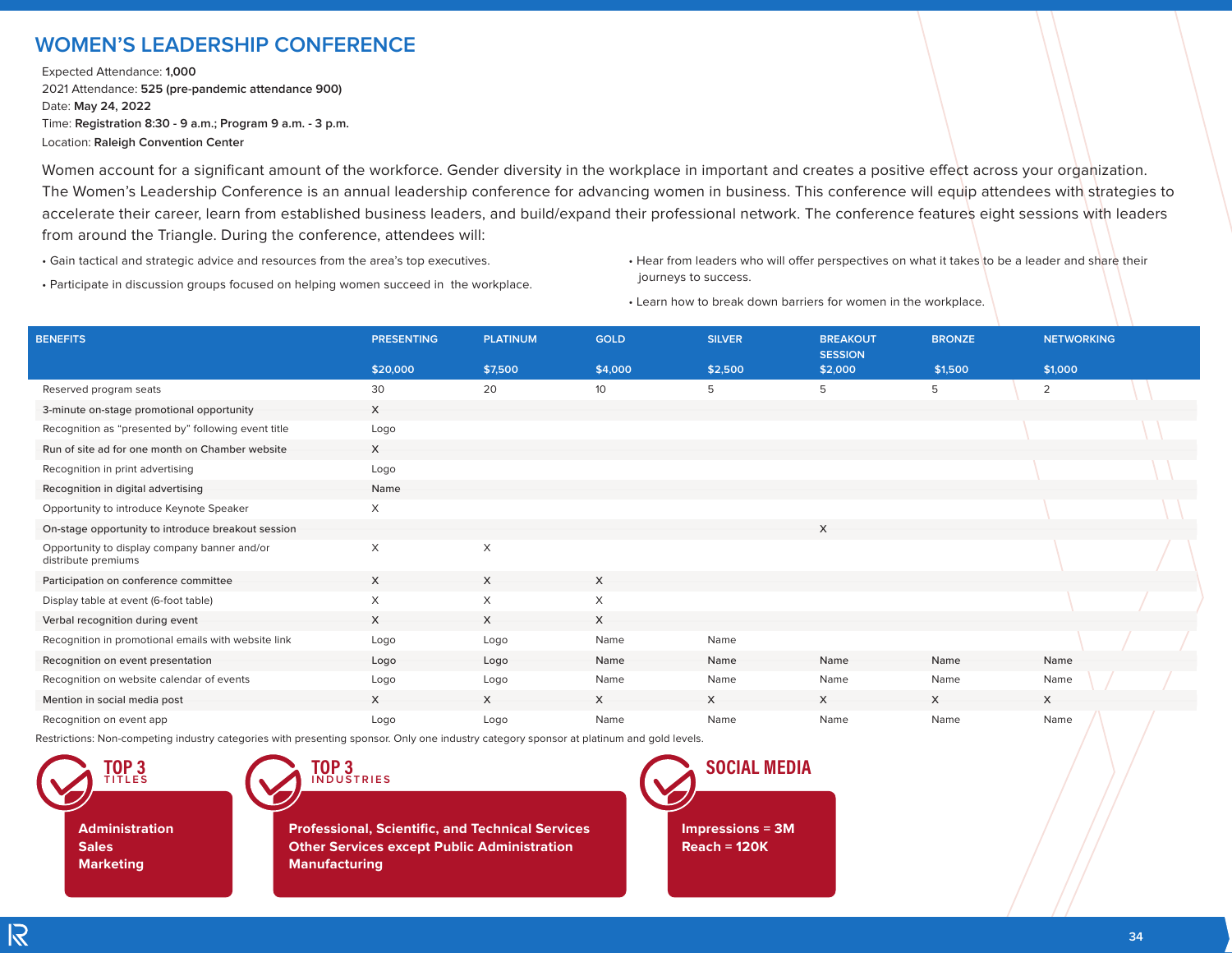#### **YOUNG PROFESSIONALS NETWORK COMMUNITY INVOLVEMENT EVENTS**

Expected Attendance: **125** 2020 Attendance: **75 average** Date: **April 22, and Oct. 2022** Time: **9 a.m. - noon** Location: **First Tee of the Triangle, Habitat for Humanity Tammy Lynn Center in October; subsequent locations vary**

Young Professionals Network members are invited to attend each of our Community Involvement Events. During these events, members give back to our community, learn about and partner with local non-profits, all while networking and expanding their business contacts with other young professionals.

| <b>BENEFITS</b>                                     | <b>SPONSOR</b><br>\$750 |
|-----------------------------------------------------|-------------------------|
| Recognition on t-shirts except for virtual events   | Logo                    |
| Recognition in promotional emails with website link | Name                    |
| Recognition on website calendar of events           | Name                    |
| Verbal recognition at event                         | X                       |
| 2-minute on-screen/on-stage speaking opportunity    | X                       |

## **YOUNG PROFESSIONALS NETWORK E-NEWS**

Expected Distribution: **3,845** Date: **Quarterly**

The Young Professionals Network E-news is sent quarterly to YPN members and others interested in opportunities for young professionals. It includes information about upcoming events, professional development topics, member updates, and more.

| <b>BENEFITS</b>                          | <b>SPONSOR</b><br>\$200 PER NEWSLETTER |
|------------------------------------------|----------------------------------------|
| Recognition with link to company website | Banner ad designed by company          |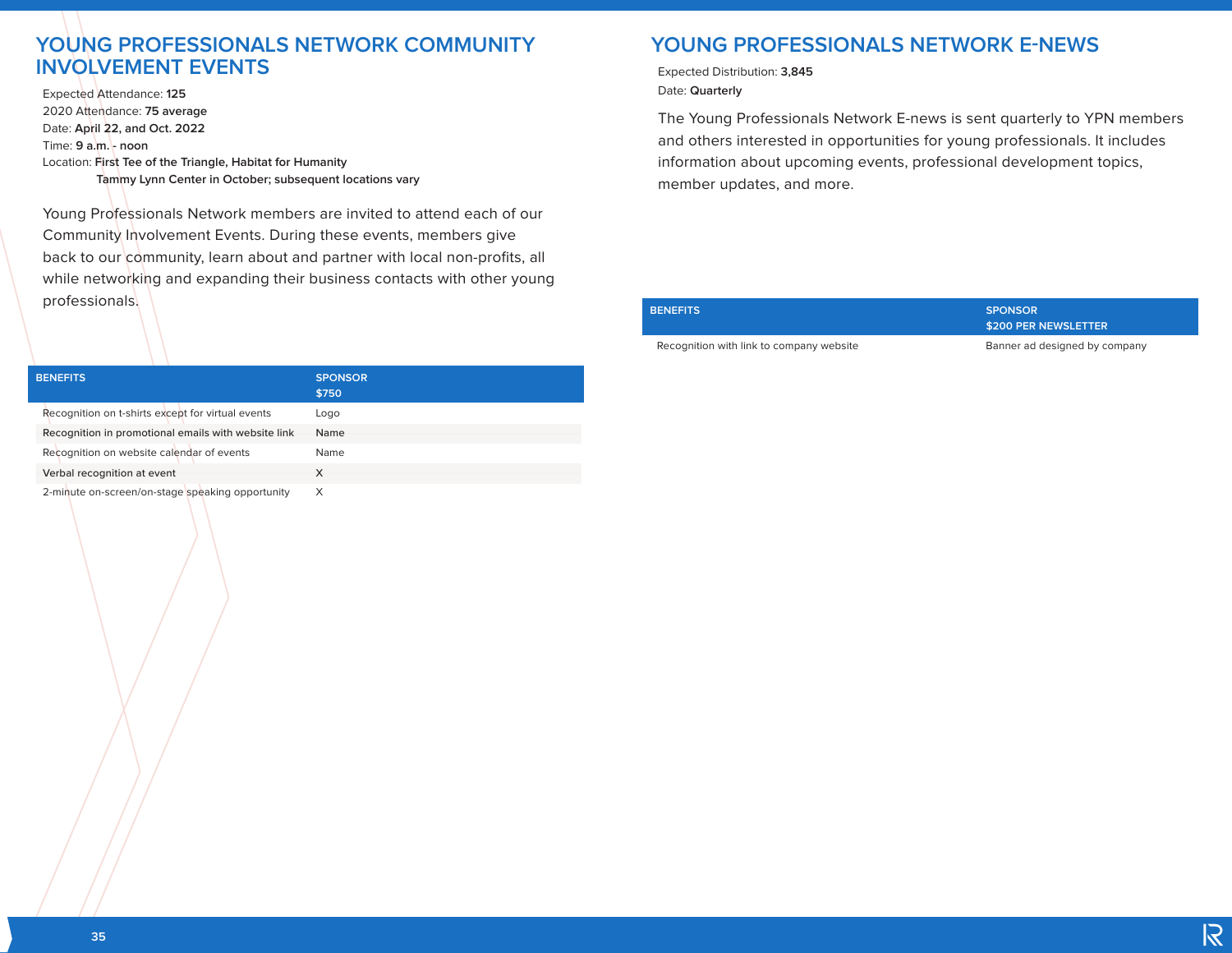#### **YOUNG PROFESSIONALS NETWORK ORIENTATION**

Expected Attendance: **40**  2020 Attendance: **28 average**  Date: **May 12, Aug. 25, and Nov. 2022; Feb. 2023** Time: **Registration 8:30 - 9 a.m.; Program 9 - 10 a.m.** Location: **Raleigh Founded Gateway Plaza**

Receive a preview of upcoming YPN events, and learn how to maximize your participation in this fantastic Chamber program. This is one of the best ways to get started making connections with other new YPN members.

| <b>YOUNG PROFESSIONALS NETWORK PROGRAMS</b> |  |
|---------------------------------------------|--|
|                                             |  |

Expected Attendance: **200**  2021 Attendance: **156 average**  Date: **March 10, May 19, July 7, Sept. 15, and Nov. 2022; Jan. 2023** Time: **Registration 8:30 - 9 a.m.; Program 9 - 10 a.m.** Location: **PNC Arena**

Programs designed to engage young professionals (ages  $23 - 39$ ) of member firms and help them become more competitive in the business arena. This program also enables young professionals to establish a web of business contacts and address areas of personal and professional development.

| <b>BENEFITS</b>                                          | <b>SERIES</b><br>\$2,000 | <b>EVENT</b><br>\$500 |
|----------------------------------------------------------|--------------------------|-----------------------|
| Reserved program seats                                   | $\overline{2}$           | 2                     |
| 3-minute on-stage/on-screen promotional opportunity      | X                        |                       |
| Display table at event (6-foot table), excluding virtual | X                        |                       |
| Recognition in promotional emails with website link      | Name                     | Name                  |
| Recognition on website calendar of events                | Name                     | Name                  |
| Recognition on event agenda                              | Name                     | Name                  |
| Verbal recognition during event                          | X                        | X                     |

| <b>BENEFITS</b>                                                          | <b>PRESENTING</b><br>\$7,500 | <b>SERIES</b><br>\$4,000 | <b>EVENT</b><br>\$1,000 |
|--------------------------------------------------------------------------|------------------------------|--------------------------|-------------------------|
| Reserved program seats                                                   | 16                           | 8                        | 8                       |
| Recognition as "presented by" following event title                      | Logo                         |                          |                         |
| On-stage opportunity to open sponsors' messages<br>and welcome attendees | X                            |                          |                         |
| Opportunity to display company banner and/or<br>distribute premiums      | $\times$                     |                          |                         |
| Display table at event (6-foot table)                                    | X                            |                          |                         |
| Opportunity to distribute premiums                                       | X                            |                          |                         |
| 2-minute on-stage/on-screen<br>promotional opportunity                   | X                            | X                        |                         |
| Recognition on event program                                             | Logo                         | Name                     | Name                    |
| Run of site ad on Young Professionals<br>Network web pages               | Logo                         | Name                     | Name                    |
| Recognition on event presentation                                        | Logo                         | Name                     | Name                    |
| Recognition on website calendar of events                                | Logo                         | Name                     | Name                    |
| Recognition in promotional emails with website link                      | Logo                         | Name                     | Name                    |
| Mention in social media post                                             | X                            | X                        | X                       |
| Verbal recognition during event                                          | X                            | X                        | X                       |
| Restrictions: Non-competing industry categories with presenting sponsors |                              |                          |                         |

Restrictions: Non-competing industry categories with presenting sponsors.



**TOP 3 INDUSTRIES**

**Professional, Scientific, and Technical Services Finance and Insurance Other Services except Public Administration**